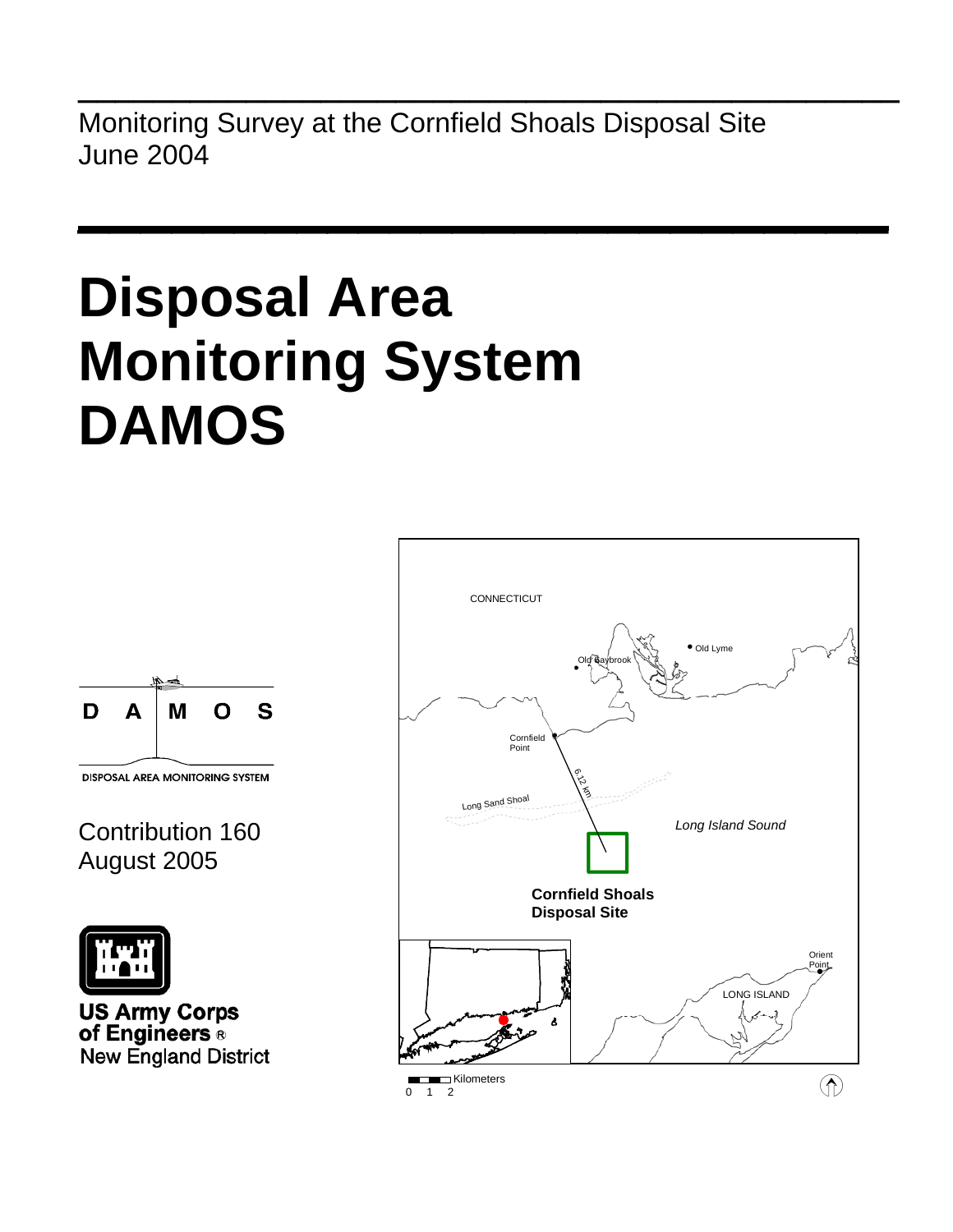This report should be cited as:

ENSR. 2005. Monitoring Survey at the Cornfield Shoals Disposal Site, June 2004. DAMOS Contribution No. 160. U.S. Army Corps of Engineers, New England District, Concord, MA, 26 pp.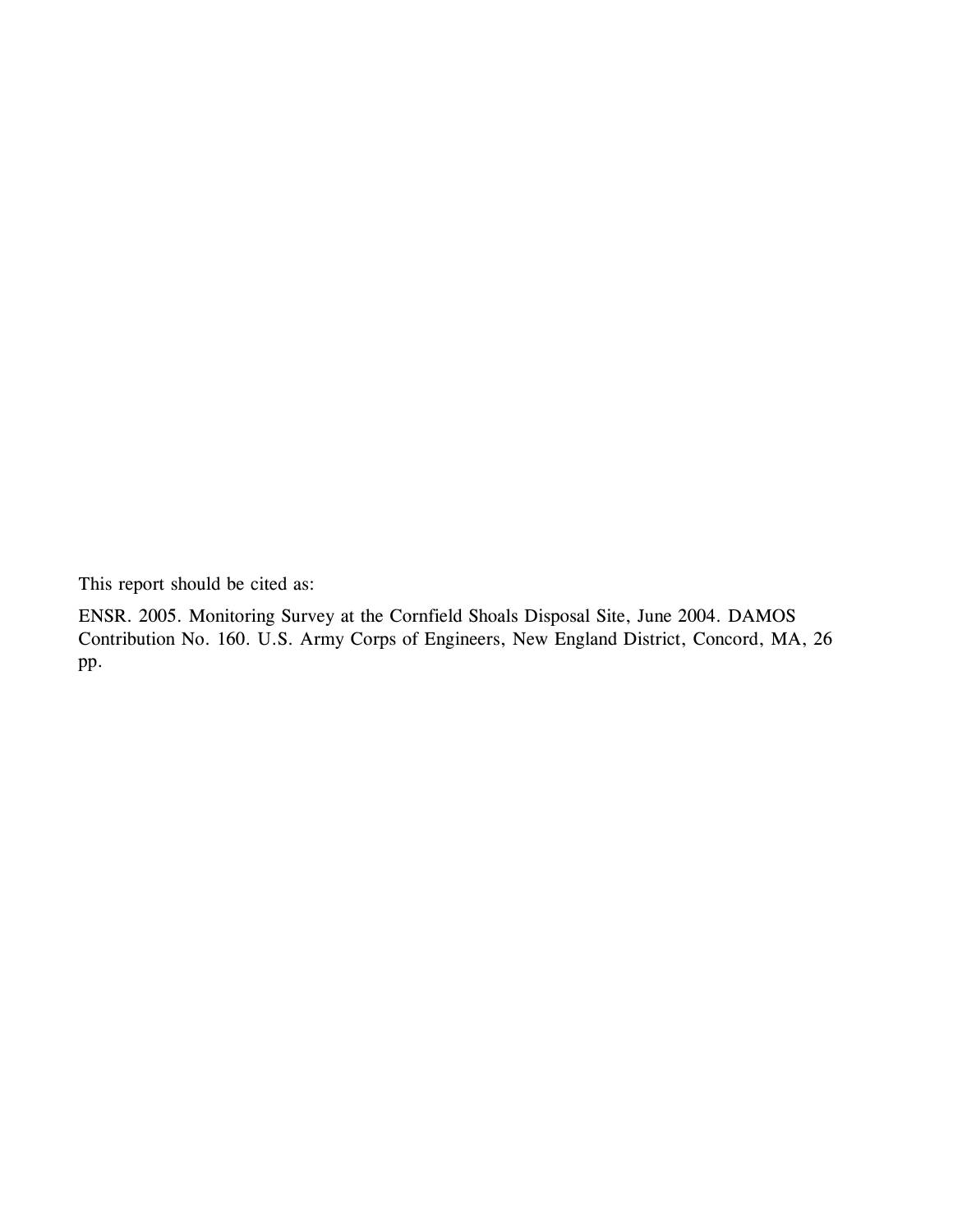# **REPORT DOCUMENTATION PAGE**

form approved OMB No. 0704-0188

| Public reporting concern for the collection of information is estimated to average 1 hour per response including the time for reviewing instructions,<br>searching existing data sources, gathering and measuring the data needed and correcting and reviewing the collection of information. Send comments<br>regarding this burden estimate or any other aspect of this collection of information including suggestions for reducing this burden to Washington<br>Headquarters Services, Directorate for information Observations and Records, 1215 Jefferson Davis Highway, Suite 1204, Arlington VA 22202-4302<br>and to the Office of Management and Support, Paperwork Reduction Project (0704-0188), Washington, D.C. 20503.                                                                                                                                                                                                                                                                                                                                                                                                                                                                     |                               |                    |                                    |                                       |                                                                                  |
|---------------------------------------------------------------------------------------------------------------------------------------------------------------------------------------------------------------------------------------------------------------------------------------------------------------------------------------------------------------------------------------------------------------------------------------------------------------------------------------------------------------------------------------------------------------------------------------------------------------------------------------------------------------------------------------------------------------------------------------------------------------------------------------------------------------------------------------------------------------------------------------------------------------------------------------------------------------------------------------------------------------------------------------------------------------------------------------------------------------------------------------------------------------------------------------------------------|-------------------------------|--------------------|------------------------------------|---------------------------------------|----------------------------------------------------------------------------------|
| 1. AGENCY USE ONLY (LEAVE BLANK)                                                                                                                                                                                                                                                                                                                                                                                                                                                                                                                                                                                                                                                                                                                                                                                                                                                                                                                                                                                                                                                                                                                                                                        | 2. REPORT DATE<br>August 2005 |                    |                                    | <b>FINAL REPORT</b>                   | 3. REPORT TYPE AND DATES COVERED                                                 |
| <b>4. TITLE AND SUBTITLE</b><br>Monitoring Survey at the Cornfield Shoals Disposal Site June 2004                                                                                                                                                                                                                                                                                                                                                                                                                                                                                                                                                                                                                                                                                                                                                                                                                                                                                                                                                                                                                                                                                                       |                               |                    |                                    |                                       | <b>5. FUNDING NUMBERS</b>                                                        |
| 6. AUTHOR(S)<br>ENSR International, CoastalVision, and Ocean Surveys, Inc.                                                                                                                                                                                                                                                                                                                                                                                                                                                                                                                                                                                                                                                                                                                                                                                                                                                                                                                                                                                                                                                                                                                              |                               |                    |                                    |                                       |                                                                                  |
| 7. PERFORMING ORGANIZATION NAME(S) AND ADDRESS(ES)<br><b>ENSR</b> International<br>2 Technology Park Drive<br>Westford, MA 01886                                                                                                                                                                                                                                                                                                                                                                                                                                                                                                                                                                                                                                                                                                                                                                                                                                                                                                                                                                                                                                                                        |                               |                    |                                    | <b>8. PERFORMING</b><br><b>NUMBER</b> | <b>ORGANIZATION REPORT</b><br>ENSR-9000-373-110                                  |
| 9. SPONSORING/MONITORING AGENCY NAME(S) AND ADDRESS(ES)<br>US Army Corps of Engineers-New England District<br>696 Virginia Rd<br>Concord, MA 01742-2751                                                                                                                                                                                                                                                                                                                                                                                                                                                                                                                                                                                                                                                                                                                                                                                                                                                                                                                                                                                                                                                 |                               |                    |                                    |                                       | 10. SPONSORING/MONITORING<br><b>AGENCY REPORT NUMBER</b><br>Contribution No. 160 |
| <b>11. SUPPLEMENTARY NOTES</b><br>Available from DAMOS Program Manager, Regulatory Division<br>USACE-NAE, 696 Virginia Rd, Concord, MA 01742-2751                                                                                                                                                                                                                                                                                                                                                                                                                                                                                                                                                                                                                                                                                                                                                                                                                                                                                                                                                                                                                                                       |                               |                    |                                    |                                       |                                                                                  |
| 12a. DISTRIBUTION/AVAILABILITY STATEMENT<br>Approved for public release; distribution unlimited                                                                                                                                                                                                                                                                                                                                                                                                                                                                                                                                                                                                                                                                                                                                                                                                                                                                                                                                                                                                                                                                                                         |                               |                    |                                    |                                       | <b>12b. DISTRIBUTION CODE</b>                                                    |
| 13. ABSTRACT<br>The Cornfield Shoals Disposal Site (CSDS) was monitored as part of the Disposal Area Monitoring System (DAMOS) on 14-16 June<br>2004. The June 2004 field effort consisted of a bathymetric survey designed to document any significant accumulation of dredged<br>material around the center of the disposal site since the previous set of investigations in the early 1990s. More than 300,000 m <sup>3</sup> of dredged<br>material had been disposed at CSDS since the studies performed in 1992 and 1994, with all of the disposal directed to the center of the<br>site. The results of the June 2004 bathymetric survey found no distinct disposal mounds at CSDS. A comparison of the 2004 and 1992<br>bathymetry data indicated that limited accretion (less than one meter in thickness) was present to the west of the disposal target and limited<br>erosion was noted to the east. The lack of a distinct mound at CSDS and limited areas of apparent accretion and erosion were consistent<br>with sediment transport patterns observed in earlier surveys, further documenting the dispersive nature of this site and the dominant east-<br>west transport orientation. |                               |                    |                                    |                                       |                                                                                  |
| 14. SUBJECT TERMS DAMOS, Cornfield Shoals Disposal Site, Dredged Material                                                                                                                                                                                                                                                                                                                                                                                                                                                                                                                                                                                                                                                                                                                                                                                                                                                                                                                                                                                                                                                                                                                               |                               |                    |                                    |                                       | 15. NUMBER OF TEXT PAGES: 26                                                     |
| 17. SECURITY CLASSIFICATION OF 18. SECURITY CLASSIFICATION<br><b>REPORT</b> Unclassified                                                                                                                                                                                                                                                                                                                                                                                                                                                                                                                                                                                                                                                                                                                                                                                                                                                                                                                                                                                                                                                                                                                | OF THIS PAGE                  | <b>OF ABSTRACT</b> | <b>19. SECURITY CLASSIFICATION</b> | <b>16. PRICE CODE</b>                 | <b>20. LIMITATION OF</b><br><b>ABSTRACT</b>                                      |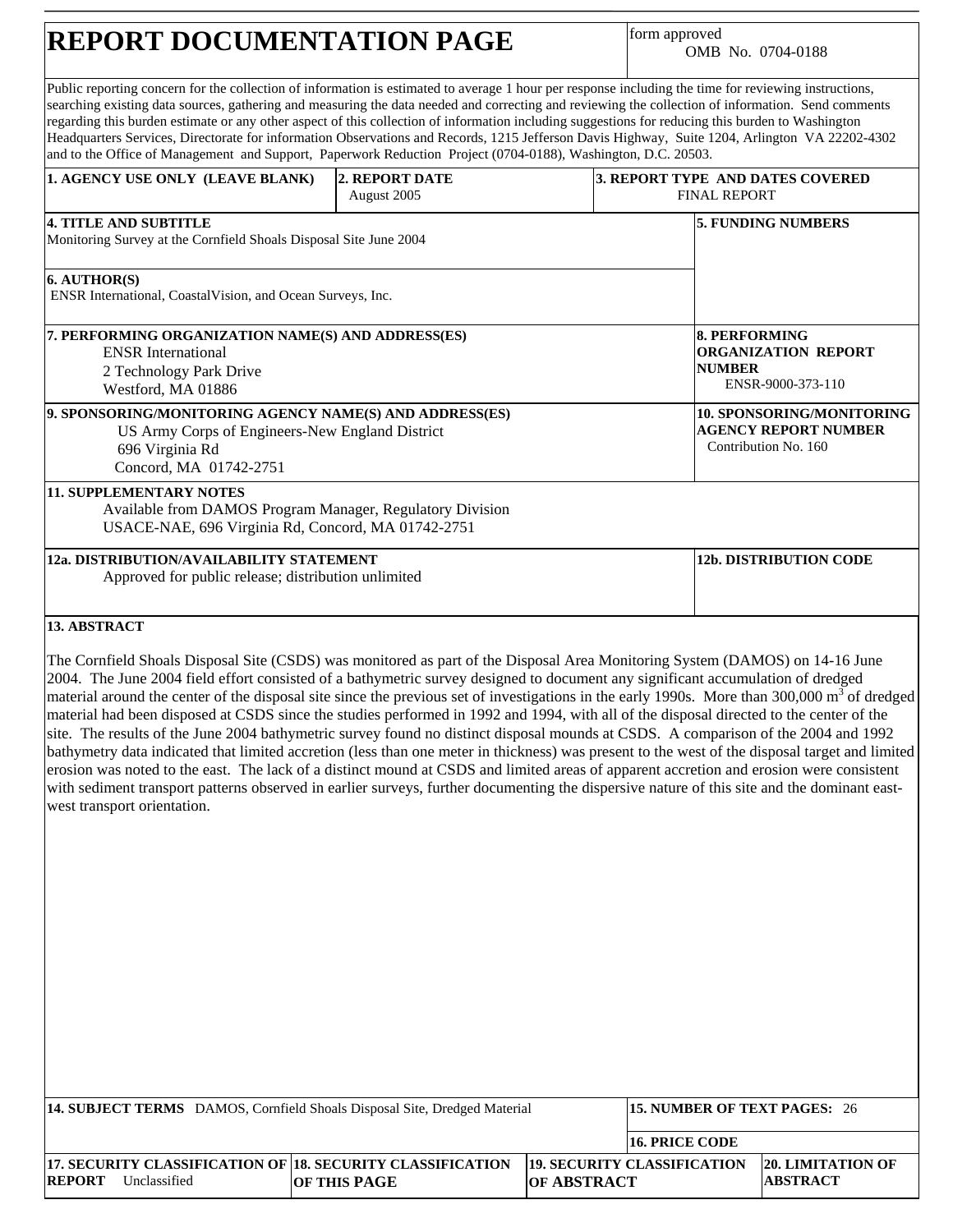# MONITORING SURVEY AT THE CORNFIELD SHOALS DISPOSAL SITE JUNE 2004

#### CONTRIBUTION #160

August 2005

Report No. ENSR-9000-373-110

#### Submitted to:

New England District U.S. Army Corps of Engineers 696 Virginia Road Concord, MA 01742-2751

Prepared by: ENSR International, CoastalVision, and Ocean Surveys, Inc.

#### Submitted by:

ENSR International 2 Technology Park Drive Westford, MA 01886 (978) 589-3000



**US Army Corps<br>of Engineers** New England District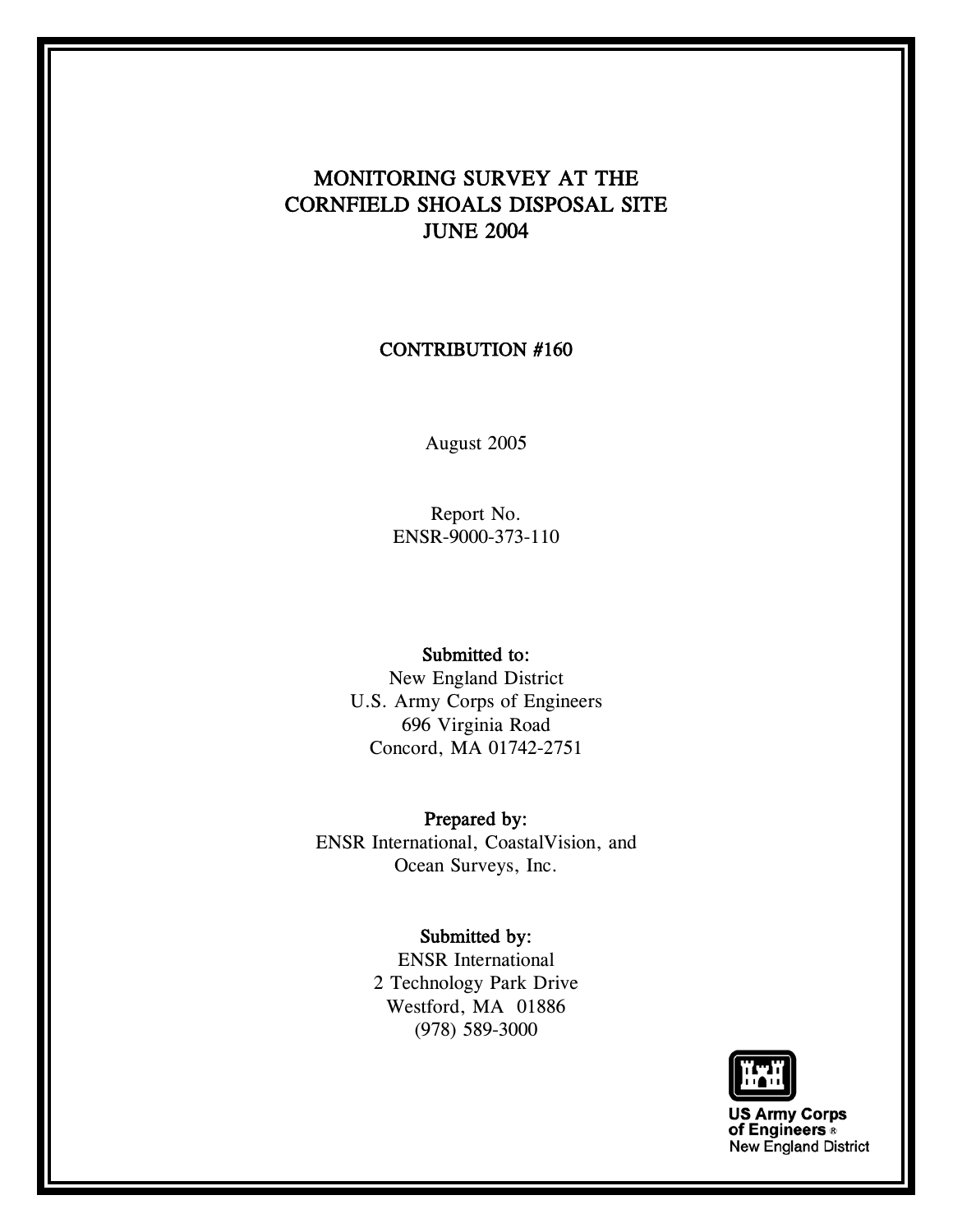### TABLE OF CONTENTS

### Page

| 1.0 |              |       |                                                                       |
|-----|--------------|-------|-----------------------------------------------------------------------|
|     | 1.1          |       |                                                                       |
|     | 1.2          |       |                                                                       |
|     | 1.3          |       | Historic Dredged Material Disposal and Previous Monitoring Studies  2 |
|     | 1.4          |       |                                                                       |
|     | 1.5          |       |                                                                       |
| 2.0 |              |       |                                                                       |
|     | 2.1          |       |                                                                       |
|     | 2.2          |       |                                                                       |
|     |              | 2.2.1 |                                                                       |
|     |              | 2.2.2 |                                                                       |
|     |              | 2.2.3 |                                                                       |
| 3.0 |              |       |                                                                       |
| 4.0 |              |       |                                                                       |
| 5.0 |              |       |                                                                       |
| 6.0 |              |       |                                                                       |
|     | A DDENINICES |       |                                                                       |

#### APPENDICES

|              | DISPOSAL BARGE LOG SUMMARY FOR CSDS - JULY 1994 TO JUNE 2004 |  |  |
|--------------|--------------------------------------------------------------|--|--|
| <b>INDEX</b> |                                                              |  |  |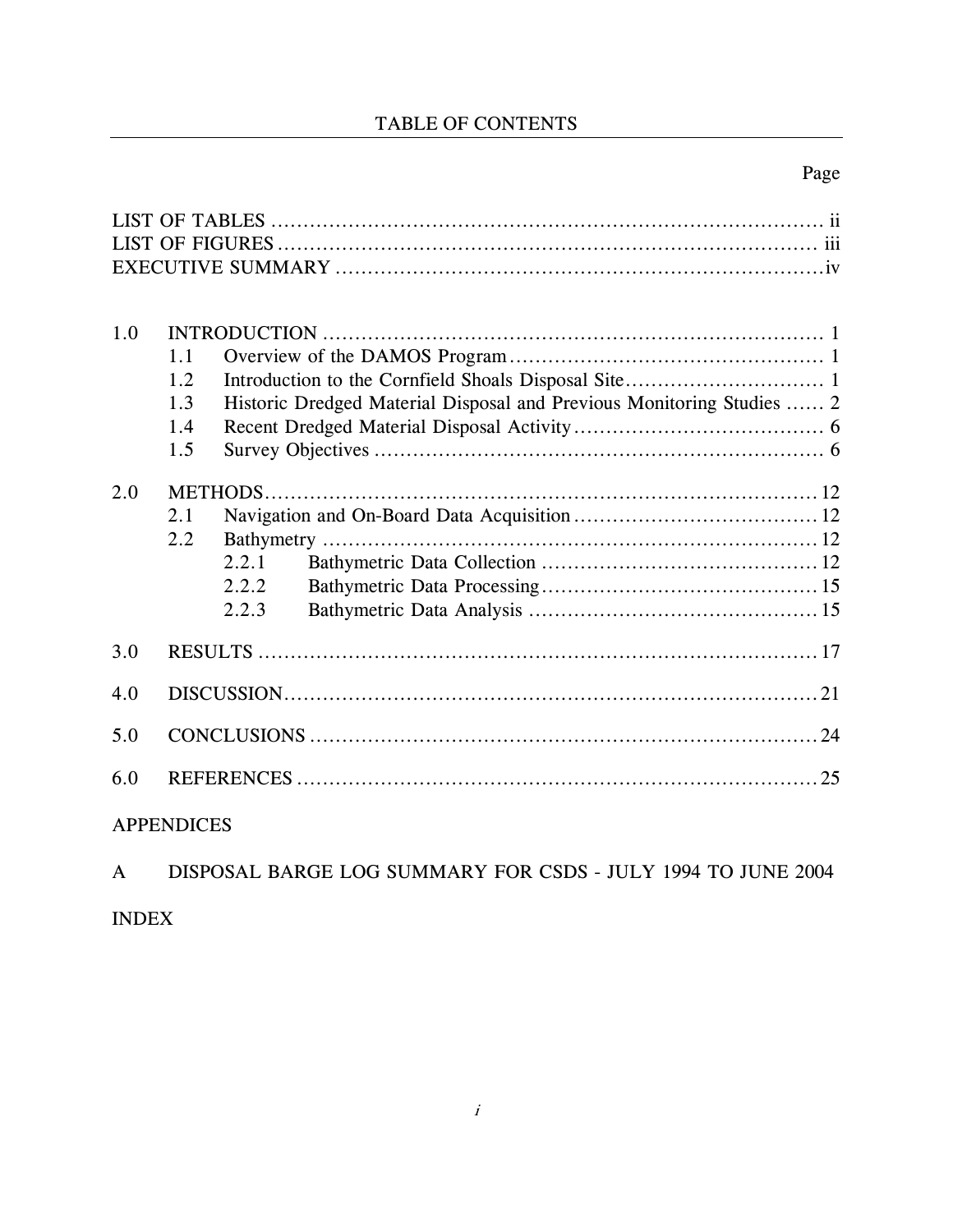# Page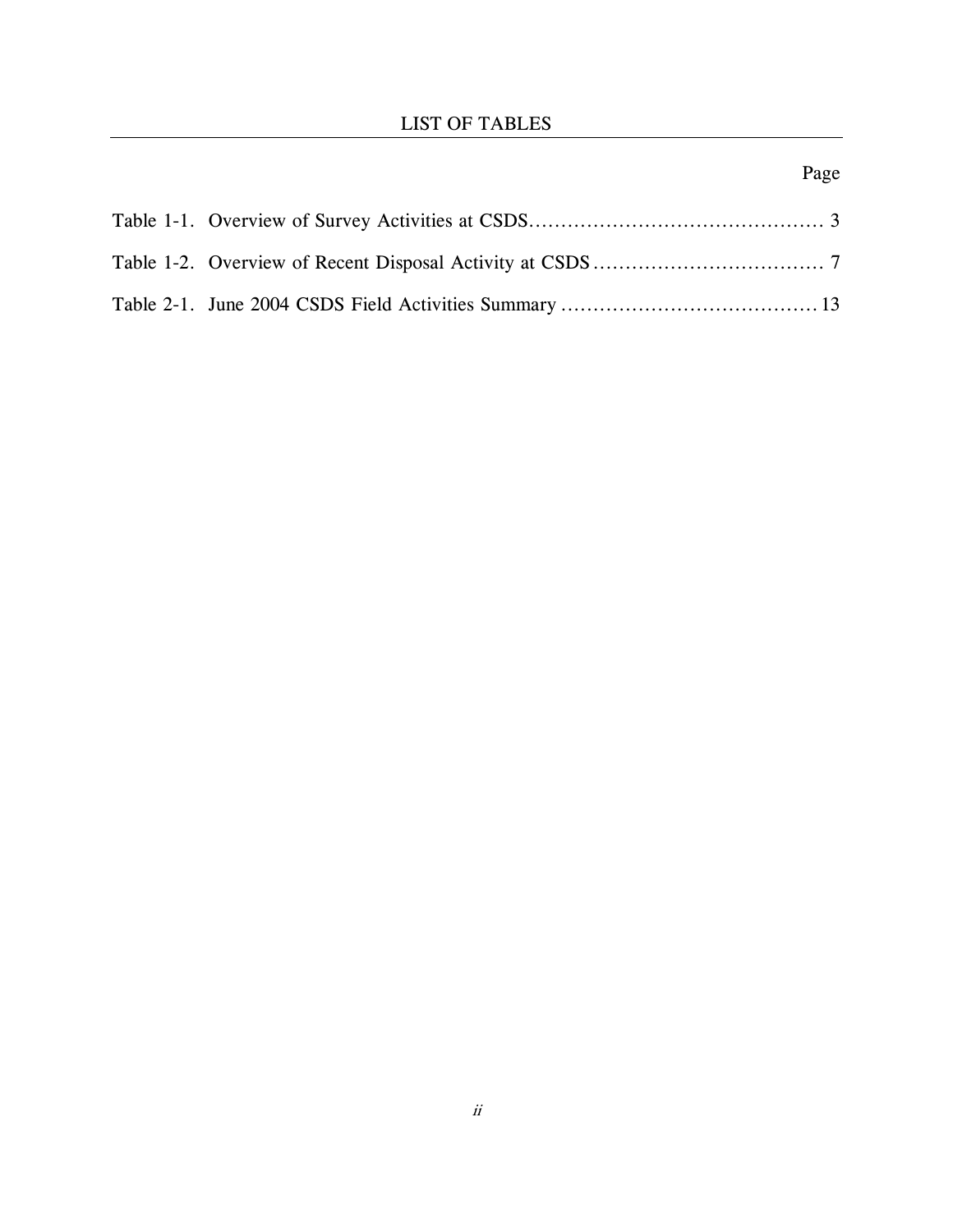#### LIST OF FIGURES

| Figure 1-2. CSDS with 1994 - 2004 dredged material disposal locations indicated  9 |
|------------------------------------------------------------------------------------|
|                                                                                    |
| Figure 2-1. Actual bathymetric survey lines at CSDS, June 2004 14                  |
| Figure 3-1. Bathymetric contour map of CSDS survey area, June 2004 (1-m contour    |
| Figure 3-2. Bathymetric contour map of CSDS survey area, August 1992 (1-m contour  |
| Figure 3-3. Depth difference contour map of CSDS survey area, August 1992 vs. June |
|                                                                                    |
|                                                                                    |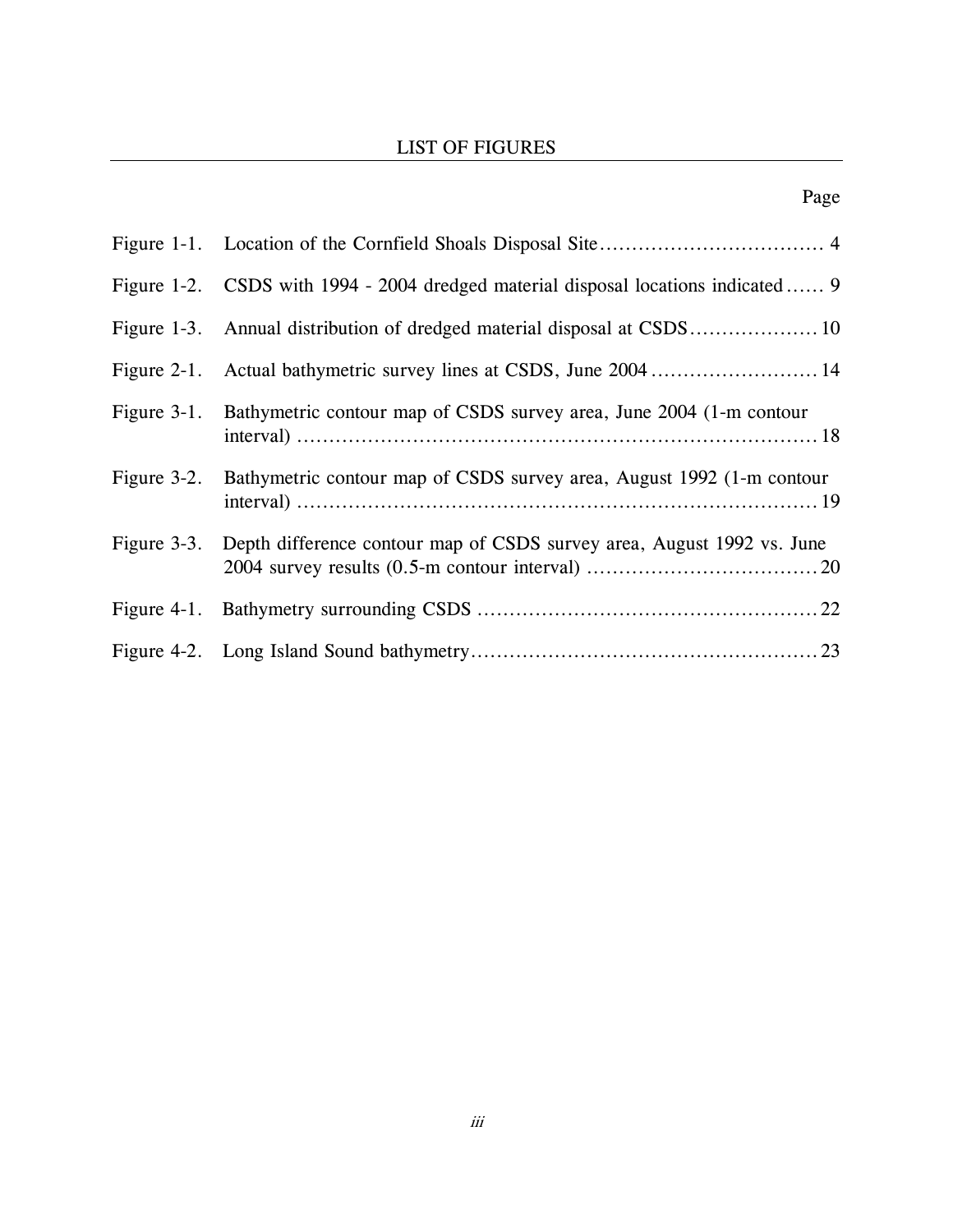A monitoring survey was conducted in June 2004 at the Cornfield Shoals Disposal Site (CSDS) as part of the Disposal Area Monitoring System (DAMOS). CSDS is located in eastern Long Island Sound. The site has received dredged material since 1961 and is characterized as a dispersive disposal site. A series of surveys were conducted at CSDS in 1991, 1992, and 1994 because of concerns that dispersed material could be transported to shellfish beds to the north of the site. These surveys documented the dispersive nature of the site, but revealed that sediment transport from the site was oriented in an east-west direction aligned with the predominant tidal currents.

The June 2004 field effort consisted of a bathymetric survey designed to document any significant accumulation of dredged material around the center of the disposal site since the previous set of investigations in the early 1990s. More than  $300,000 \text{ m}^3$  of dredged material had been disposed at CSDS since the studies performed in 1992 and 1994, with all of the disposal directed to the center of the site. The 2004 bathymetric survey was performed over a 1.96  $km^2$  area at the center of CSDS.

The results of the June 2004 bathymetric survey found no distinct disposal mounds at CSDS. A comparison of the 2004 and 1992 bathymetry data indicated that limited accretion (less than one meter in thickness) was present to the west of the disposal target and limited erosion was noted to the east. At a depositional disposal site,  $335,000 \text{ m}^3$  of disposal would be expected to form a mound approximately 2 m in height and 300 to 400 m in diameter. The lack of a distinct mound at CSDS and limited areas of apparent accretion and erosion were consistent with sediment transport patterns observed in earlier surveys, further documenting the dispersive nature of this site and east-west transport orientation.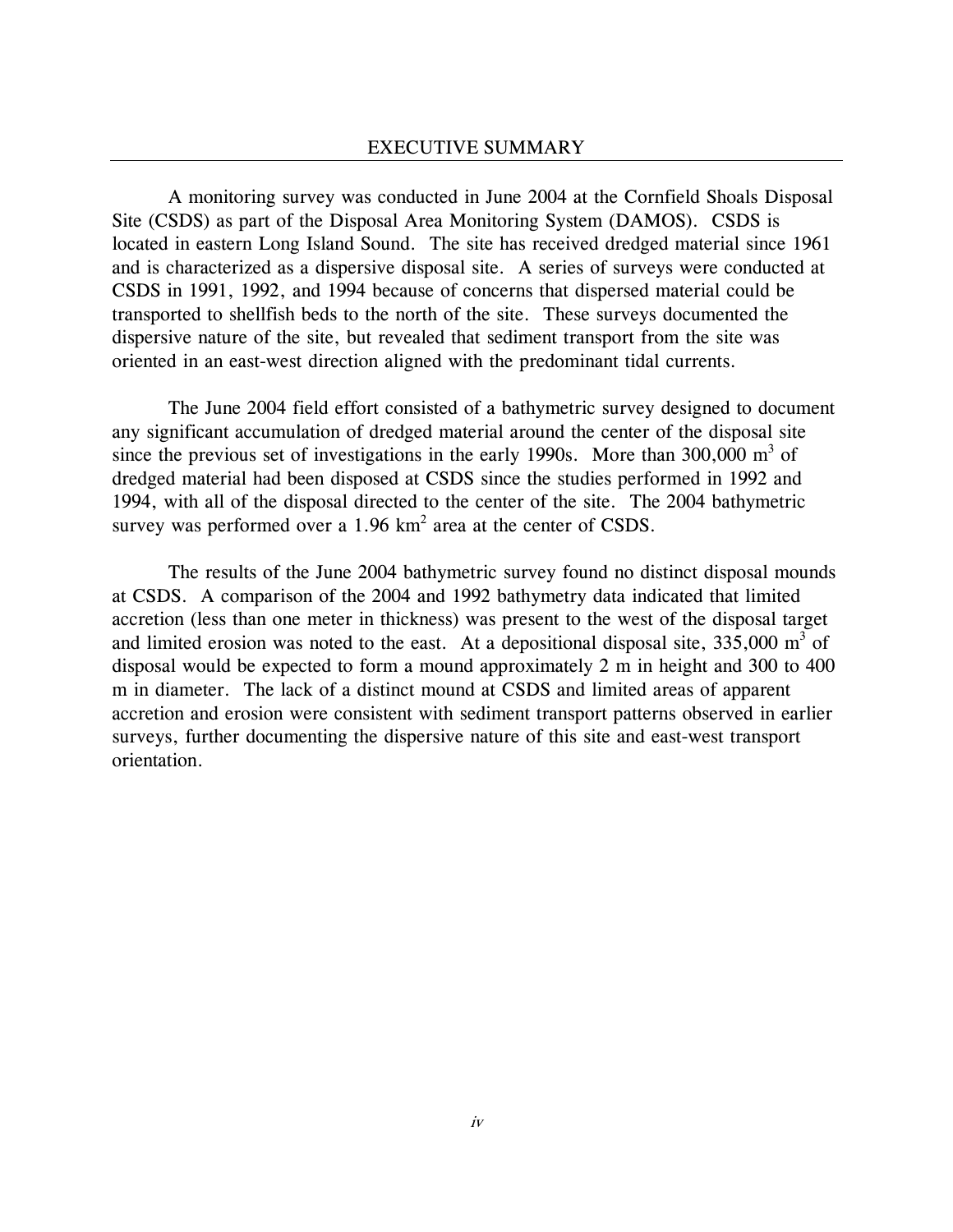#### 1.0 INTRODUCTION

A monitoring survey was conducted at the Cornfield Shoals Disposal Site in June 2004 as part of the U.S. Army Corps of Engineers (USACE) New England District (NAE) Disposal Area Monitoring System (DAMOS). DAMOS is a comprehensive monitoring and management program designed and conducted to address environmental concerns associated with use of open-water disposal sites throughout the New England region. An introduction to the DAMOS Program and the Cornfield Shoals Disposal Site, including a brief description of previous dredged material disposal activities and previous monitoring surveys, is provided below.

1

### 1.1 Overview of the DAMOS Program

The DAMOS Program features a tiered management protocol designed to ensure that any potential adverse environmental impacts associated with dredged material disposal activities are promptly identified and addressed (Germano et al. 1994). For over 25 years, the DAMOS Program has collected and evaluated disposal site data throughout New England. Based on these data, patterns of physical, chemical, and biological responses of seafloor environments to dredged material disposal activity have been documented (Fredette and French 2004).

DAMOS monitoring surveys are designed to test hypotheses related to expected physical and ecological response patterns following placement of dredged material on the seafloor at established disposal sites. Thus, the data collected during DAMOS monitoring surveys provide answers to strategic management questions. The results of each monitoring survey are evaluated to determine the next step in the disposal site environmental management process.

One of the primary goals of DAMOS monitoring surveys has been to document the physical location of dredged material placed on the seafloor. Bathymetric data collection is conducted periodically at disposal sites, and these sequential measurements allow for characterization of the height and extent of discrete dredged material deposits or mounds created at disposal sites. DAMOS monitoring surveys may also feature additional types of data collection activities, such as sediment-profile imaging, side-scan sonar, and sediment coring, as deemed appropriate to achieve specific survey objectives.

# 1.2 Introduction to the Cornfield Shoals Disposal Site

The Cornfield Shoals Disposal Site (CSDS) is one of four regional dredged material disposal sites located in the waters of Long Island Sound. CSDS is situated in eastern Long Island Sound, approximately 6 km southeast of Cornfield Point in Old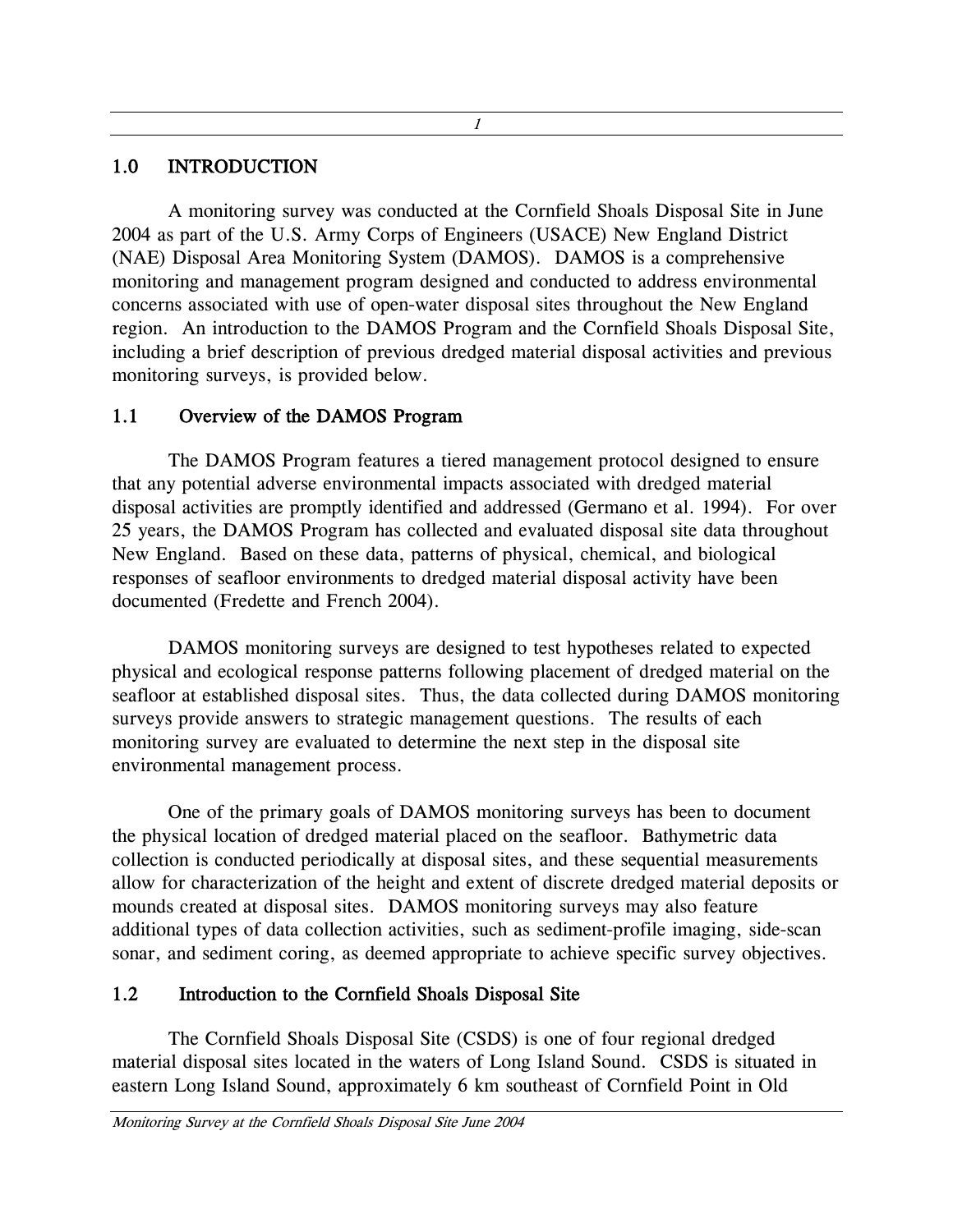<span id="page-9-0"></span>Saybrook, Connecticut and centered at 41° 12.686' N, 72° 21.491' W (NAD 83). CSDS occupies 3.43  $km^2$  and is defined as a 1.85 x 1.85 km area on the seafloor (Figure 1-1).

CSDS is one of two open water dredged material disposal sites managed by USACE NAE as a non-depositional site (CSDS is managed as a dispersive disposal site and Buzzards Bay Disposal Site as a semi-dispersive site); all other DAMOS disposal sites are containment sites where it is expected that the dredged material remains on site as a stable deposit. At dispersive sites, some material is expected to leave the site, and no attempt is made to create stable mounds of dredged material. With the 50-meter depths and strong tidal currents present at the CSDS site, some material is likely to be dispersed following release during descent through the water column. Much of the sediment that does reach the bottom is subsequently remobilized and transported by tidal currents away from the disposal location and potentially beyond the CSDS, likely within a period of weeks to months following disposal (SAIC 1996a).

There has not been a disposal buoy or beacon deployed at CSDS to identify the present disposal location within the site since 1992. Instead, barge operators are given specific coordinates within the disposal boundaries to navigate to and release the dredged material. The majority of disposal activity at CSDS has been concentrated at the center of the site. In practice, it is expected that barge disposal occurs in a cluster around the target location but that some disposal events could occur at other locations within CSDS.

#### 1.3 Historic Dredged Material Disposal and Previous Monitoring Studies

CSDS has been used regularly as a regional disposal site since 1978, receiving over 700,000  $m<sup>3</sup>$  of dredged material over the past 26 years. Monitoring surveys have been performed periodically since 1978 to explore potential mound formation and to characterize the hydrodynamics and sediments at CSDS (Table 1-1). No well-defined dredged material mounds were detected at CSDS by bathymetric surveys performed in 1978, 1987, and 1990, although a 1990 SPI survey detected fine-grained dredged material near the center of the site (NUSC 1979, SAIC 1994, SAIC 1996a). The 1990 survey also provided evidence of active sediment transport at CSDS and raised concerns from National Marine Fisheries Service and the Connecticut Department of Environmental Protection of possible impacts of suspended sediment transport on shellfish beds located north of Long Sand Shoal, approximately 2 km north of CSDS (Figure 1-1) (SAIC 1996a). To address these concerns, a series of studies were undertaken from 1991 to 1994 to further characterize oceanographic and sediment transport patterns at CSDS.

In 1991, two moorings were deployed at CSDS to measure mid-depth and nearbottom current direction and magnitude, and near-bottom suspended sediment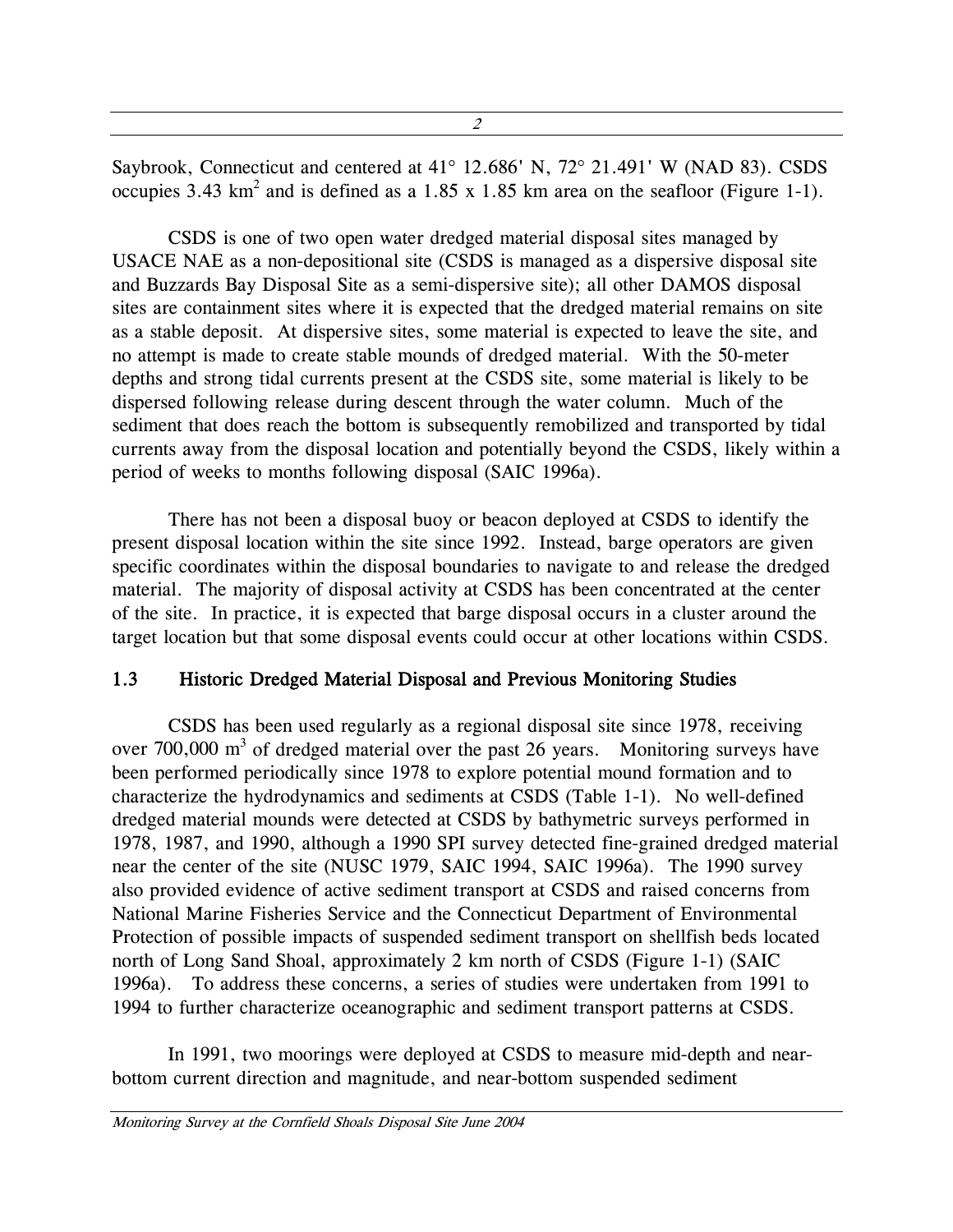# Table 1-1. Overview of Survey Activities at CSDS

<span id="page-10-0"></span>

| Date    | Purpose of Survey              | <b>Bathymetry</b><br>Area (mxm) | # SPI<br><b>Stations</b> | <b>Additional</b><br><b>Studies</b>                      | Contribution<br>No. |
|---------|--------------------------------|---------------------------------|--------------------------|----------------------------------------------------------|---------------------|
| 1/1978  | Monitoring                     | 1800x1900                       | --                       | Current                                                  | Supplement G        |
| 7/1978  | Monitoring                     | 1800x1900                       | --                       | Benthic                                                  | Supplement G        |
| 7/1987  | Monitoring                     | 1000x1000                       | --                       |                                                          | 70                  |
| 7/1990  | Deposit<br>Delineation         | 1000x1000                       | 13                       | Testing<br>Usefulness of<br><b>REMOTS®</b><br>Technology | 90                  |
| 8/1991  | Evaluation of bed<br>transport | 1200x1200                       |                          | Current and<br>OBS meters                                | 105                 |
| 10/1991 | Evaluation of bed<br>transport | 1200x1200                       |                          | Current and<br><b>OBS</b> meters                         | 105                 |
| 12/1991 | Evaluation of bed<br>transport | 1000x1000                       |                          | Current and<br>OBS meters                                | 105                 |
| 5/1992  | Evaluation of bed<br>transport | 1200x1200                       | 45                       | Benthic                                                  | 105                 |
| 8/1992  | Deposit<br>delineation         | 1200x1200                       | 25                       | Sediment<br>Density                                      | 106                 |
| 7/1994  | Deposit<br>delineation         | 1000x750                        |                          | Acoustic<br>subbottom                                    | 110                 |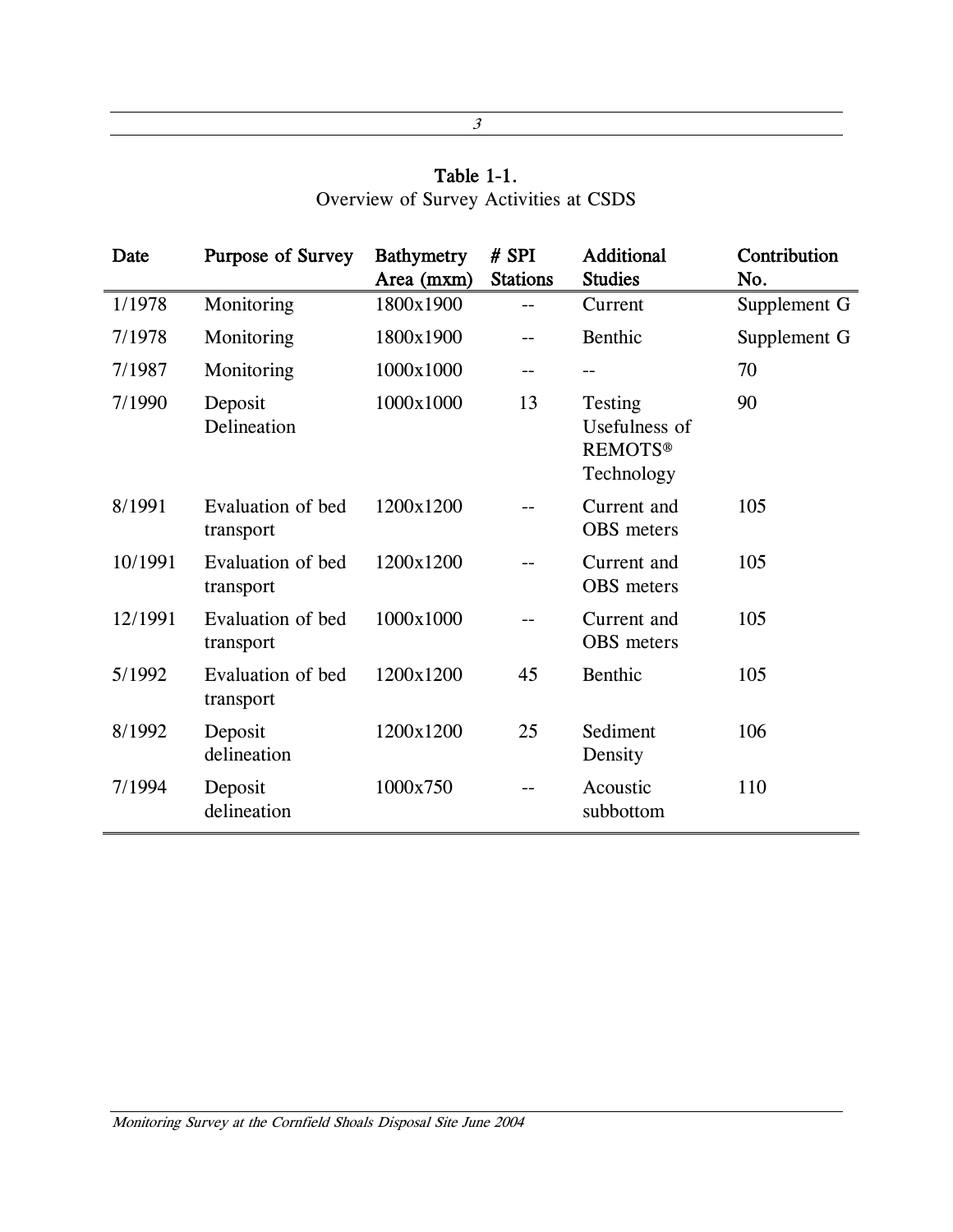

Figure 1-1. Location of the Cornfield Shoals Disposal Site

Monitoring Survey at the Cornfield Shoals Disposal Site June 2004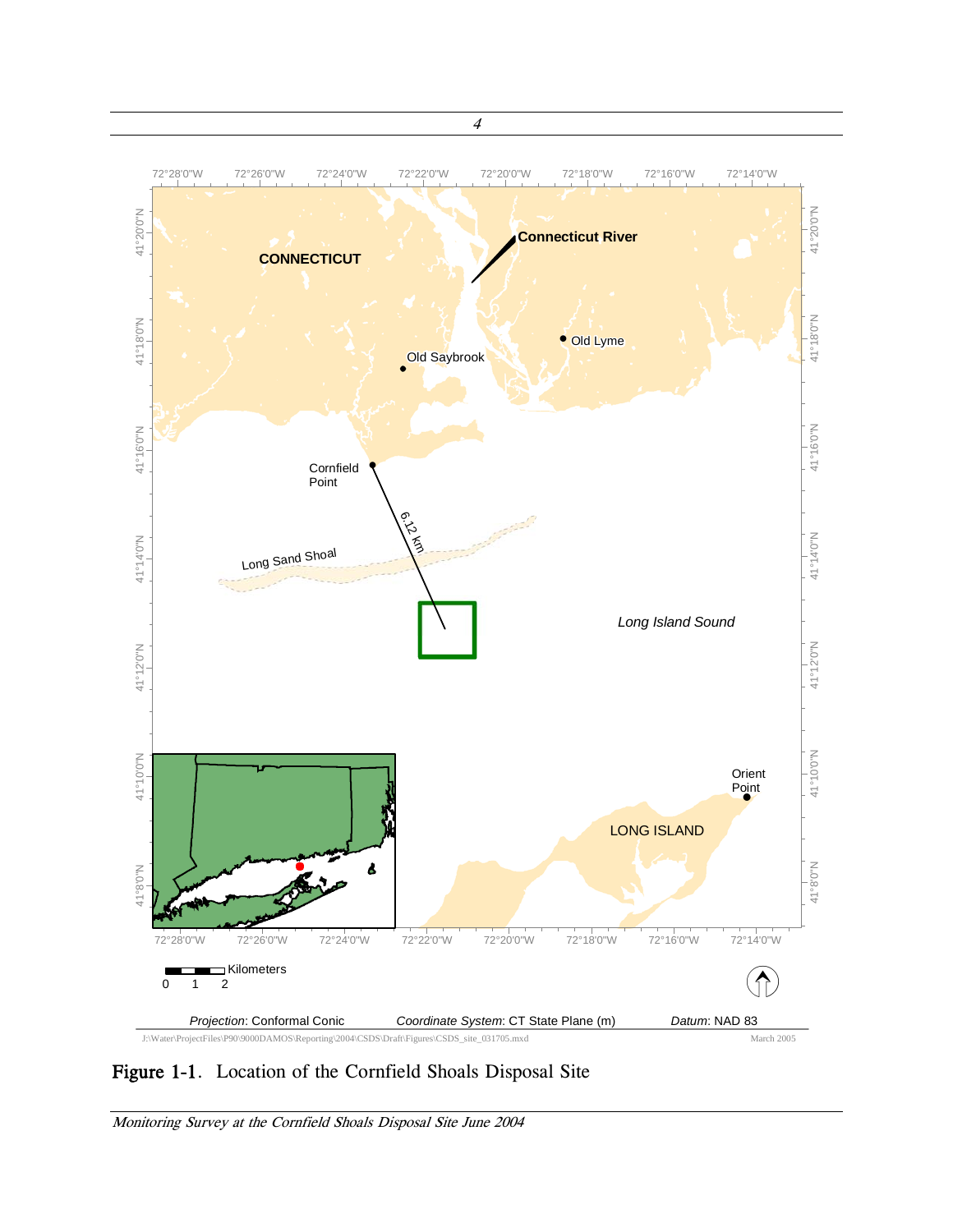<span id="page-12-0"></span>concentrations (SAIC 1996a). The moorings were deployed for approximately five months during the disposal season. Both mid-depth and near bottom measurements showed a dominant east-west semi-diurnal tidal component, with maximum velocities during the flood tide. Observed turbidity levels increased following discrete disposal events, and as dredged material accumulated throughout the disposal season, observed increases in background turbidity at the site were attributed to tidal resuspension and winnowing of finer particles (SAIC 1996a).

Between August 1991 and May 1992, a series of four bathymetric surveys were performed, one before the disposal season, one following disposal of sandy dredged material, one during ongoing disposal of fine-grained material, and one at the completion of the disposal season (SAIC 1996a). Depth-difference comparisons between sequential surveys indicated shifts in sediment accumulation locations consistent with the dominant current direction, but formation of only one limited mound. In the May 1992 bathymetric survey, following disposal of approximately 105,000  $m<sup>3</sup>$  of cohesive, finegrained material, a mound with dimensions of approximately 100 by 150 m and rising approximately 0.5 m above the seafloor was observed at the disposal location.

A SPI survey performed at the completion of the 1991-1992 disposal season identified fine-grained dredged material at a number of stations surrounding the disposal location (SAIC 1996a). At several stations, a thin layer of sand was detected over the fine-grained dredged material, which thickened with increasing distance away from the center of the mound. The presence of sand over the dredged material provided evidence of active bedload transport at CSDS and the relative stability of some of the cohesive, fine-grained material that was disposed.

In August 1992, a survey including bathymetry, SPI, and acoustic measurement of sediment density was performed to delineate the extent of the fine-grained dredged material and to measure the sand thickness above the dredged material (SAIC 1996b). The bathymetric survey found little change in water depth between May and August 1992, indicating continued stability of the limited mound that had formed at the disposal site. SPI images at several stations reported sand for the full penetration of the camera where previously sand over dredged material was observed, suggesting continued transport of sand over the fine-grained deposit. Sand waves observed in the SPI images also indicated transport. The acoustic survey was unable to resolve density differences in the surficial sediments of the mound area.

In July 1994, a bathymetric and subbottom profile survey was performed to further map the persistence and extent of the fine-grained dredged material deposit observed in 1992. Comparison of the July 1994 and August 1992 bathymetry data revealed very little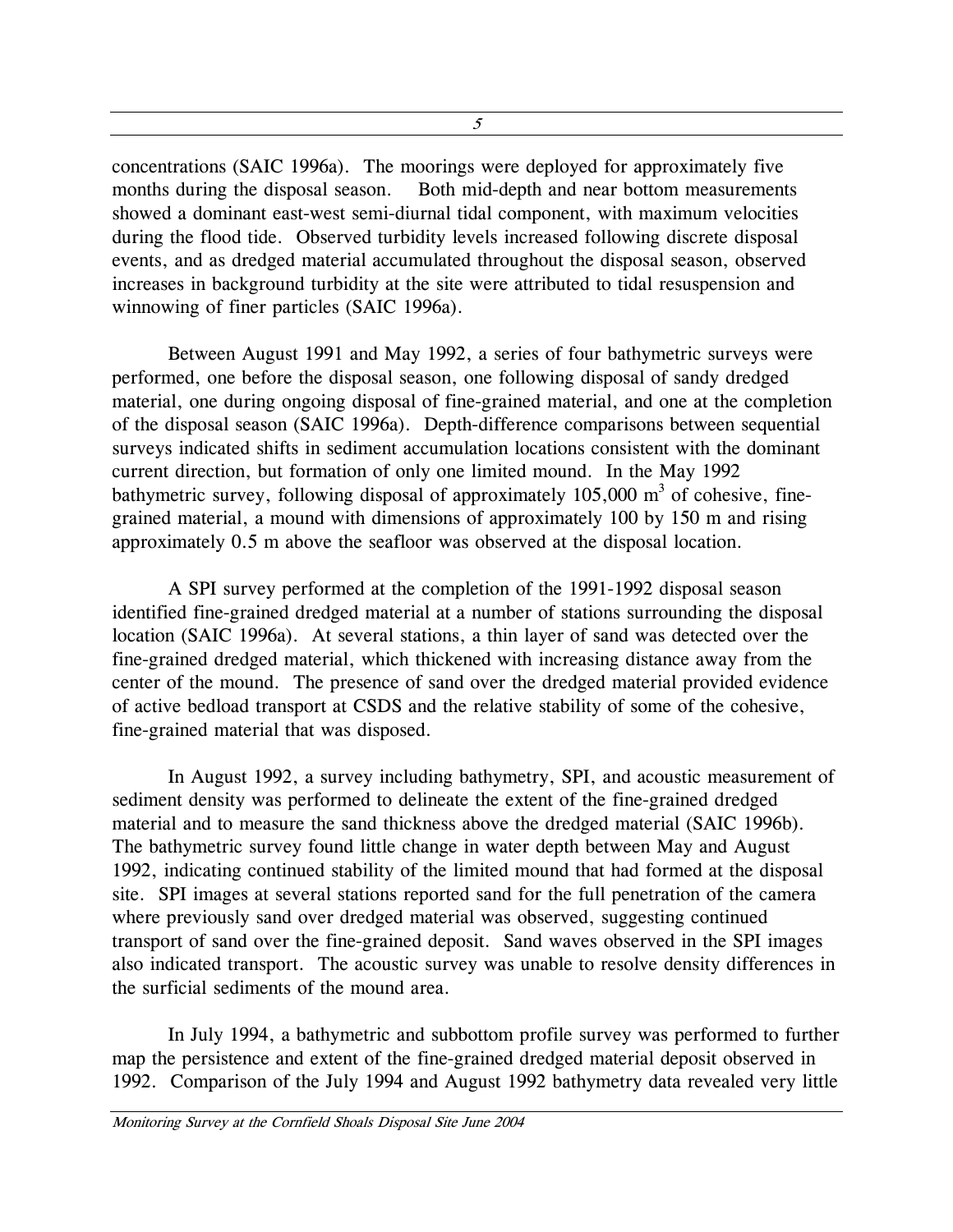<span id="page-13-0"></span>change in bottom topography (SAIC 1996c). The subbottom survey was able to resolve the limited dredged material mound, consistent with the bathymetric surveys and earlier SPI survey. The subbottom survey also showed ripple and wave features on the bottom, assumed to be sand structures. These structures were not observed at the same locations as they appeared in the SPI survey, further supporting the observations of active bed transport and a dynamic sediment surface layer at CSDS (SAIC 1996c).

In summary, results from the surveys performed at CSDS from 1991 to 1994 provided further evidence of a dispersive site with active sediment transport. Distinct disposal mounds had not formed at CSDS, although deposition of a relatively large volume of mechanically dredged, cohesive fine-grained material resulted in a low mound that was subsequently buried under shifting sand. Shifts in areas of sediment accumulation and erosion between subsequent surveys indicated ongoing sediment transport and a dynamic sediment bed at CSDS. Although the actual direction and magnitude of active bed transport apparently depends on local topography and the nature of materials being transported, in general, studies at CSDS showed active bed transport appeared to follow the predominant east-west current direction (SAIC 1996a). These survey results served to relieve concerns about transport of material to shellfish beds to the north of CSDS.

# 1.4 Recent Dredged Material Disposal Activity

Since the July 1994 survey, approximately  $335,000 \text{ m}^3$  of dredged material has been placed at the center of CSDS (Table 1-2). The dredged material originated from various coves, rivers, and yacht clubs along the eastern coast of Connecticut, primarily from the Connecticut River area. Disposal was targeted at the center of the site (Figure 1-2). Dredged material disposal seasonal totals ranged from approximately  $11,000 \text{ m}^3$  in 2001-2002 to approximately 97,000  $m^3$  in 1997-1998 (Figure 1-3). A detailed record of barge disposal activity at CSDS for the period from July 1994 to June 2004, including the origin of dredged material, the volume deposited, and the disposal location is provided in Appendix A.

# 1.5 Survey Objectives

The overall objective of the June 2004 CSDS survey was to document the distribution of any accumulated dredged material around the center of the disposal site. Specific survey objectives included completion of a single beam bathymetric survey to map seafloor topography and comparison with previous data to evaluate changes in bathymetry.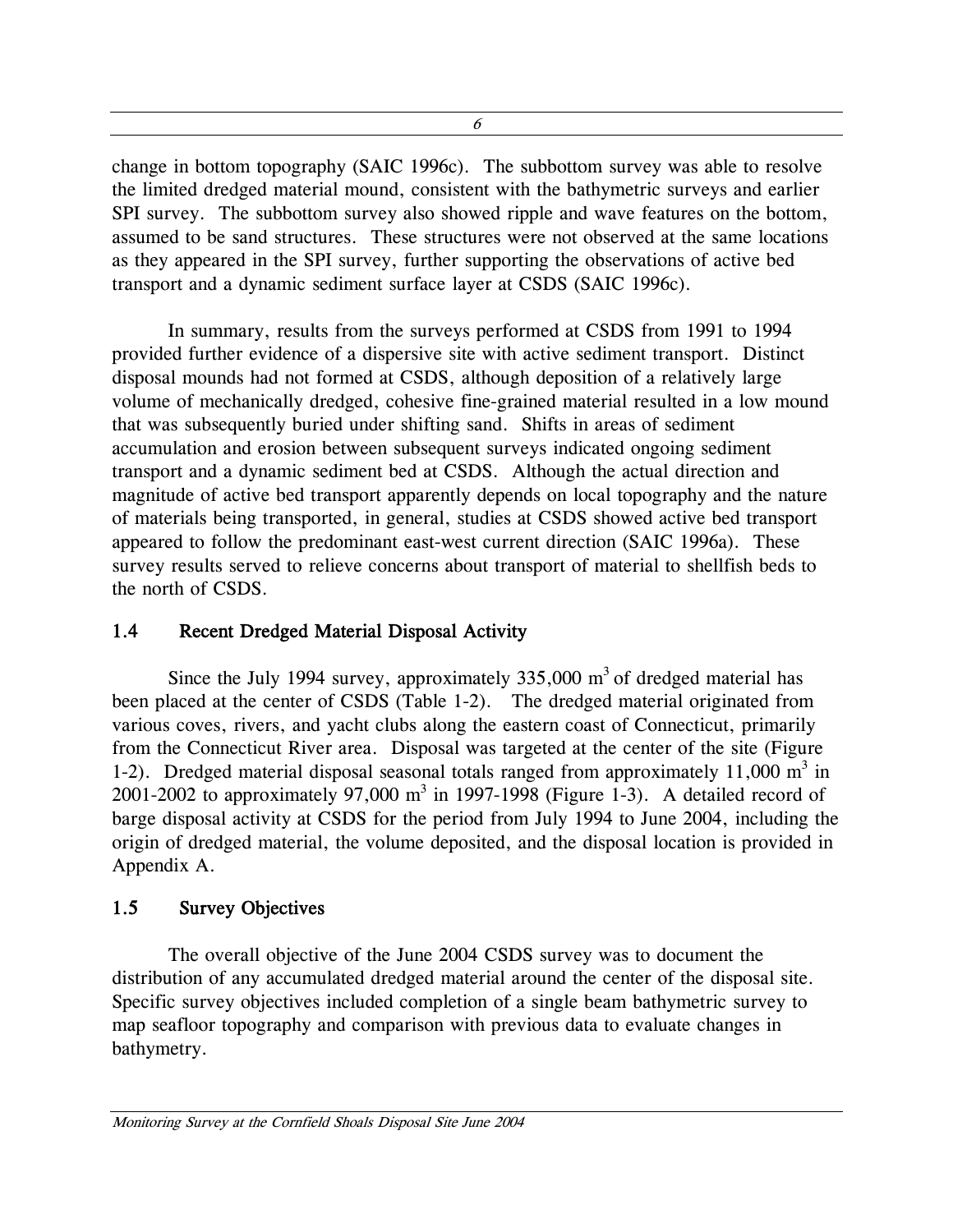#### Table 1-2. Overview of Recent Disposal Activity at CSDS

| <b>Source Project</b>                    | Estimated Scow Volume Disposed $(m^3)$ |         |         |         |                |         |         |                          |         |         |
|------------------------------------------|----------------------------------------|---------|---------|---------|----------------|---------|---------|--------------------------|---------|---------|
|                                          | 1994-95                                | 1995-96 | 1996-97 | 1997-98 | 1998-99        | 1999-00 | 2000-01 | 2001-02                  | 2002-03 | 2003-04 |
|                                          | Season                                 | Season  | Season  | Season  | Season         | Season  | Season  | Season                   | Season  | Season  |
| Cedar Island Landing                     | $-$                                    |         | --      | 9,576   | $\overline{a}$ | --      |         | --                       | --      |         |
| Connecticut River, Between the Bridges   |                                        |         |         |         |                |         |         | --                       | 9,710   | 6,040   |
| Connecticut River, Hull Harbor One       |                                        |         |         |         | $- -$          | 4,931   | 2982    |                          |         |         |
| Connecticut River, Hull Harbor One       |                                        |         |         |         |                |         |         |                          |         |         |
| Marina                                   |                                        |         |         |         |                |         |         | --                       | 3,976   | 2,944   |
| Connecticut River, Offshore East Marine  |                                        |         | 4,282   |         |                |         |         |                          |         |         |
| Connecticut River, Old Saybrook, CT;     |                                        |         |         |         |                |         |         |                          |         |         |
| Island Cove Marina                       | --                                     | 28,751  | 7,894   |         |                |         |         |                          |         |         |
| Connecticut River, Old Saybrook, CT;     |                                        |         |         |         |                |         |         |                          |         |         |
| River Landing Marina                     | 478                                    | 5,161   | --      |         |                |         |         |                          |         |         |
| Connecticut River, Saybrook Point Marina |                                        |         |         |         |                |         |         |                          |         |         |
| 1992                                     | 12,137                                 | --      | 7,837   | 4,931   |                |         |         |                          |         |         |
| Connecticut River, Saybrook Point Marina |                                        |         |         |         |                |         |         |                          |         |         |
| 1999                                     |                                        |         |         |         |                |         | 11,698  |                          |         | 8,563   |
| Deep River                               | 6,460                                  |         |         |         |                |         |         |                          |         |         |
| Essex Yacht Club                         |                                        |         |         |         | 5,658          |         |         |                          |         |         |
| Hammonassett River, Clinton Yacht        |                                        |         |         |         |                |         |         |                          |         |         |
| Haven                                    |                                        |         |         |         | 879            | 33,698  |         |                          |         |         |
| Hammonassett River, Riverside Basin      |                                        |         |         |         |                |         |         |                          |         |         |
| Marina                                   |                                        |         |         |         |                |         | 917     |                          |         |         |
| Indian Town Harbor, Indian Town          |                                        |         |         |         |                |         |         |                          |         |         |
| Association 1995                         |                                        |         | 2,810   | 8,066   | 19,037         |         |         |                          |         |         |
| Indian Town Harbor, Indian Town          |                                        |         |         |         |                |         |         |                          |         |         |
| Association 2002                         |                                        |         |         |         |                |         |         |                          | 2,905   |         |
| <b>Indian-Hammock Rivers</b>             |                                        |         |         |         |                |         |         | $\overline{\phantom{a}}$ | 18,235  | 612     |
| Marina, Island Cove Marina               |                                        |         |         |         |                |         |         | 1,873                    |         |         |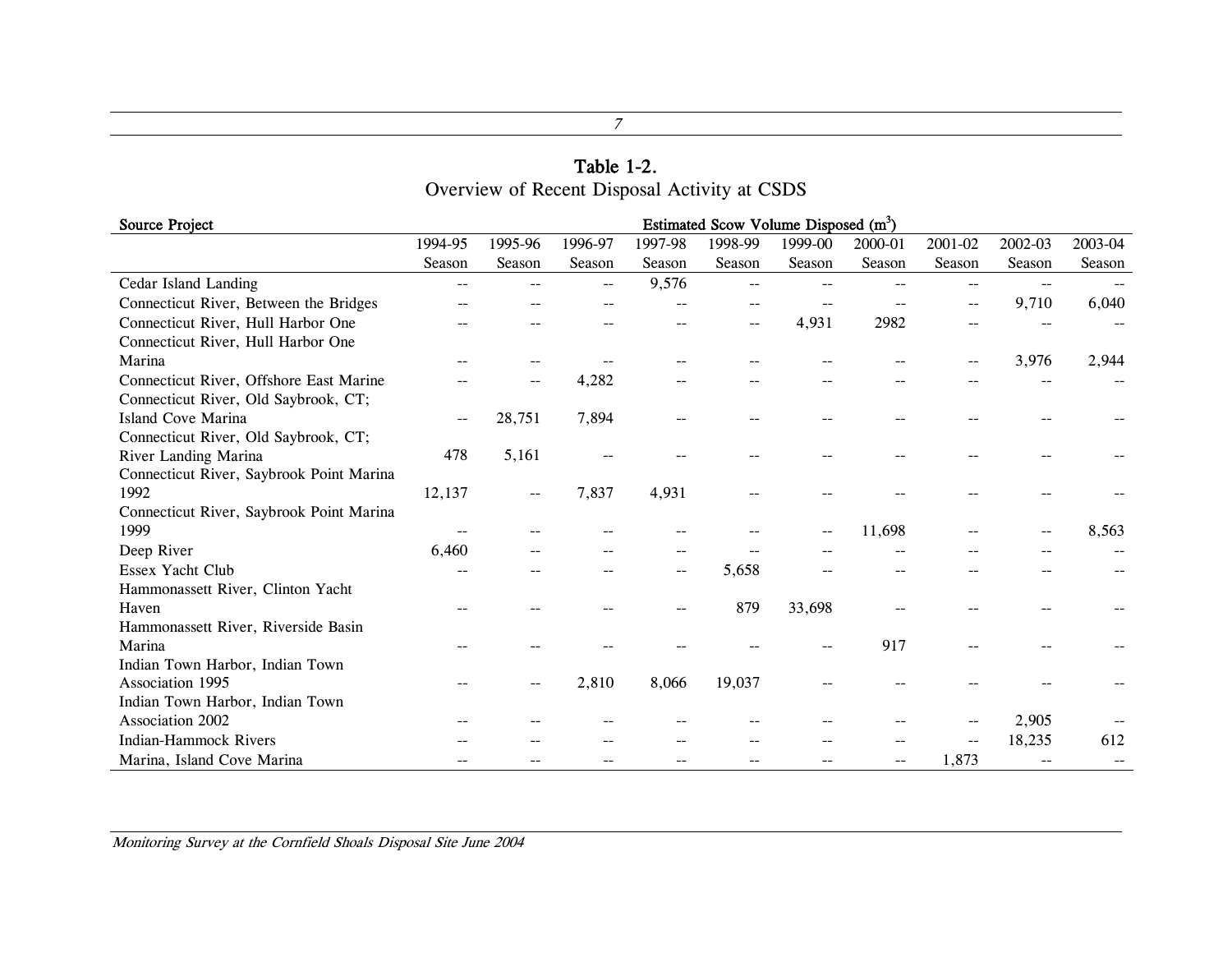# Table 1-2 (continued) Overview of Recent Disposal Activity at CSDS

<span id="page-15-0"></span>

| <b>Source Project</b>                 | Estimated Scow Volume Disposed (m <sup>3</sup> ) |         |         |         |         |         |         |                          |         |         |
|---------------------------------------|--------------------------------------------------|---------|---------|---------|---------|---------|---------|--------------------------|---------|---------|
|                                       | 1994-95                                          | 1995-96 | 1996-97 | 1997-98 | 1998-99 | 1999-00 | 2000-01 | 2001-02                  | 2002-03 | 2003-04 |
|                                       | Season                                           | Season  | Season  | Season  | Season  | Season  | Season  | Season                   | Season  | Season  |
| Menunketesucket and Patchogue Rivers  |                                                  |         |         |         |         |         | --      | 7,493                    | 5,275   | 765     |
| North Cove                            | $- -$                                            | $- -$   | $- -$   | 2,599   | $- -$   | --      | --      | $- -$                    | $-$     |         |
| Patchogue Harbor                      |                                                  |         |         |         |         |         |         |                          | --      | 2,982   |
| Patchogue River Westbrook, CT; Pilots |                                                  |         |         |         |         |         |         |                          |         |         |
| Point Marina Inc                      |                                                  | $- -$   | 4,931   | 9,519   | 7,149   |         |         |                          |         |         |
| Patchogue River, COE-Patchogue River  |                                                  | $- -$   |         | 31,117  | --      |         |         |                          |         |         |
| Patchogue River, Town of Westbrook    |                                                  |         |         |         |         |         |         |                          |         |         |
| 1997                                  |                                                  | $- -$   | 3,899   |         |         |         |         |                          |         |         |
| Patchogue River at Westbrook CT 1996  | $- -$                                            | 1,185   | $- -$   |         | --      |         |         | --                       |         |         |
| <b>Pratt Cove</b>                     |                                                  | $- -$   | $- -$   |         | --      |         | --      | $\overline{\phantom{m}}$ | 2,087   |         |
| River Landing                         |                                                  | $- -$   | 4817    | 16,572  | $- -$   | 2,255   |         | --                       | --      |         |
| Season Total                          | 19,076                                           | 35,097  | 36,469  | 82,381  | 32,723  | 40,885  | 15,597  | 9,366                    | 42,188  | 21,904  |
| <b>Grand Total</b>                    | 335,685                                          |         |         |         |         |         |         |                          |         |         |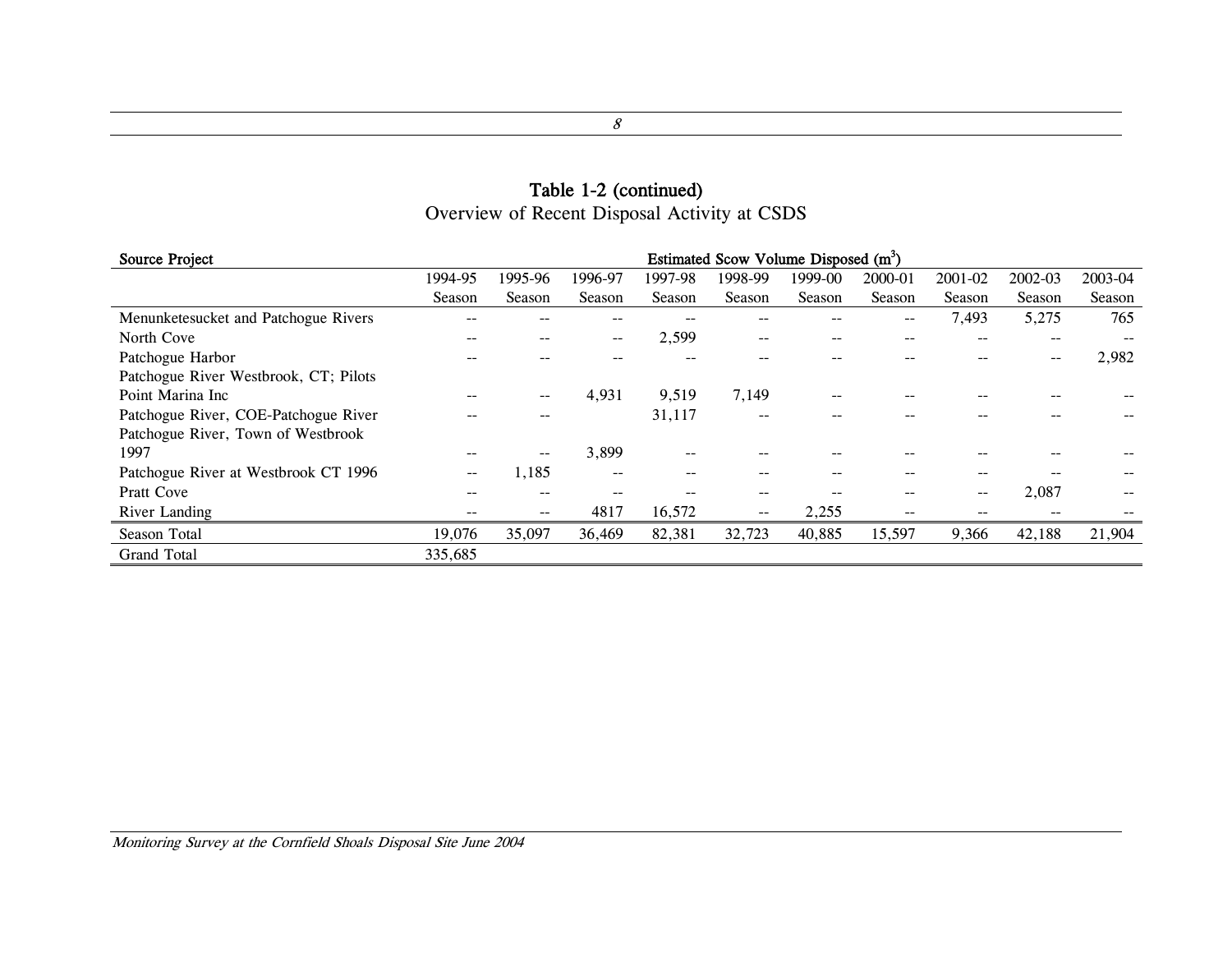<span id="page-16-0"></span>

Figure 1-2. CSDS with 1994 - 2004 dredged material disposal locations indicated

Monitoring Survey at the Cornfield Shoals Disposal Site June 2004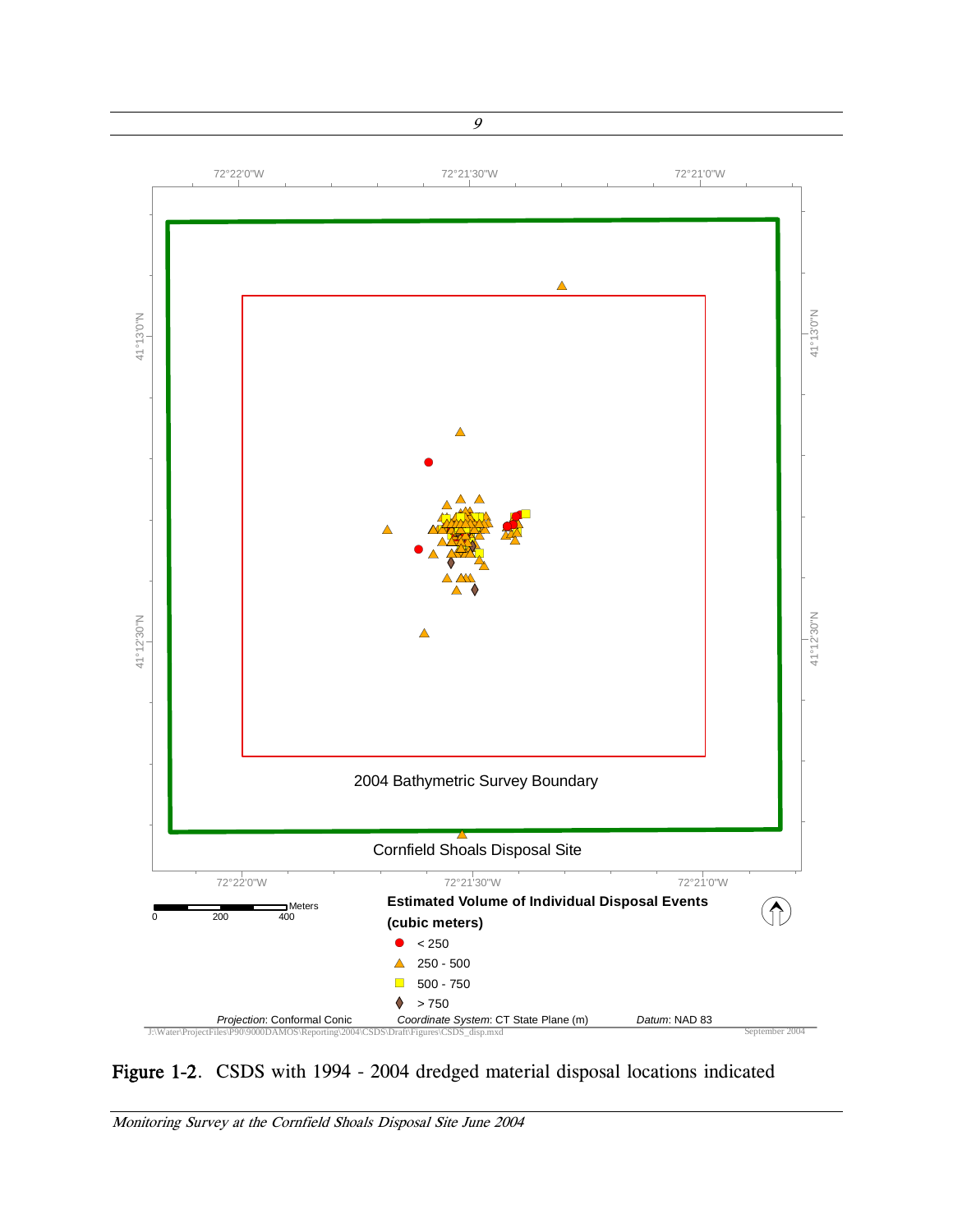

Figure 1-3. Annual distribution of dredged material disposal at CSDS

<span id="page-17-0"></span>Monitoring Survey at the Cornfield Shoals Disposal Site June 2004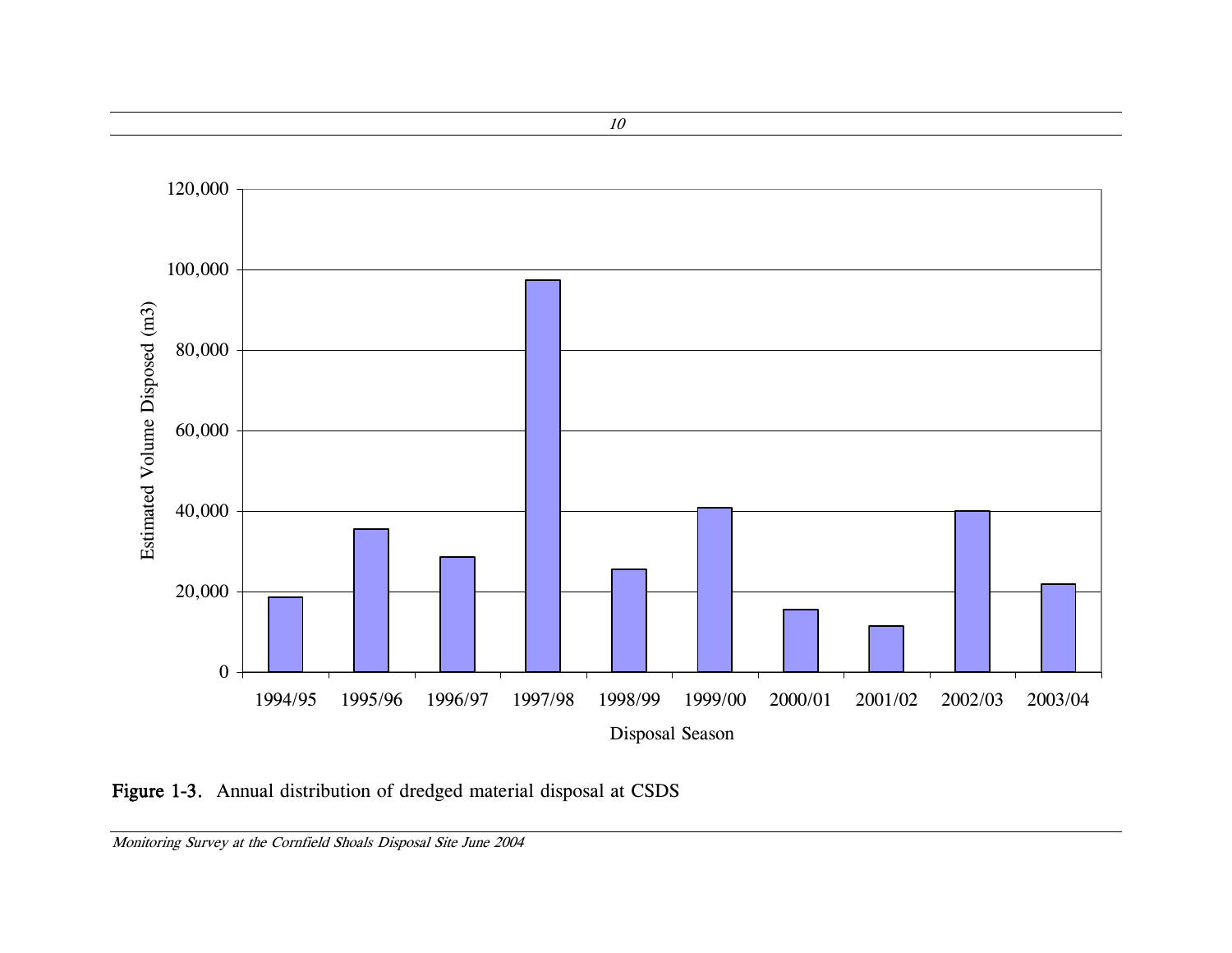11

The design of the June 2004 survey allowed assessment of the following expectation:

• Given the dispersive nature of CSDS, the release of  $335,000 \text{ m}^3$  of dredged material at the center of CSDS over 10 years will result in little to no change in the bottom elevation of the site.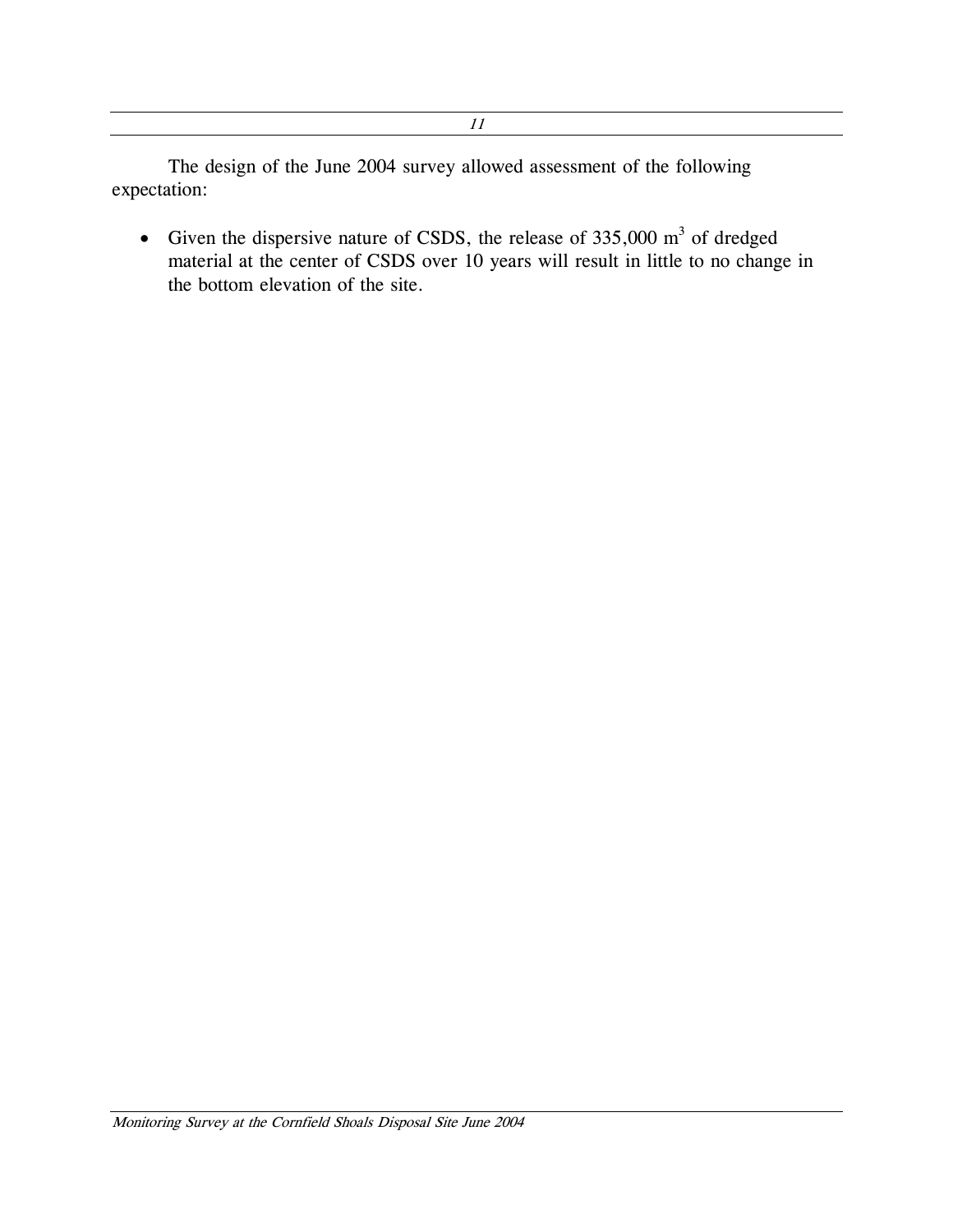#### <span id="page-19-0"></span>2.0 METHODS

A team of investigators from ENSR International and Ocean Surveys, Inc. conducted the June 2004 bathymetric survey at CSDS. The survey was conducted 14 – 16 June 2004. Field activities are summarized in Table 2-1, and an overview of the methods used to collect, process, and analyze the survey data is provided below. A more detailed description of methodology and the related terminology can be found in ENSR (2004).

#### 2.1 Navigation and On-Board Data Acquisition

Positional data, comprised of horizontal positioning (x- and y-dimensional data) and time (t-dimensional data), were collected using a Trimble 4000 series Global Positional System (GPS) receiver interfaced with a Trimble Probeacon differential beacon receiver. This system received and processed satellite and land-based beacon data and provided real-time vessel position, typically to sub-meter accuracy. Coastal Oceanographics, Inc. HYPACK<sup>®</sup> hydrographic survey software was used to acquire, integrate, and store all positional data from the DGPS as well as bathymetric and station data. The HYPACK<sup>®</sup> software also displayed real-time vessel position and bathymetric data over a background electronic chart of the study area, thus enabling survey scientists to review and evaluate survey data on a real-time basis.

#### 2.2 Bathymetry

Bathymetric surveys provide measurements of water depth that, when processed, can be used to map the seafloor topography. The processed data can also be compared with previous surveys to track changes in the size and location of seafloor features. This technique is the primary tool in the DAMOS Program for mapping the distribution of dredged material at disposal sites.

# 2.2.1 Bathymetric Data Collection

The 2004 single-beam bathymetric survey was designed to cover a 1400 x 1400 m area of approximately 1.96 km<sup>2</sup>, centered at 41°12.686' N, 72°21.491'W (NAD 83) (Figure 2-1). The survey area was centered on the region where dredged material disposal occurred from 1994 through 2004. The bathymetric survey was initiated 14 June 2004 aboard the R/V Parker, but was aborted the next day due to unfavorable weather conditions. The survey was resumed and completed on 16 June 2004. A total of 57 survey lines, each 25 m apart, were occupied as part of the survey (Figure 2-1). Additional tie-lines were occupied perpendicular to the main survey lines to assess data quality.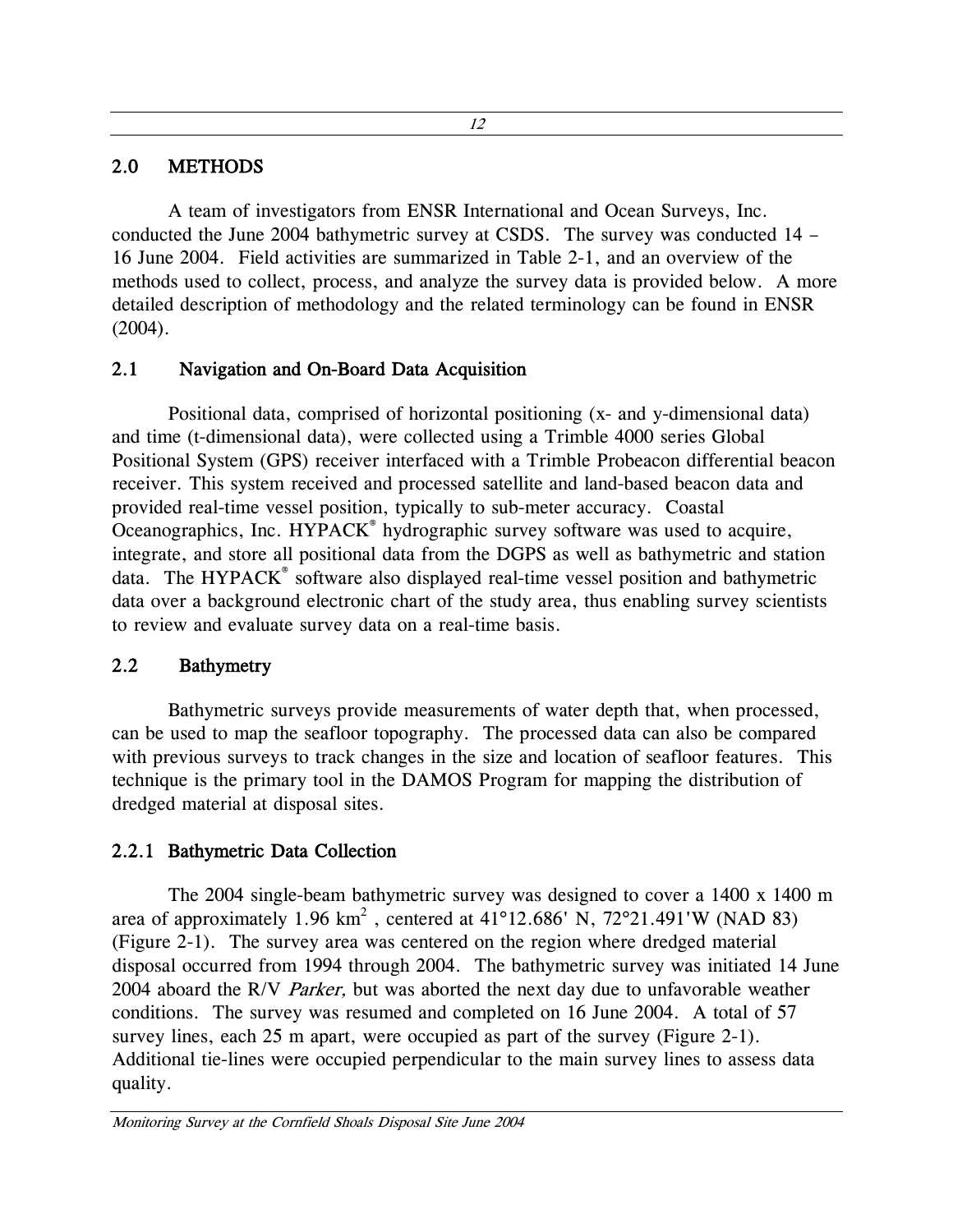# Table 2-1. June 2004 CSDS Field Activities Summary

<span id="page-20-0"></span>

| <b>Survey Type</b> | Date                | Summary                 |
|--------------------|---------------------|-------------------------|
| Bathymetry         | $14 - 16$ June 2004 | Area: 1400 x 1400 m     |
|                    |                     | Lines: 57               |
|                    |                     | Spacing: $25 \text{ m}$ |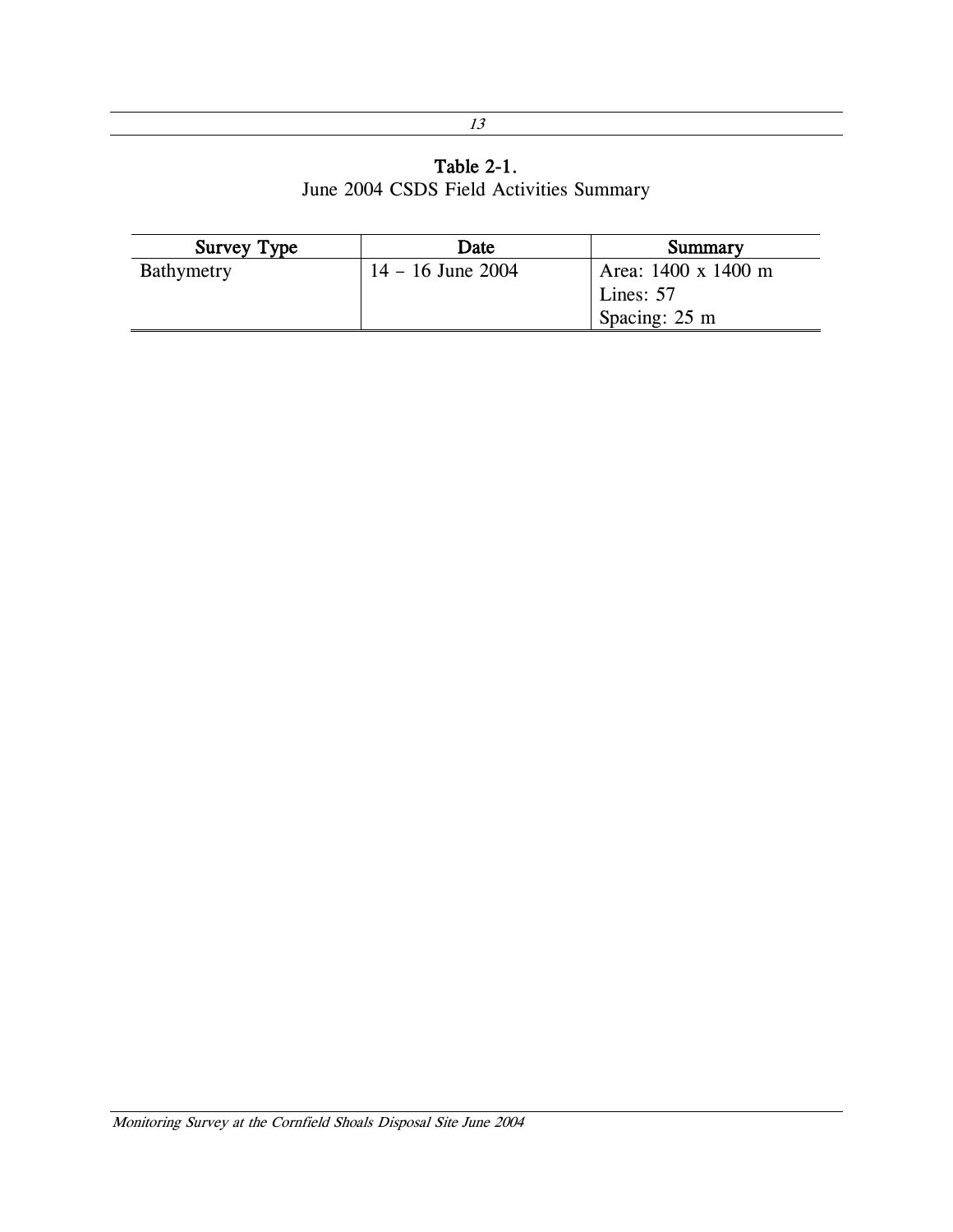

Figure 2-1. Actual bathymetric survey lines at CSDS, June 2004

Monitoring Survey at the Cornfield Shoals Disposal Site June 2004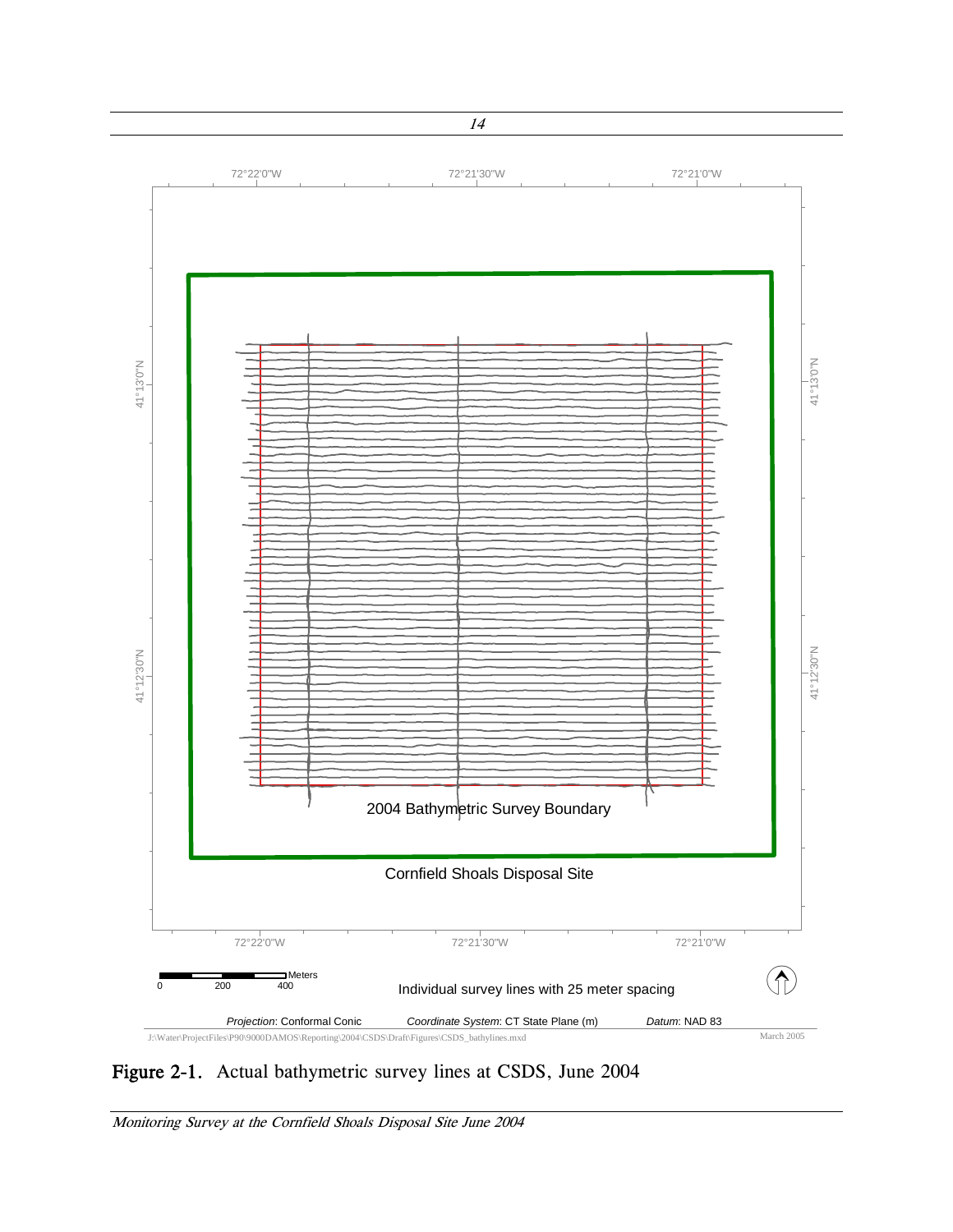<span id="page-22-0"></span>Bathymetric data were collected using an Innerspace Model 448 Echo Sounder outfitted with an 8° beam, 208 kHz transducer, which achieved an accuracy of approximately 3 cm in the water depths at CSDS. Data were collected at a rate of 17 to 18 soundings per second at boat speeds of approximately 2 m/s (4 knots), resulting in soundings spaced at less than 0.2 m intervals along each survey transect line. Bathymetric data were recorded in feet by means of a high-resolution trace on a thermal printer in addition to the digital data stored within Hypack®. Hypack® managed data acquisition and storage of data from the echosounder and the Trimble DGPS. In addition, Hypack® recorded depth, vessel heave, heading, position, and time along each survey transect line.

Calibration procedures were conducted on-site prior to data collection as well as at the conclusion of each survey day. The average speed of sound through the water column was calculated from salinity and temperature data obtained from a full depth cast of a CTD profiler. Additional calibration information was obtained from a bar check.

#### 2.2.2 Bathymetric Data Processing

The bathymetric data were processed using the HYPACK® software program and included corrections for tidal conditions, local speed of sound, and spurious data points. Tidal correction consisted of transforming the raw measurements of depth below the transducer to seafloor elevation measurements relative to mean low water (MLW) using predicted tidal elevation data from the Old Saybrook Jetty. Heave data supplied by the vessel's motion reference unit was incorporated into the raw data to minimize the effects of vessel motion. The bathymetric data were also reviewed for spurious data points (clearly unrealistic measurements resulting from signal interference), and these points were removed. Once processed, the water depth data were converted to meters.

#### 2.2.3 Bathymetric Data Analysis

Bathymetric data were analyzed to gain a better understanding of the existing conditions at the site and to document changes in seafloor topography in comparison with previous surveys. The corrected bathymetric data were analyzed using a combination of the contouring and surface plotting software program, Surfer® 8.0 and the GIS-based software package ArcView® 9.0. Using Surfer®, the processed CSDS 2004 data were gridded to a cell size of 25m x 25m. Bathymetric contour lines were then generated and displayed using ArcView® .

Surfer® was also used to calculate depth-difference grids based on the July 1994 and June 2004 bathymetric data sets as well as the August 1992 and June 2004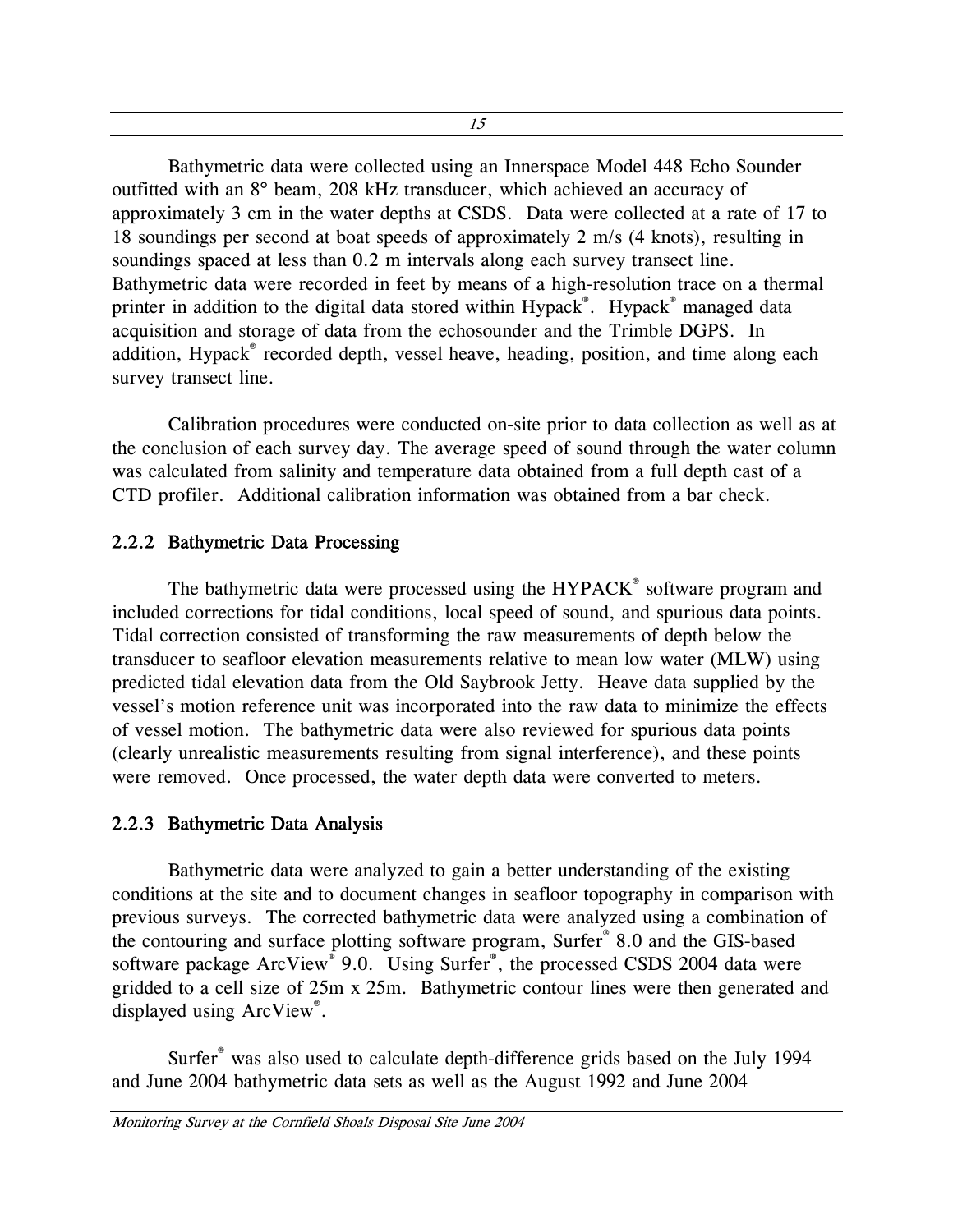<span id="page-23-0"></span>bathymetric data sets. These grids were calculated by subtracting the July 1994 or August 1992 interpolated depth estimates from the June 2004 depth estimates at each point throughout the grid. The resulting depth differences were contoured and displayed using ArcView<sup>®</sup>.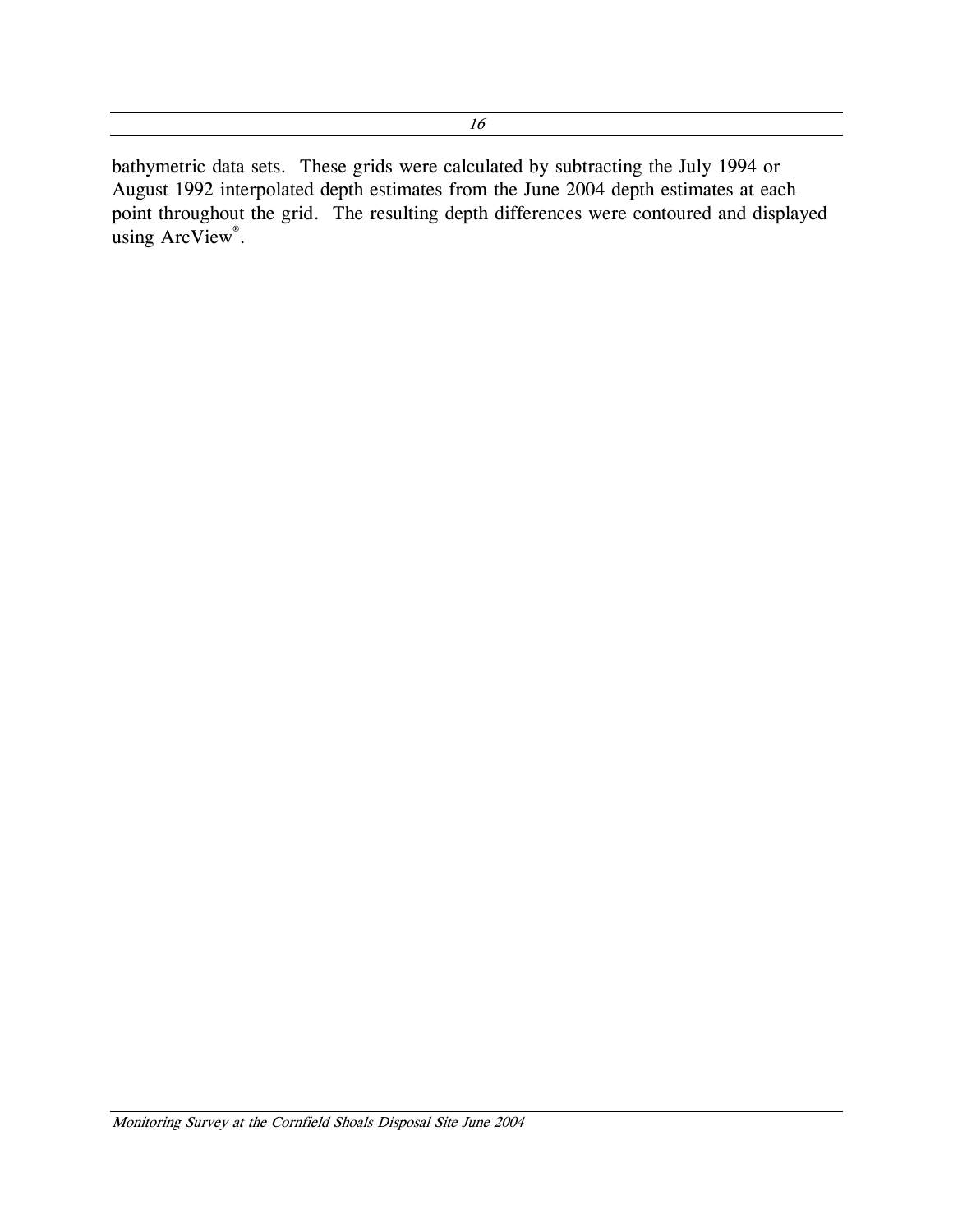#### <span id="page-24-0"></span>3.0 RESULTS

The June 2004 bathymetric survey results for CSDS were generally consistent with previous bathymetric results (May 1992, August 1992, and July 1994; SAIC 1996a, 1996b, 1996c) with gently sloping topography from northeast to southwest (Figure 3-1). Water depths ranged from a minimum depth of 46 meters in the northeast corner of the site to a maximum depth a 57.5 meters in the southwestern quadrant (depths reported as MLW). The maximum depth was located within a depression approximately 1.5 meters deep in the southern portion of the site. The disposal of over  $335,000 \text{ m}^3$  of dredged material since 1994 had not resulted in the formation of a distinct mound (Figure 3-1).

Historic and recent bathymetric data were compared to evaluate any changes to the seafloor topography of the site. A review of historic bathymetric surveys indicated little change over the period of 1992 to 1994 (SAIC 1996a, 1996, 1996c), and data from the August 1992 survey (Figure 3-2) were selected for comparison with the 2004 data, as it provided the largest area of overlap between the historic and recent surveys. A depthdifference map developed from the August 1992 and the 2004 bathymetric survey data indicated little change over the ten-year period between surveys (Figure 3-3). An area of limited sediment accretion, no greater than 1 m in thickness, was observed in the southwest quadrant of the site, and areas of erosion were indicated on the east and west sides of the surveyed area. The areas of highest apparent erosion  $(>1 \text{ m})$  could be artifacts of different data processing and interpolation methodologies and different coverage areas between the two surveys, as the greatest depth increase was observed along the 1992 survey boundary.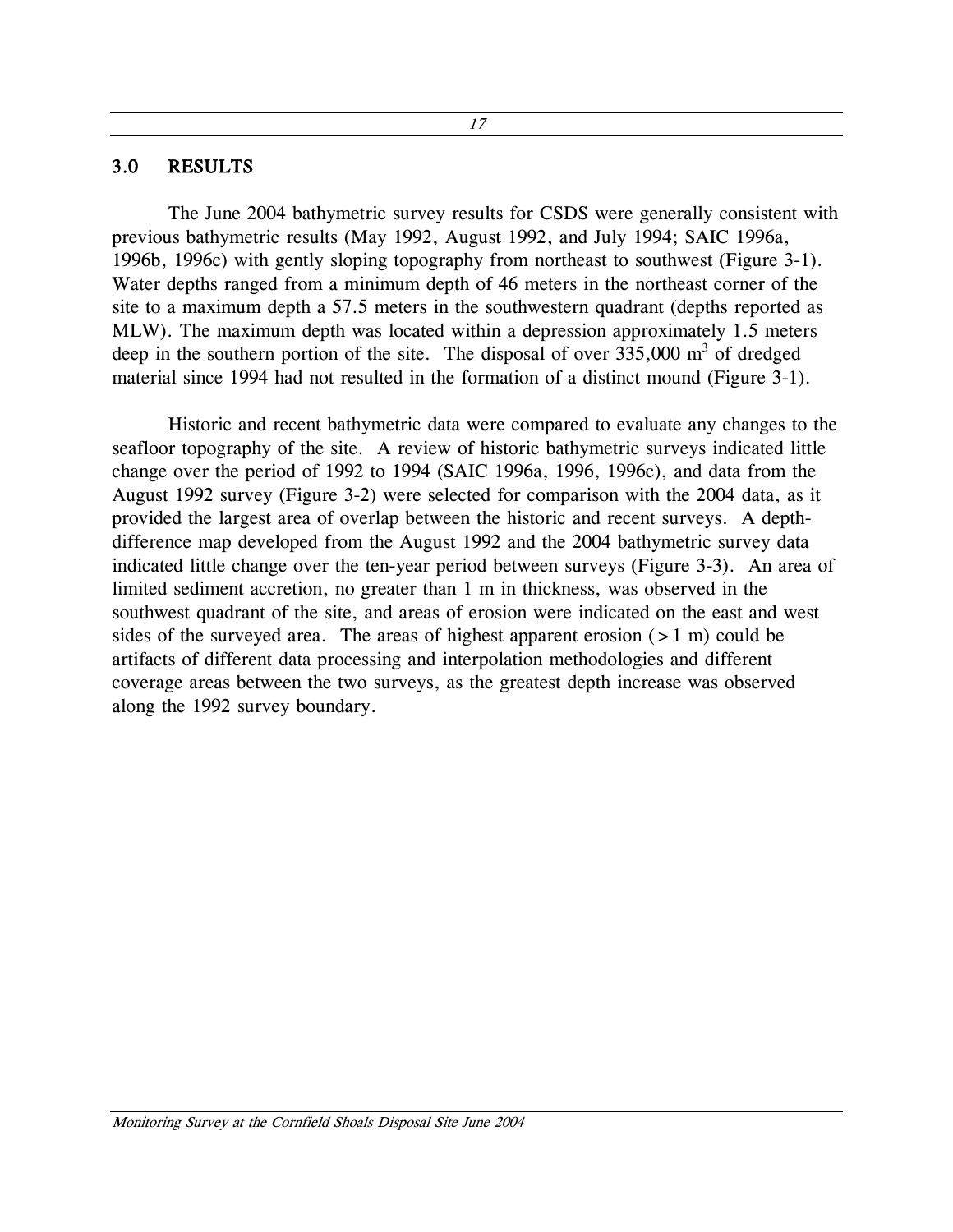<span id="page-25-0"></span>

#### Figure 3-1. Bathymetric contour map of CSDS survey area, June 2004 (1-m contour interval)

Monitoring Survey at the Cornfield Shoals Disposal Site June 2004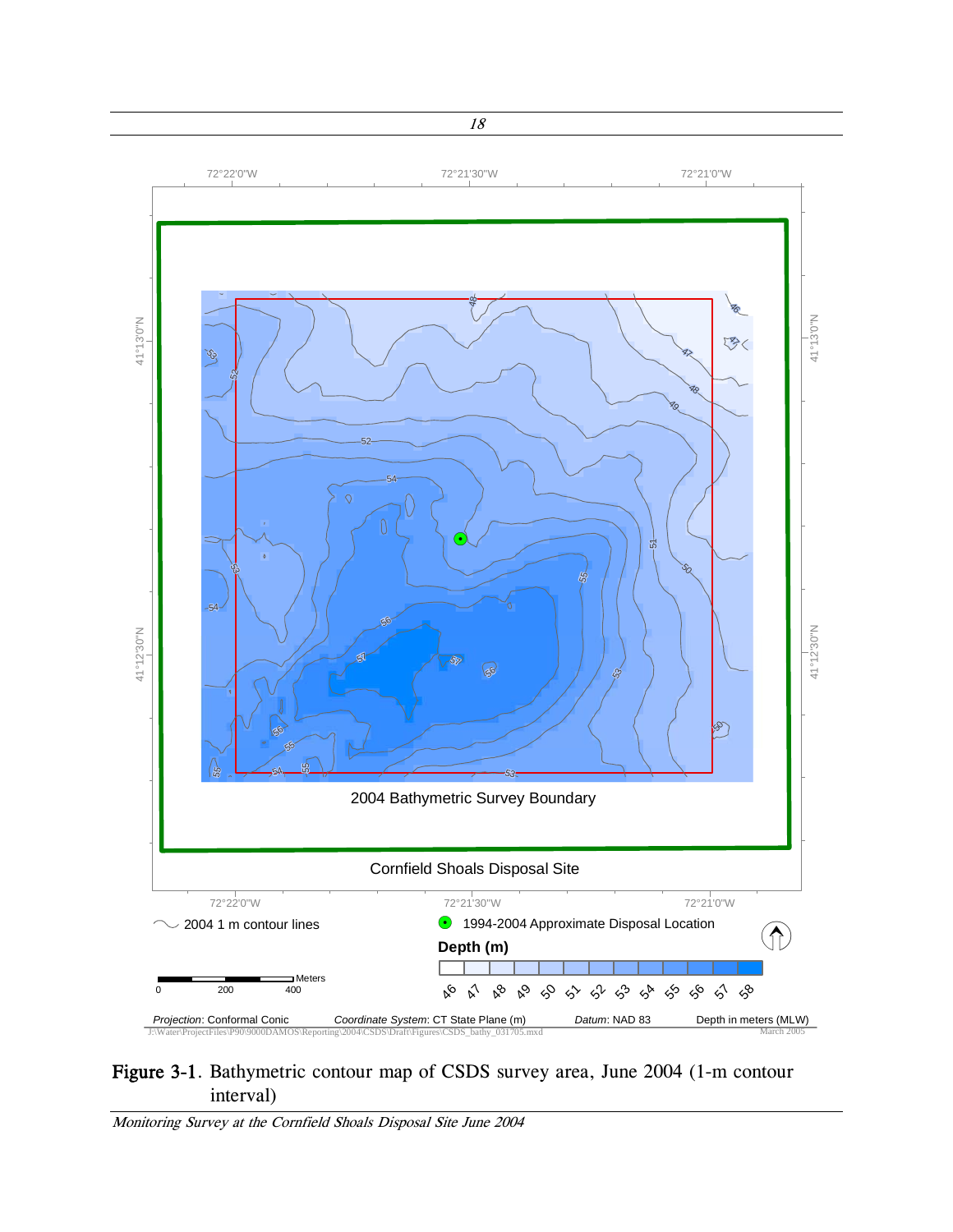

#### Figure 3-2. Bathymetric contour map of CSDS survey area, August 1992 (1-m contour interval)

Monitoring Survey at the Cornfield Shoals Disposal Site June 2004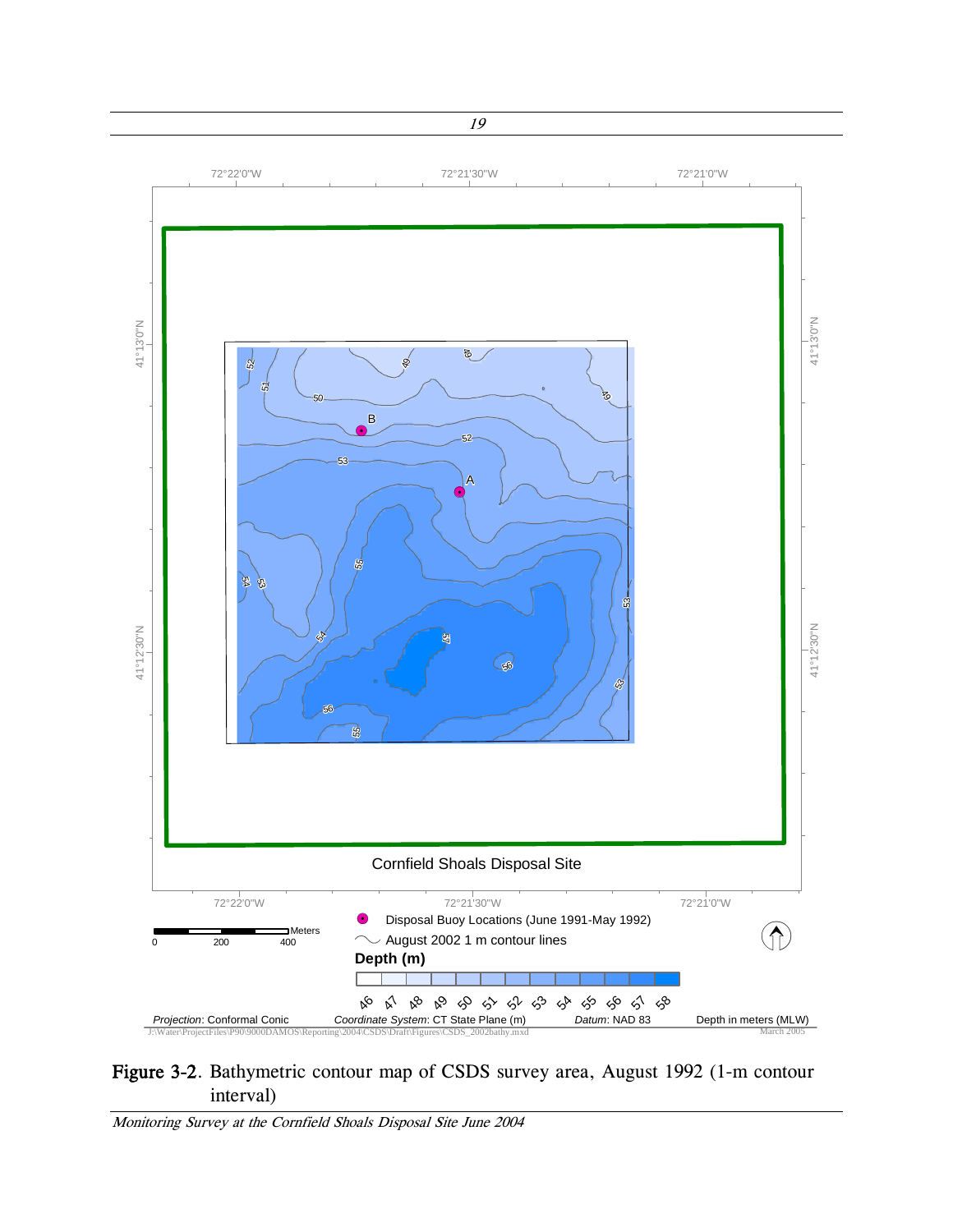<span id="page-27-0"></span>

#### Figure 3-3. Depth difference contour map of CSDS survey area, August 1992 vs. June 2004 survey results (0.5-m contour interval)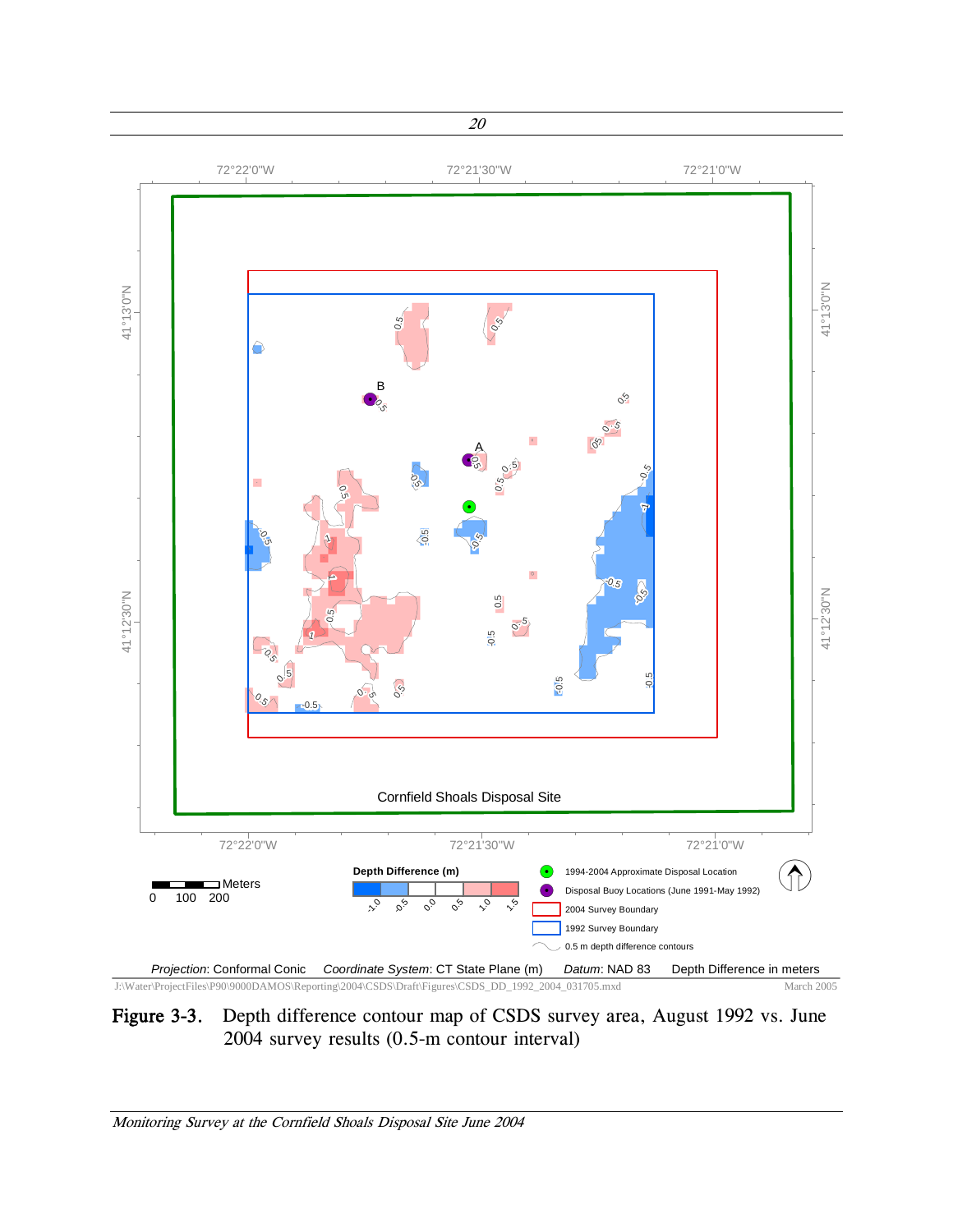21

#### <span id="page-28-0"></span>4.0 DISCUSSION

CSDS is managed as a dispersive dredged material disposal site under the DAMOS Program. Disposal at this site began in 1978, and periodic monitoring surveys have been performed to evaluate changes in seafloor topography and to characterize sediment transport patterns. The objective of the June 2004 survey at CSDS was to document any accumulation of dredged material around the center of the disposal site. This objective was accomplished by completing a bathymetric survey and comparing the topography of the site with previous sets of depth data collected at CSDS from 1992-1994.

The data comparison revealed that release of 335,000  $m<sup>3</sup>$  of dredged material at the center of CSDS from 1994 through 2004 did not result in the formation of a distinct mound at the site. At a depositional disposal site, a mound of approximately 2 m in height and 300 to 400 m in diameter would be expected following disposal of this volume of material. The chronology of annual disposal indicated that smaller volumes (20,000 to 40,000  $\text{m}^3$ ) were released in recent years (Figure 1-3). Based on this disposal record and the dispersive nature of the site, a distinct disposal mound was not expected to form at CSDS even though disposal was focused at a single location over the ten-year period (Figure 1-2).

The depth difference comparison indicated slight differences in seafloor topography between the 1992 and the 2004 surveys, including areas of erosion and accretion, both limited in extent and thickness. The area of sediment accretion (with a maximum thickness of  $\sim$  1 m) was located to the west of the disposal target, in the dominant current direction and could be the result of the more recent disposal activity. Because of the dynamic nature of this site documented in earlier studies, it is likely that the areas of erosion and deposition apparent in the depth difference comparison are transient, and would be expected to change seasonally and annually.

CSDS is situated near the mouth of Long Island Sound at a point where the Sound reaches its narrowest width (Figure 1-1). This constriction accelerates tidal currents in the area, and the very shallow, east-west trending shoal approximately 2 km north of CSDS further constricts tidal flow and focuses currents in an east-west direction (Figure 4-1, Signell et al. 2000). There is an ebb (east) residual transport north of the shoal and flood (west) residual transport south of the shoal (Knebel and Poppe 2000). The site itself lies in a deep trough that extends through eastern Long Island Sound, with depths ranging from 40 to 60 m (Figure 4-2) and maximum near-bottom currents reported at 80  $cm·sec<sup>-1</sup>$  (SAIC 1996a). The results of the 2004 survey further supported the classification of CSDS as a dispersive disposal site. This high energy environment is sufficient to limit accumulation of disposed material, and material leaving the site is likely dispersed to the west, into Long Island Sound.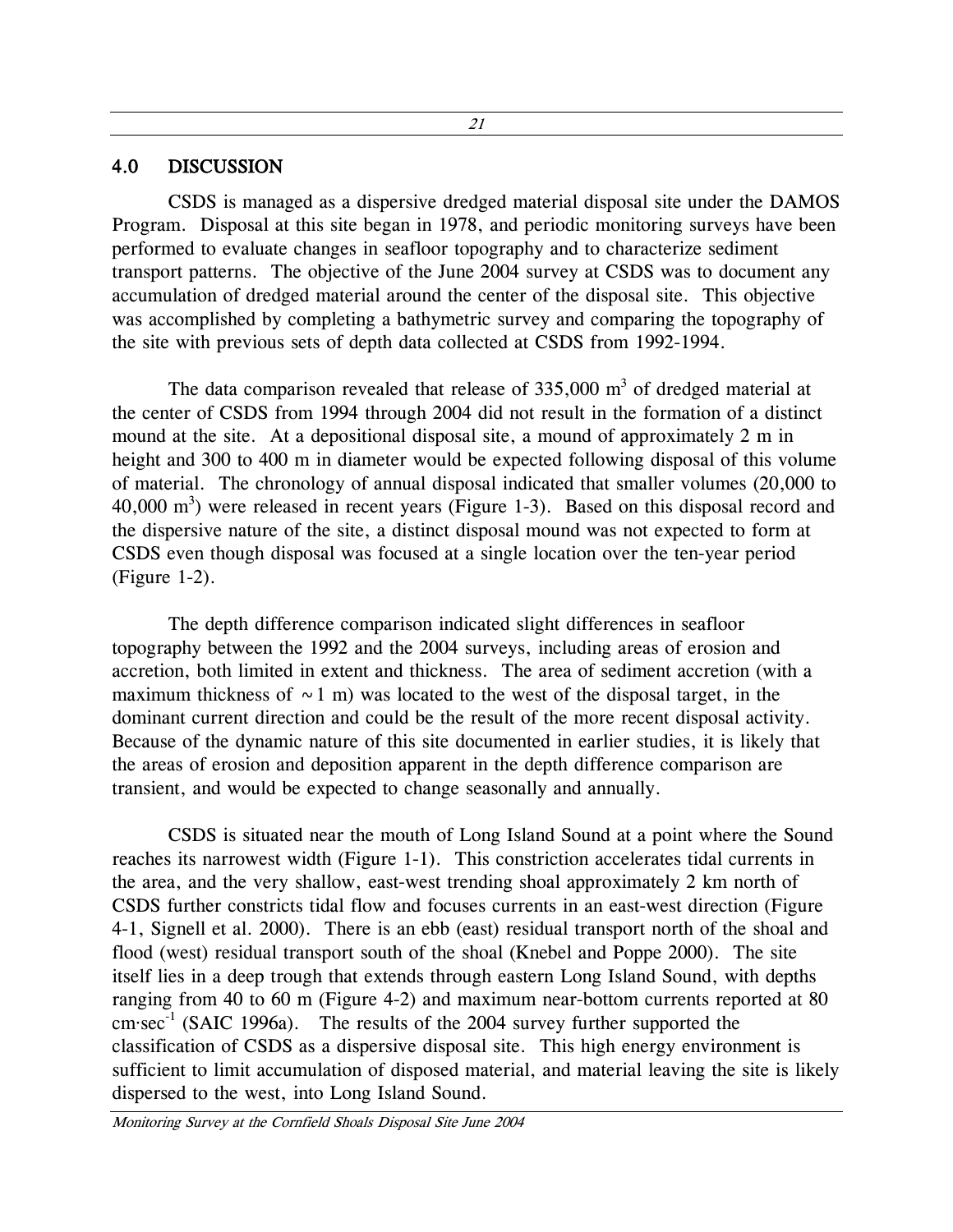<span id="page-29-0"></span>

J:\Water\ProjectFiles\P90\9000DAMOS\Reporting\2004\CSDS\Draft\Figures\CSDS\_DD\_dump\_area\_031705.mxd

March 2005

#### Figure 4-1. Bathymetry surrounding CSDS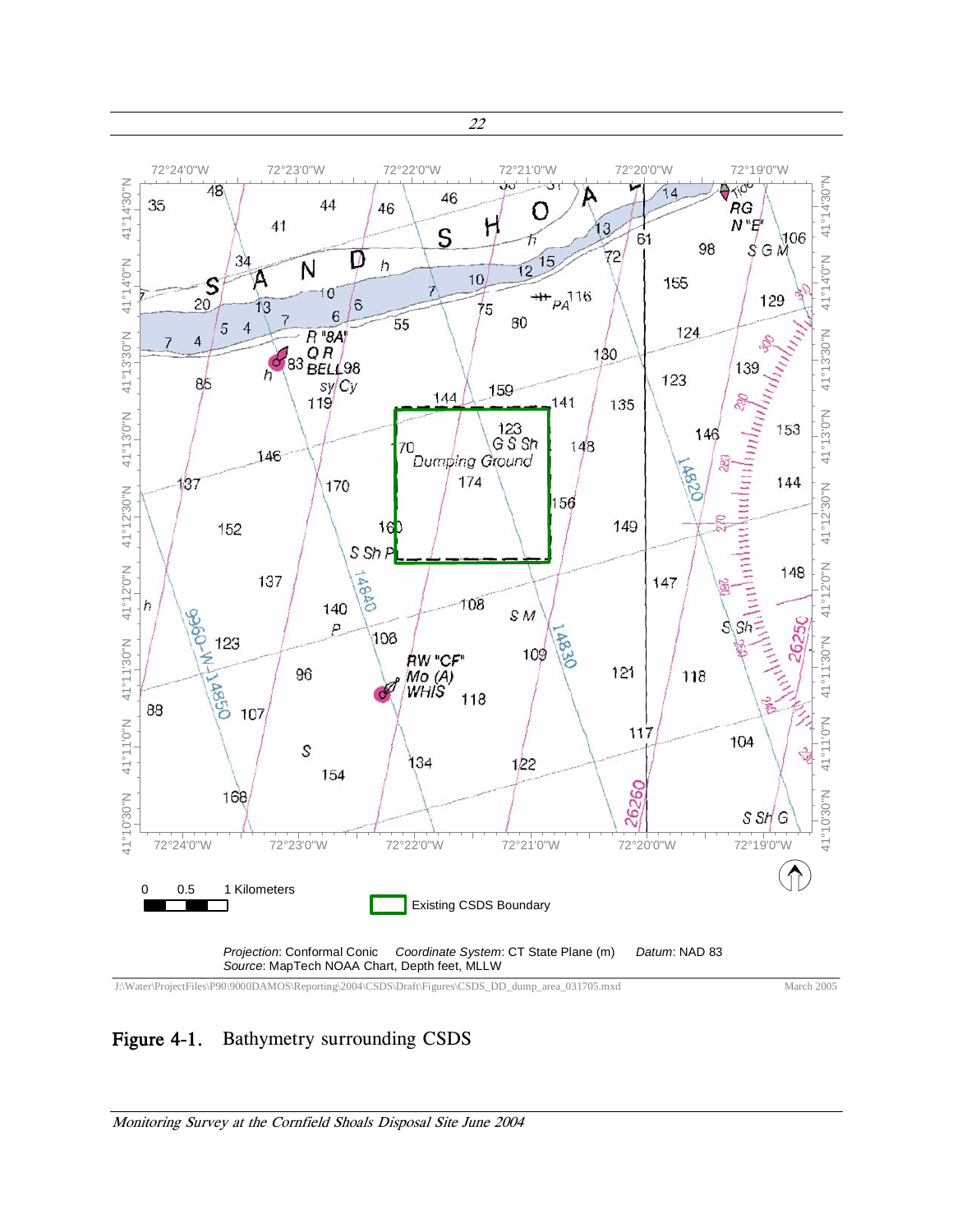<span id="page-30-0"></span>

# Figure 4-2. Long Island Sound bathymetry

Monitoring Survey at the Cornfield Shoals Disposal Site June 2004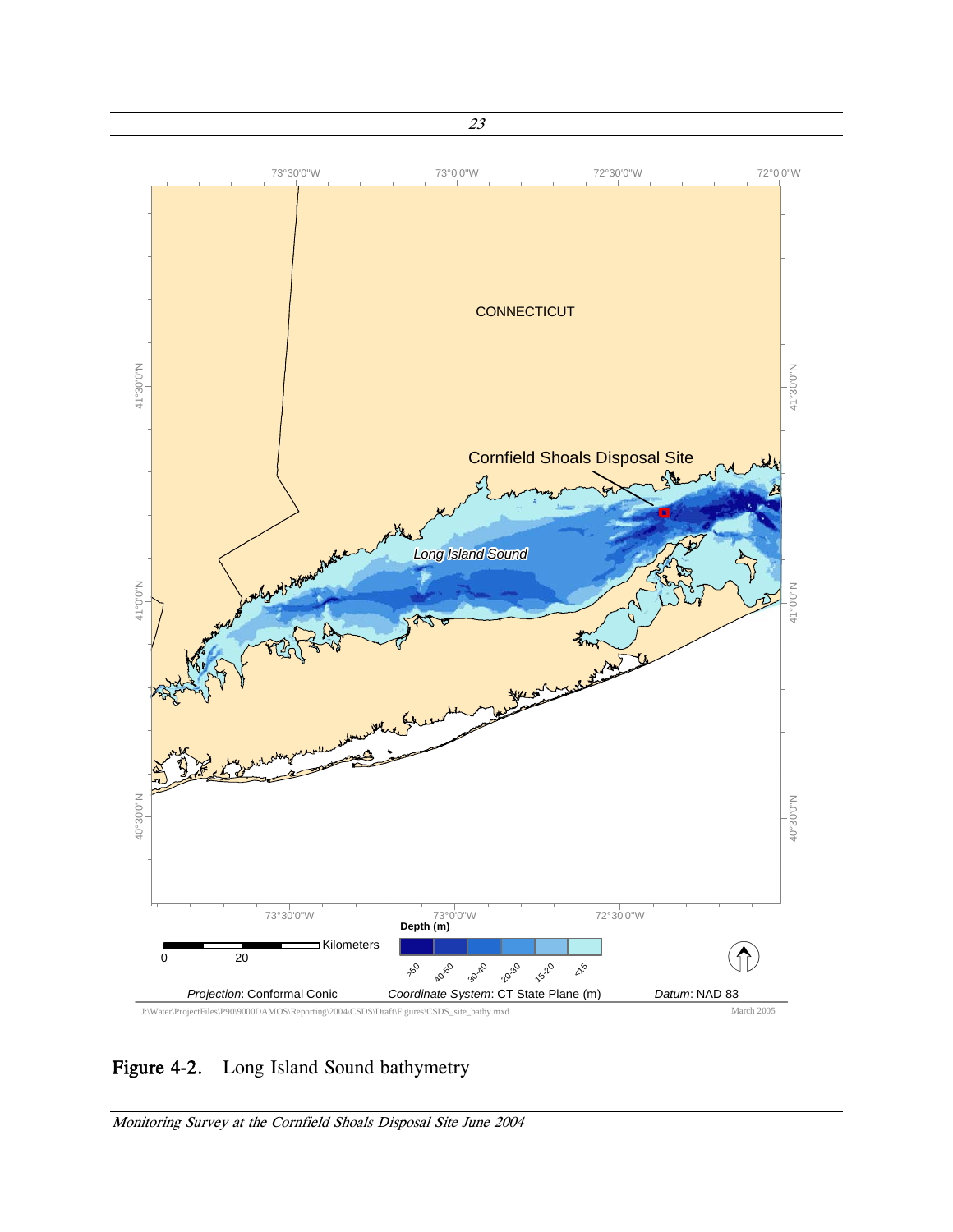#### 24

#### <span id="page-31-0"></span>5.0 CONCLUSIONS

The June 2004 survey was performed to evaluate sediment distribution and bathymetric changes that may have occurred at CSDS since the previous set of surveys performed from 1991 to 1994. Because of the dispersive nature of the site, only limited accumulation of dredged material had been observed in historic surveys, and a discrete mound was not expected to be apparent in the 2004 survey. The results of the 2004 bathymetric survey were consistent with the earlier surveys and site characterizations. The release of 335,000  $m<sup>3</sup>$  of dredged material at the center of CSDS between July 1994 and June 2004 did not result in a distinct disposal mound. Areas of limited accretion and erosion were observed, consistent with the high energy, east-west oriented currents found at CSDS.

Given the results of the June 2004 survey, no specific follow up investigations are warranted. Rather, periodic bathymetry surveys to confirm the dispersive nature of the site are recommended.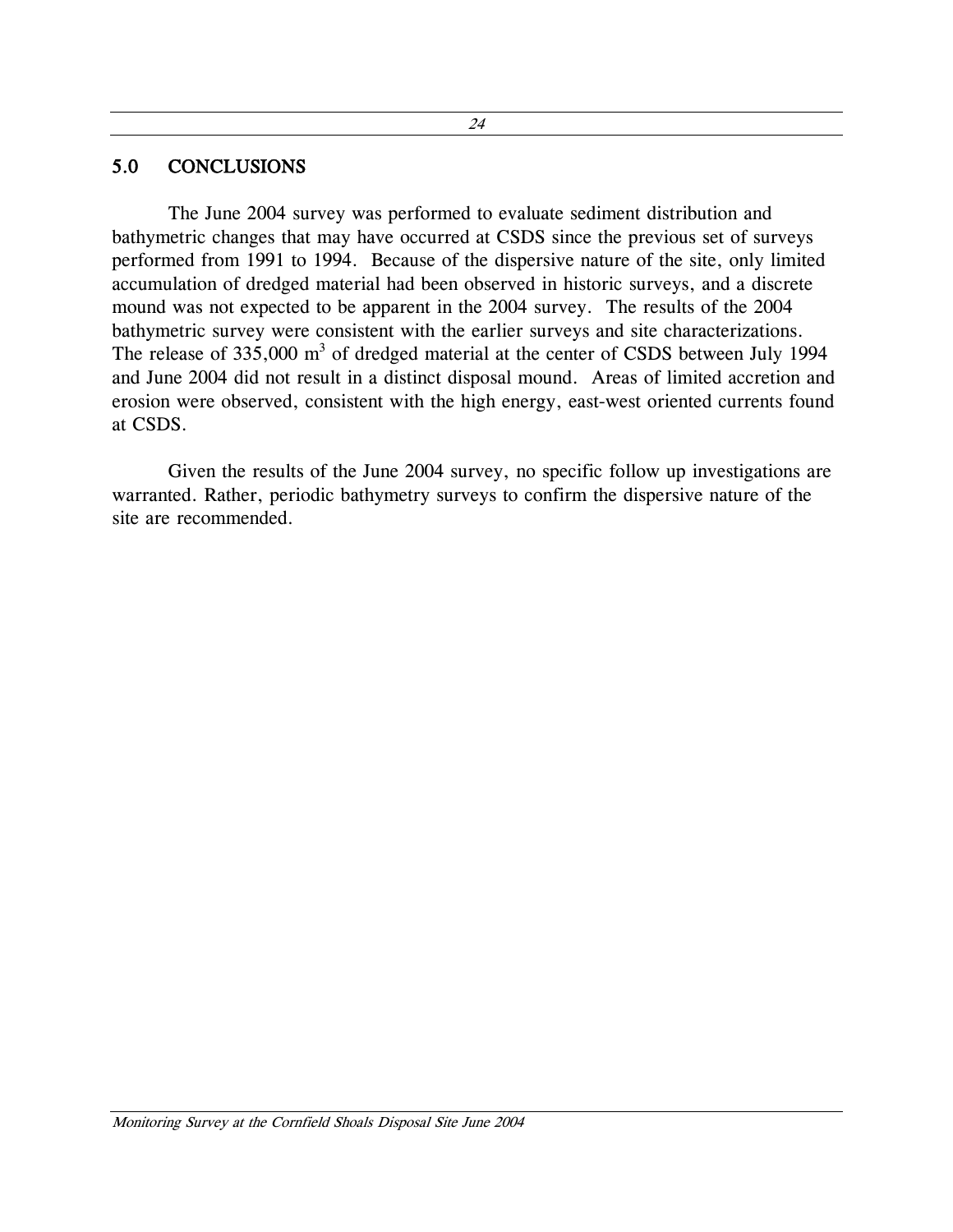#### 25

#### 6.0 REFERENCES

- ENSR. 2004. Monitoring Survey at the Rockland Disposal Site, September 2003. DAMOS Contribution No. 156. U.S. Army Corps of Engineers, New England District, Concord, MA, 66 pp.
- Fredette, T. J.; French, G. 2004. Understanding the physical and environmental consequences of dredged material disposal: history in New England and current perspectives. Mar. Pollut. Bull. 49:93-102.
- Germano, J. D.; Rhoads, D. C.; Lunz, J. D. 1994. An integrated, tiered approach to monitoring and management of dredged material disposal sites in the New England region. DAMOS Contribution No. 87. U.S. Army Corps of Engineers, New England Division. Waltham, MA.
- Knebel, H.J.; Poppe, L.J. 2000. Sea-Floor environments within Long Island Sound: A regional overview. J. Coastal Res. 16(3):533-550.
- Naval Underwater Systems Center (NUSC). 1979. DAMOS Annual Data Report 1978 Supplement G. Cornfield Shoals Disposal Site. U.S. Army Corps of Engineers, New England Division, Waltham, MA.
- SAIC. 1994. Monitoring cruise at the Cornfield Shoals Disposal Site, July 1990. DAMOS Contribution No. 90. U.S. Army Corps of Engineers, New England Division, Waltham, MA.
- SAIC. 1996a. Synthesis of Monitoring Surveys at the Cornfield Shoals Disposal Site, July 1991 to May 1992. DAMOS Contribution No. 105. U.S. Army Corps of Engineers, New England Division, Waltham, MA, 30 pp.
- SAIC. 1996b. Monitoring Cruise at the Cornfield Shoals Disposal Site, August 1992. DAMOS Contribution No. 106. U.S. Army Corps of Engineers, New England Division, Waltham, MA, 27 pp.
- SAIC. 1996c. Bathymetric and Subbottom Survey at the Cornfield Shoals Disposal Site, July 8, 1994. DAMOS Contribution No. 110. U.S. Army Corps of Engineers, New England Division, Waltham, MA, 18 pp.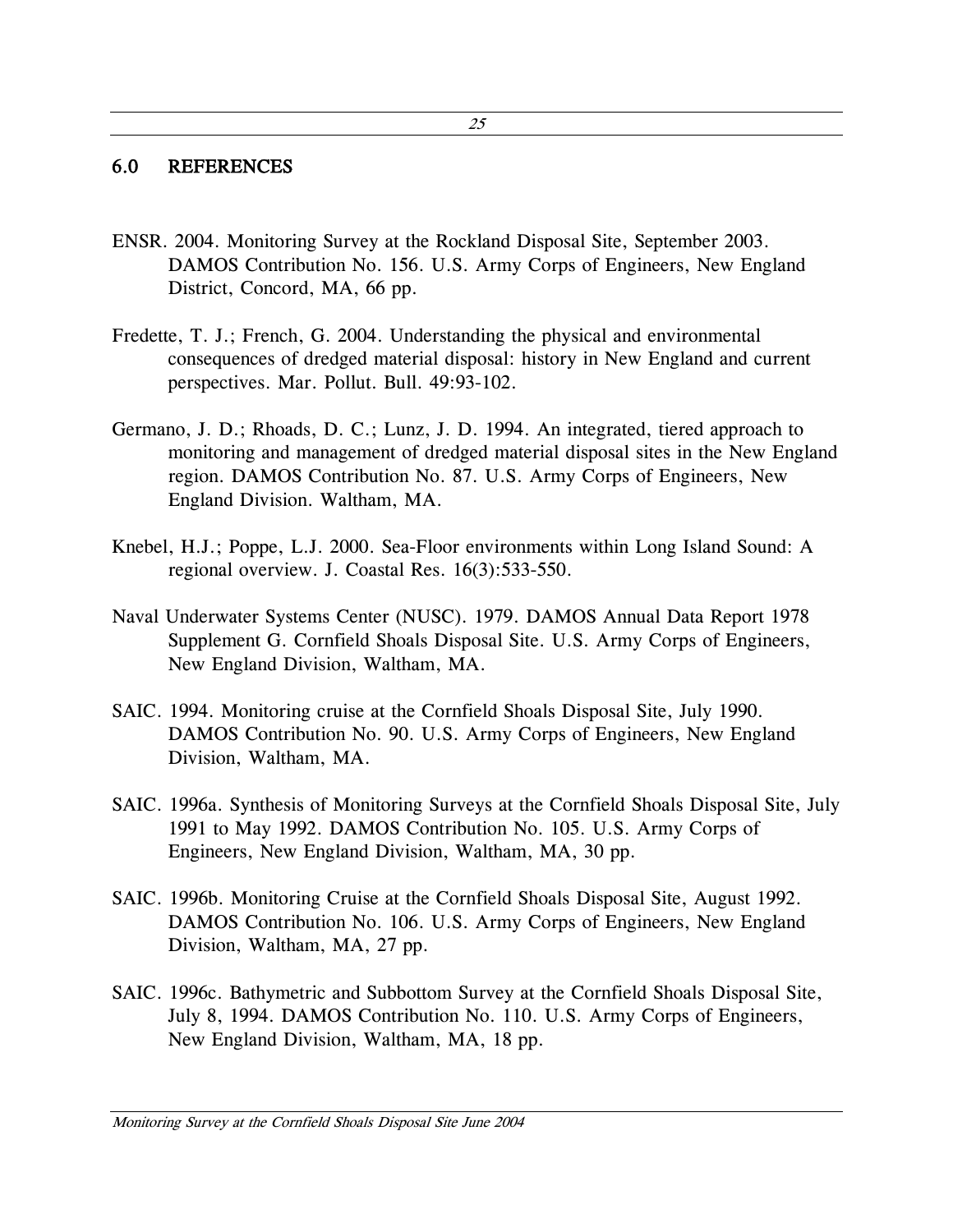<span id="page-33-0"></span>Signell, R.P.; List, J.H.; Farris, A.S. 2000. Physical processes affecting the sea-floor environments of Long Island Sound. J. Coastal Res. 16(3):551-566.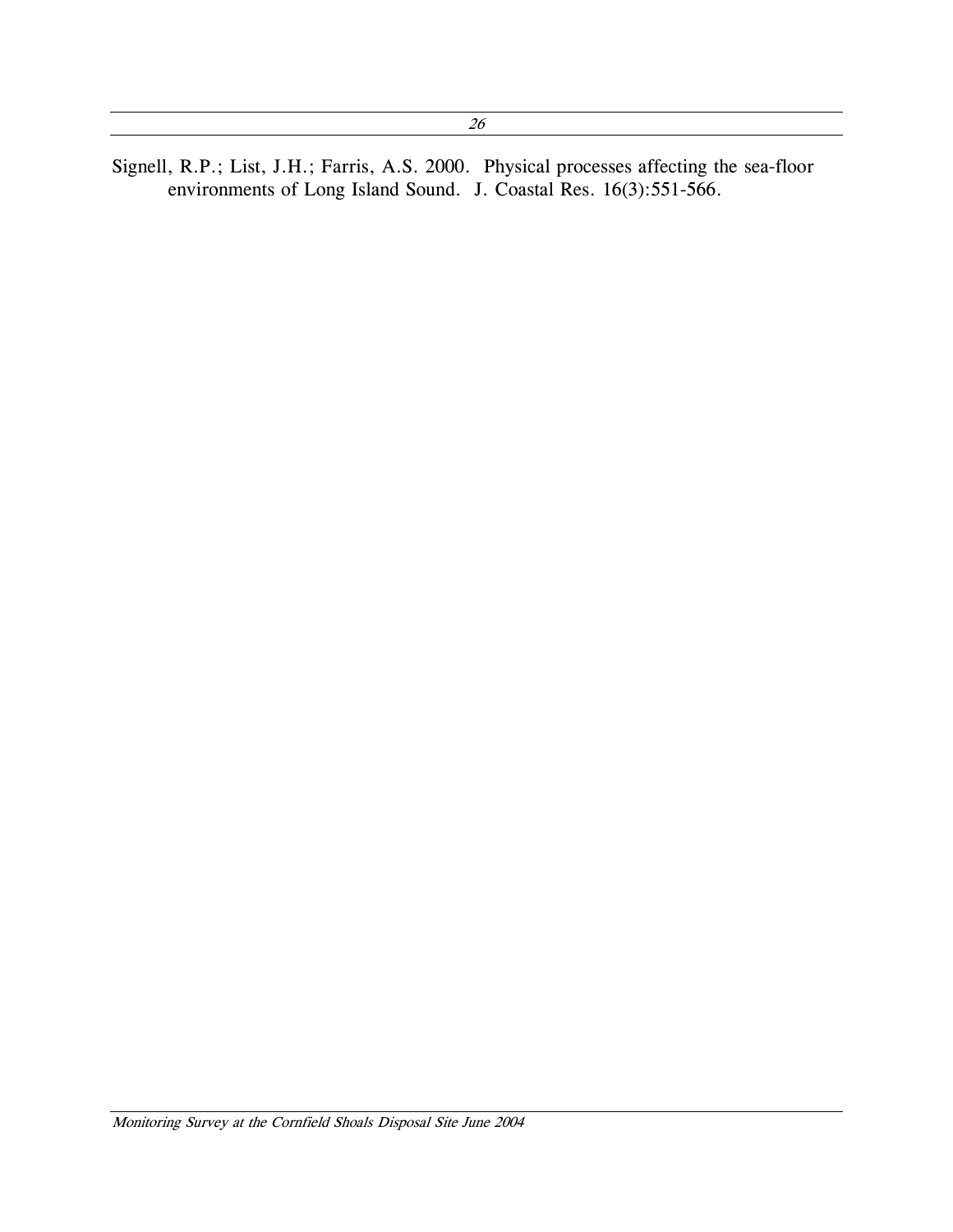#### INDEX

<span id="page-34-0"></span>accretion, iv, 16, 20, 23 currents, iv, 2, 20, 23 accumulation, iv, 4, 5, 20, 23 dispersive, iv, 2, 5, 10, 20, 23 bathymetric survey, iii, iv, 2, 4, 5, 11, 13, 16, 20, 23 bathymetry, i, iii, iv, 4, 5, 11, 12, 21, erosion, iv, 5, 16, 20, 23 buoy, 2 mound, iv, 4, 5, 16, 20, 23 Cornfield Shoals Disposal Site,  $1$ ,  $i$ ,  $ii$ , sediment, iv,  $1$ ,  $2$ ,  $4$ ,  $5$ ,  $16$ ,  $20$ ,  $23$ iv, 1, 3, 24 sediment-profile imaging, 1 CSDS, i, ii, iii, iv, 1, 2, 4, 5, 6, 7, 8, SPI, 2, 4, 5 9, 10, 11, 12, 13, 14, 16, 17, 18, 19, 20, 21, 23

dredged material, i, iii, iv, 1, 2, 4, 5, 8, 9, 10, 11, 16, 20, 23, 24 22, 23 Long Island Sound, iv, 1, 20, 22, 24, 25 topography, 4, 5, 11, 14, 16, 20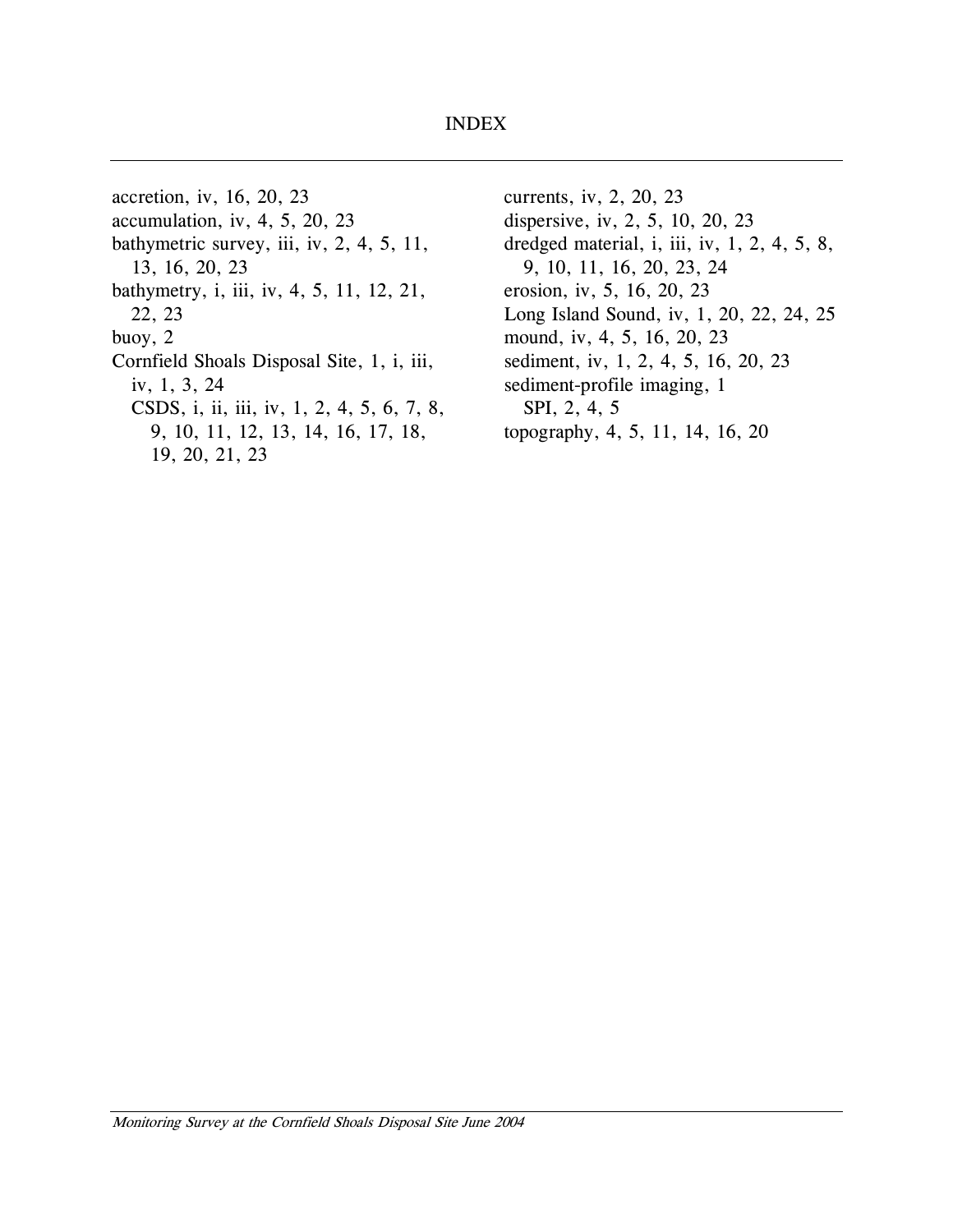Appendix A

Disposal Barge Log Summary for CSDS July 1994 to June 2004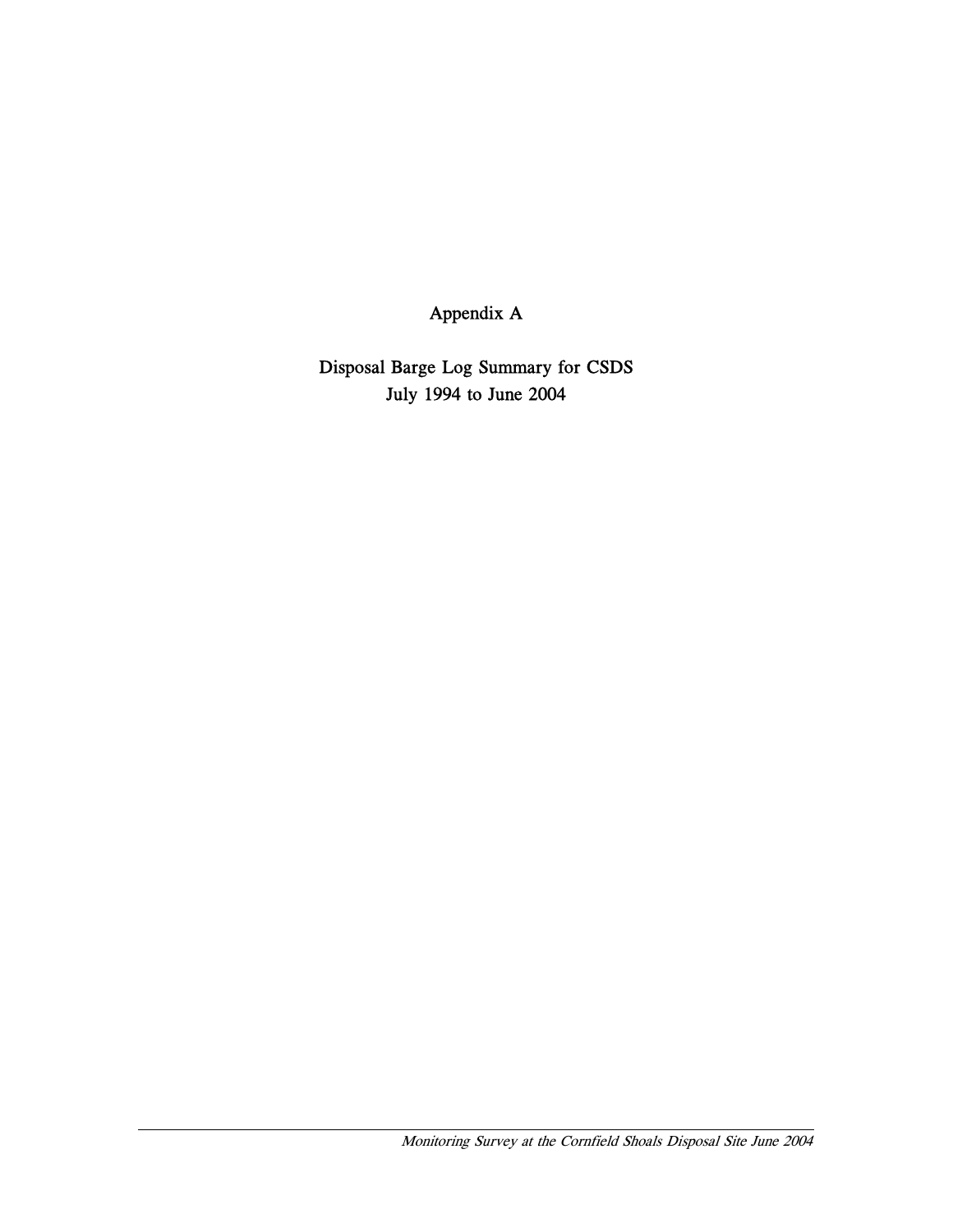**Permit Number:** 199010208<br>**Project Name:** DEEP RIVER Project Name:<br>Permittee: DEEP RIVER MARINA INC

|                  | Volume   |                  |                 |                 |
|------------------|----------|------------------|-----------------|-----------------|
|                  | Disposed | Volume           | <b>Disposal</b> | <b>Disposal</b> |
| Disposal Date    | $(yd^3)$ | Disposed $(m^3)$ | Latitude        | Longitude       |
| 1/14/1995        | 800      | 612              | 41.211749       | $-72.356328$    |
| 1/15/1995        | 700      | 535              | 41.211665       | $-72.356728$    |
| 1/16/1995        | 700      | 535              | 41.211249       | $-72.356645$    |
| 2/25/1995        | 650      | 497              | 41.211449       | -72.356795      |
| 2/26/1995        | 650      | 497              | 41.211449       | $-72.356795$    |
| 3/1/1995         | 650      | 497              | 41.211399       | $-72.356995$    |
| 3/2/1995         | 650      | 497              | 41.211449       | $-72.356795$    |
| 3/3/1995         | 650      | 497              | 41.211449       | $-72.356795$    |
| 3/8/1995         | 650      | 497              | 41.211449       | -72.356795      |
| 3/10/1995        | 500      | 382              | 41.211449       | $-72.356795$    |
| 3/11/1995        | 650      | 497              | 41.211449       | -72.356795      |
| 3/13/1995        | 600      | 459              | 41.211449       | -72.356795      |
| 3/14/1995        | 600      | 459              | 41.211449       | $-72.356795$    |
| Total Dredged    |          |                  |                 |                 |
| Material Volume: | 8,450    | 6,460            |                 |                 |

Permit Number: 199201482<br>Project Name: CONNECT<br>Permittee: SAYBROO

CONNECTICUT RIVER SAYBROOK POINT MARINA

|                      | Volume             |                  |                 |                 |
|----------------------|--------------------|------------------|-----------------|-----------------|
|                      | Disposed           | Volume           | <b>Disposal</b> | <b>Disposal</b> |
| <b>Disposal Date</b> | (vd <sup>3</sup> ) | Disposed $(m^3)$ | Latitude        | Longitude       |
| 1/9/1995             | 400                | 306              | 41.211449       | -72.356795      |
| 1/9/1995             | 400                | 306              | 41.211165       | $-72.357045$    |
| 1/10/1995            | 400                | 306              | 41.211449       | -72.356795      |
| 1/10/1995            | 300                | 229              | 41.211715       | $-72.356528$    |
| 1/12/1995            | 400                | 306              | 41.211449       | -72.356795      |
| 1/13/1995            | 400                | 306              | 41.211215       | -72.356845      |
| 1/14/1995            | 400                | 306              | 41.211449       | $-72.356795$    |
| 1/18/1995            | 400                | 306              | 41.217982       | -72.354978      |
| 1/19/1995            | 450                | 344              | 41.211449       | -72.356795      |
| 1/19/1995            | 450                | 344              | 41.211449       | -72.356795      |
| 1/24/1995            | 450                | 344              | 41.211249       | -72.356645      |
| 1/25/1995            | 450                | 344              | 41.211449       | -72.356795      |
| 1/30/1995            | 450                | 344              | 41.211449       | -72.356795      |
| 1/30/1995            | 450                | 344              | 41.211449       | -72.356795      |
| 2/1/1995             | 450                | 344              | 41.211032       | $-72.356711$    |
| 2/14/1995            | 400                | 306              | 41.211449       | -72.356795      |
| 2/15/1995            | 400                | 306              | 41.211449       | -72.356795      |
| 2/17/1995            | 450                | 344              | 41.211449       | -72.356795      |
| 2/18/1995            | 450                | 344              | 41.211449       | $-72.356795$    |
| 2/19/1995            | 450                | 344              | 41.211449       | -72.356795      |
| 2/20/1995            | 400                | 306              | 41.211449       | -72.356795      |
| 2/21/1995            | 450                | 344              | 41.211449       | -72.356795      |
| 2/22/1995            | 450                | 344              | 41.211449       | -72.356795      |
| 2/23/1995            | 400                | 306              | 41.211449       | -72.356795      |
| 3/1/1995             | 450                | 344              | 41.211449       | -72.356795      |
| 3/2/1995             | 450                | 344              | 41.211449       | -72.356795      |
| 3/3/1995             | 400                | 306              | 41.211449       | -72.356795      |
| 3/4/1995             | 400                | 306              | 41.211449       | -72.356795      |
| 3/6/1995             | 400                | 306              | 41.211449       | -72.356795      |
| 3/7/1995             | 450                | 344              | 41.211449       | -72.356795      |
| 3/17/1995            | 450                | 344              | 41.211449       | $-72.356795$    |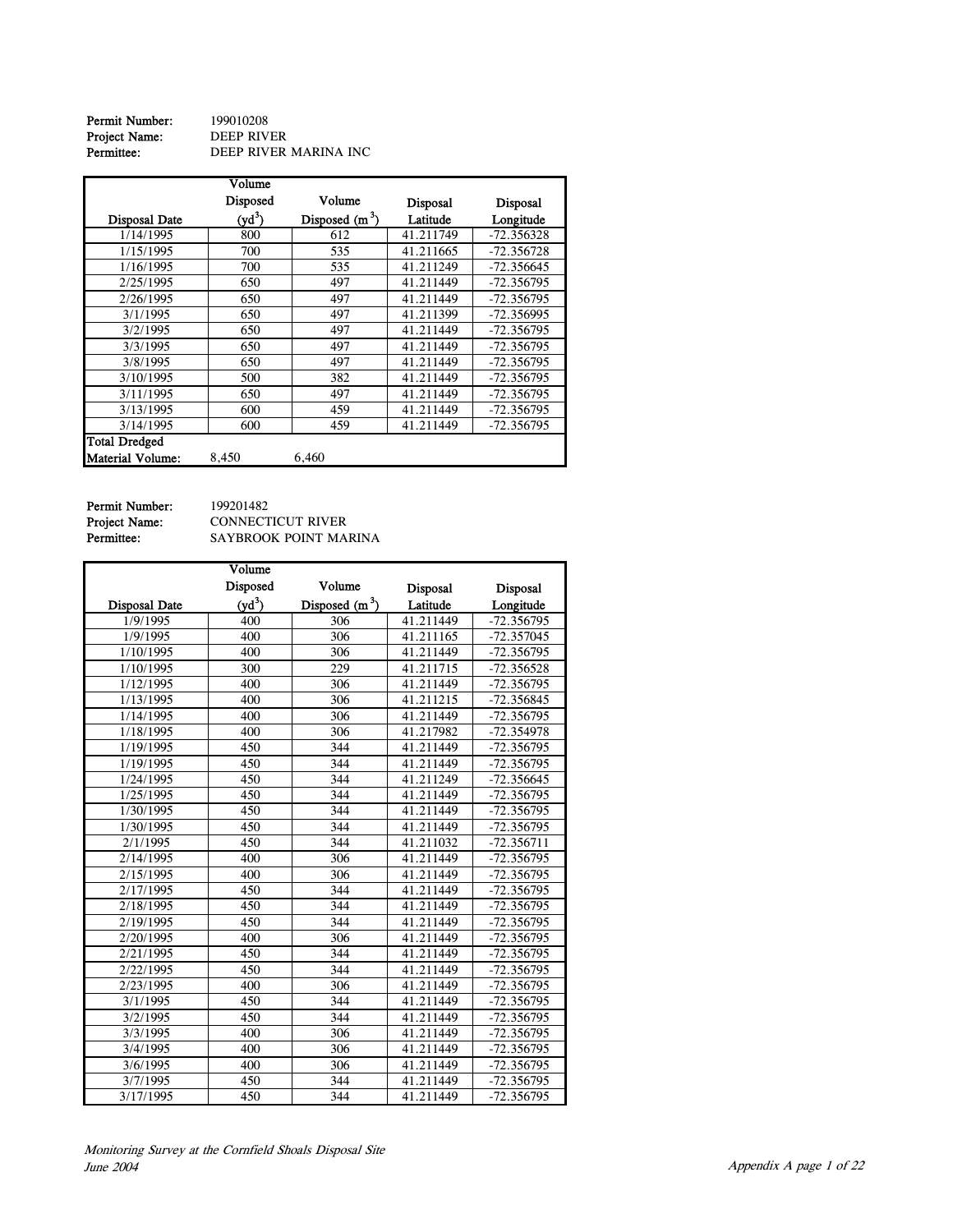| 3/19/1995            | 450              | 344    | 41.211449 | -72.356795   |
|----------------------|------------------|--------|-----------|--------------|
| 3/20/1995            | 450              | 344    | 41.211449 | -72.356795   |
| 3/21/1995            | 450              | 344    | 41.211449 | -72.356795   |
| 3/22/1995            | 400              | 306    | 41.211449 | -72.356795   |
| 3/23/1995            | 400              | 306    | 41.211449 | -72.356795   |
| 3/24/1995            | 400              | 306    | 41.211449 | -72.356795   |
| 3/26/1995            | 225              | 172    | 41.211449 | -72.356795   |
| 3/1/1997             | 450              | 344    | 41.211333 | $-72.358667$ |
| 3/3/1997             | 450              | 344    | 41.211333 | -72.358667   |
| 3/4/1997             | 450              | 344    | 41.211333 | -72.358667   |
| 3/5/1997             | 450              | 344    | 41.211333 | -72.358667   |
| 3/5/1997             | 400              | 306    | 41.211333 | $-72.358667$ |
| 3/8/1997             | 450              | 344    | 41.211333 | -72.358667   |
| 3/10/1997            | 450              | 344    | 41.211333 | -72.358667   |
| 3/11/1997            | 450              | 344    | 41.211667 | -72.358667   |
| 3/12/1997            | 450              | 344    | 41.211333 | -72.358667   |
| 3/13/1997            | 450              | 344    | 41.211667 | -72.358333   |
| 3/14/1997            | 300              | 229    | 41.211667 | -72.356667   |
| 3/18/1997            | 450              | 344    | 41.211667 | -72.358333   |
| 3/19/1997            | 400              | 306    | 41.211333 | -72.358667   |
| 3/20/1997            | 450              | 344    | 41.211000 | $-72.358333$ |
| 3/21/1997            | 400              | 306    | 41.211333 | -72.358667   |
| 3/24/1997            | 400              | 306    | 41.211333 | -72.358667   |
| 3/24/1997            | 450              | 344    | 41.211333 | -72.358333   |
| 3/25/1997            | 450              | 344    | 41.211667 | -72.358333   |
| 3/25/1997            | 450              | 344    | 41.211333 | -72.358333   |
| 3/27/1997            | 450              | 344    | 41.211333 | -72.358000   |
| 3/28/1997            | 450              | 344    | 41.211333 | -72.358333   |
| 3/28/1997            | 400              | 306    | 41.211333 | $-72.358667$ |
| 3/30/1997            | $\overline{350}$ | 268    | 41.211333 | -72.358667   |
| 3/30/1997            | 400              | 306    | 41.211333 | $-72.358667$ |
| 3/13/1998            | 450              | 344    | 41.211333 | -72.358667   |
| 3/15/1998            | 400              | 306    | 41.211333 | $-72.358667$ |
| 3/16/1998            | 400              | 306    | 41.211333 | $-72.359000$ |
| 3/17/1998            | 400              | 306    | 41.211333 | -72.358500   |
| 3/18/1998            | 400              | 306    | 41.211000 | -72.358667   |
| 3/19/1998            | 400              | 306    | 41.211167 | -72.358500   |
| 3/20/1998            | 450              | 344    | 41.211333 | -72.358667   |
| 3/23/1998            | 450              | 344    | 41.211333 | -72.358500   |
| 3/24/1998            | 400              | 306    | 41.211333 | -72.358333   |
| 3/25/1998            | 300              | 229    | 41.211167 | -72.358667   |
| 3/25/1998            | 400              | 306    | 41.211333 | -72.358667   |
| 3/27/1998            | 450              | 344    | 41.211333 | -72.358667   |
| 3/28/1998            | 400              | 306    | 41.211333 | $-72.525333$ |
| 3/30/1998            | 400              | 306    | 41.211333 | $-72.525333$ |
| 3/30/1998            | 350              | 268    | 41.211333 | $-72.525333$ |
| 3/31/1998            | 400              | 306    | 41.211333 | -72.358667   |
| <b>Total Dredged</b> |                  |        |           |              |
| Material Volume:     | 32,575           | 24,905 |           |              |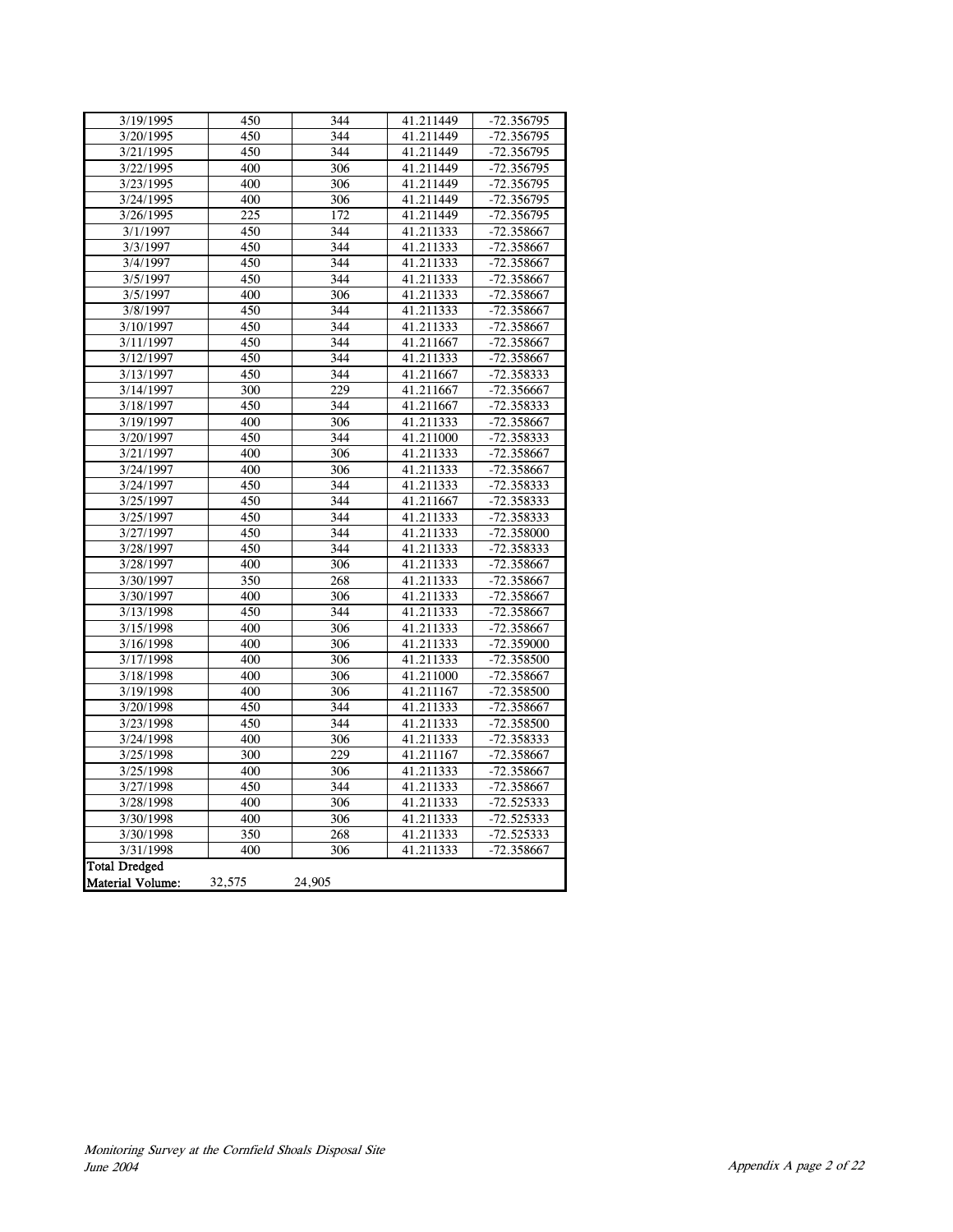| Permit Number:       | 199300238                           |
|----------------------|-------------------------------------|
| <b>Project Name:</b> | CONNECTICUT RIVER, OLD SAYBROOK, CT |
| Permittee:           | RIVER LANDING MARINA                |

|                      | Volume   |                  |           |              |
|----------------------|----------|------------------|-----------|--------------|
|                      | Disposed | Volume           | Disposal  | Disposal     |
| Disposal Date        | $(yd^3)$ | Disposed $(m^3)$ | Latitude  | Longitude    |
| 3/26/1995            | 225      | 172              | 41.211449 | -72.356795   |
| 3/27/1995            | 400      | 306              | 41.211449 | $-72.356795$ |
| 3/14/1996            | 450      | 344              | 41.211449 | -72.356795   |
| 3/15/1996            | 450      | 344              | 41.211449 | $-72.356795$ |
| 3/18/1996            | 500      | 382              | 41.211449 | $-72.356795$ |
| 3/19/1996            | 500      | 382              | 41.211449 | $-72.356795$ |
| 3/20/1996            | 450      | 344              | 41.213932 | $-72.344828$ |
| 3/21/1996            | 500      | 382              | 41.211449 | -72.356795   |
| 3/22/1996            | 500      | 382              | 41.211665 | $-72.356728$ |
| 3/22/1996            | 500      | 382              | 41.211482 | $-72.356595$ |
| 3/23/1996            | 450      | 344              | 41.211482 | -72.356595   |
| 3/25/1996            | 500      | 382              | 41.211399 | -72.356995   |
| 3/25/1996            | 450      | 344              | 41.211449 | $-72.356795$ |
| 3/26/1996            | 250      | 191              | 41.211399 | -72.356995   |
| 3/27/1996            | 250      | 191              | 41.211449 | $-72.356795$ |
| 3/28/1996            | 250      | 191              | 41.211399 | -72.356995   |
| 3/28/1996            | 250      | 191              | 41.211399 | -72.356995   |
| 3/29/1996            | 250      | 191              | 41.211449 | -72.356795   |
| 3/29/1996            | 250      | 191              | 41.211399 | -72.356995   |
| <b>Total Dredged</b> |          |                  |           |              |
| Material Volume:     | 7,375    | 5,639            |           |              |

**Permit Number:** 199402769<br>**Project Name:** CEDAR IS<br>**Permittee:** TOWN OF

Project Name: CEDAR ISLAND LANDING Permittee: TOWN OF CLINTON

|                         | Volume   |                  |                 |                 |
|-------------------------|----------|------------------|-----------------|-----------------|
|                         | Disposed | Volume           | <b>Disposal</b> | <b>Disposal</b> |
| Disposal Date           | $(yd^3)$ | Disposed $(m^3)$ | Latitude        | Longitude       |
| 12/21/1997              | 750      | 573              | 41.211500       | -72.358667      |
| 12/21/1997              | 950      | 726              | 41.211500       | -72.358667      |
| 12/22/1997              | 875      | 669              | 41.211500       | -72.358667      |
| 12/23/1997              | 750      | 573              | 41.211333       | -72.358667      |
| 1/4/1998                | 700      | 535              | 41.211167       | -72.358333      |
| 1/5/1998                | 900      | 688              | 41.211500       | $-72.358333$    |
| 1/7/1998                | 900      | 688              | 41.211333       | -72.358333      |
| 1/10/1998               | 900      | 688              | 41.211333       | -72.358667      |
| 1/10/1998               | 900      | 688              | 41.210833       | -72.358333      |
| 1/11/1998               | 900      | 688              | 41.210833       | -72.358333      |
| 1/12/1998               | 800      | 612              | 41.211500       | -72.358667      |
| 1/14/1998               | 800      | 612              | 41.211667       | -72.358667      |
| 1/18/1998               | 800      | 612              | 41.211167       | -72.359000      |
| 1/19/1998               | 800      | 612              | 41.211500       | -72.358500      |
| 1/20/1998               | 400      | 306              | 41.211333       | -72.358667      |
| 1/20/1998               | 400      | 306              | 41.211667       | -72.358667      |
| <b>Total Dredged</b>    |          |                  |                 |                 |
| <b>Material Volume:</b> | 12,525   | 9,576            |                 |                 |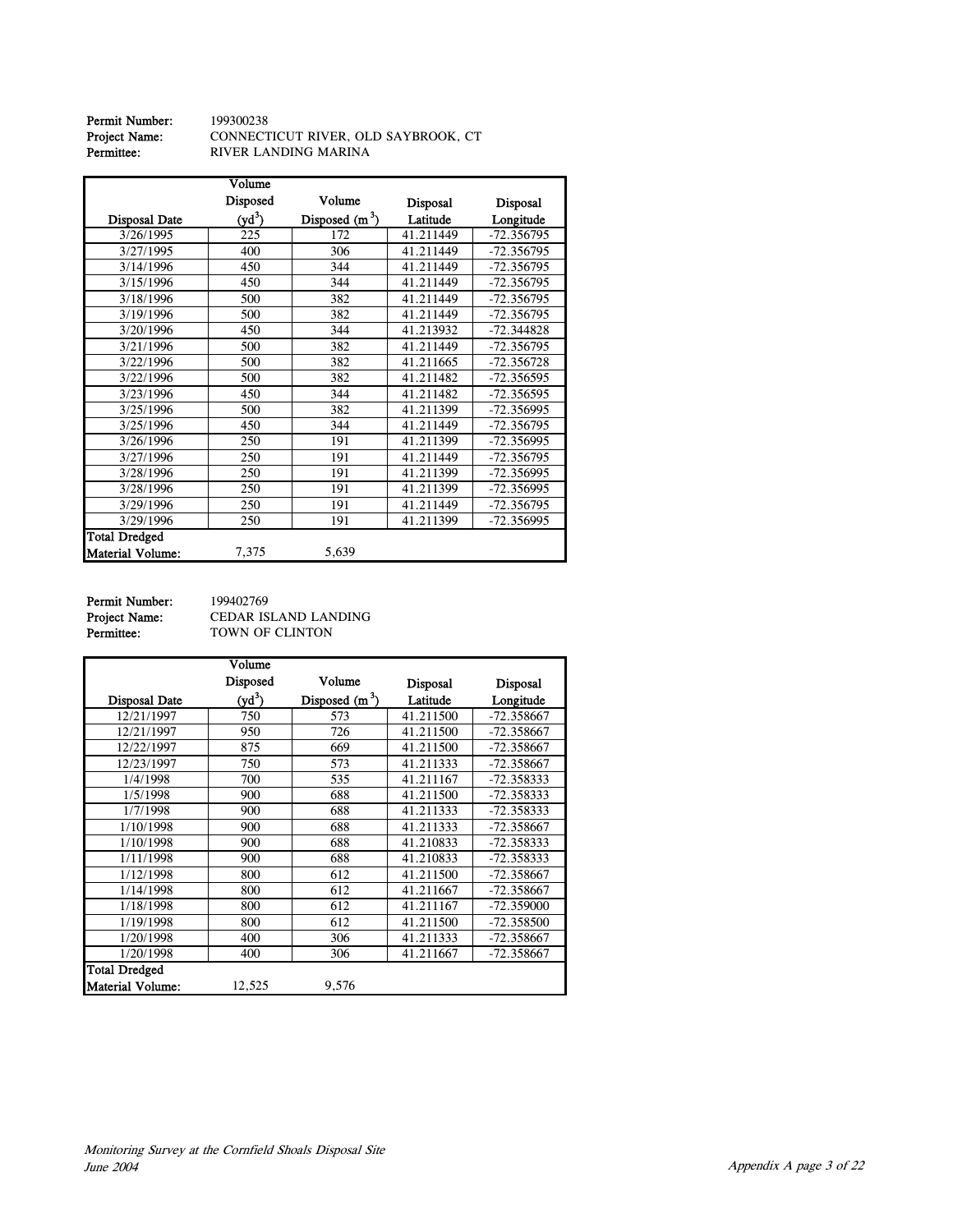| Permit Number: | 199501228               |
|----------------|-------------------------|
| Project Name:  | INDIAN TOWN HARBOR      |
| Permittee:     | INDIAN TOWN ASSOCIATION |

|                          | Volume           |                 |                        |                            |
|--------------------------|------------------|-----------------|------------------------|----------------------------|
|                          | Disposed         | Volume          | <b>Disposal</b>        | Disposal                   |
| <b>Disposal Date</b>     | $(yd^3)$         | Disposed $(m3)$ | Latitude               | Longitude                  |
| 5/11/1997                | 200              | 153             | 41.211333              | $-72.358500$               |
| 5/14/1997                | 300              | 229             | 41.211167              | -72.358333                 |
| 5/21/1997                | 350              | 268             | 41.211500              | -72.358333                 |
| 5/23/1997                | 350              | 268             | 41.211000              | -72.359000                 |
| 5/24/1997                | 300              | 229             | 41.211667              | -72.358667                 |
| 5/27/1997                | 325              | 248             | 41.211667              | $-72.358333$               |
| 5/28/1997                | 350              | 268             | 41.211400              | -72.359000                 |
| 5/29/1997                | 400              | 306             | 41.211000              | -72.358667                 |
| 5/29/1997                | $\overline{375}$ | 287             | 41.211500              | -72.358500                 |
| 5/30/1997                | 350              | 268             | 41.211667              | -72.358500                 |
| 5/31/1997                | 375              | 287             | 41.211333              | -72.358833                 |
| 4/29/1998                | 300              | 229             | 41.211333              | -72.358500                 |
| 5/1/1998                 | 400              | 306             | 41.211333              | $-72.358500$               |
| 5/2/1998                 | 400              | 306             | 41.211167              | -72.358667                 |
| 5/3/1998                 | 400              | 306             | 41.211333              | -72.358500                 |
| 5/4/1998                 | 400              | 306             | 41.211333              | -72.358667                 |
| 5/4/1998                 | 400              | 306             | 41.211333              | -72.358667                 |
| 5/5/1998                 | 400              | 306             | 41.211333              | -72.358500                 |
| 5/11/1998                | 400              | 306             | 41.211333              | -72.358667                 |
| 5/13/1998                | 400              | 306             | 41.211333              | -72.358500                 |
| 5/13/1998                | 400              | 306             | 41.211333              | -72.358500                 |
| 5/15/1998                | 350              | 268             | 41.211333              | -72.358667                 |
| 5/16/1998                | 400              | 306             | 41.211333              | $-72.358500$               |
| 5/19/1998                | 400              |                 |                        |                            |
|                          | 400              | 306<br>306      | 41.211333<br>41.211333 | -72.358500                 |
| 5/20/1998                | 400              | 306             |                        | -72.358500<br>$-72.358833$ |
| 5/22/1998                | 400              | 306             | 41.211333<br>41.211167 |                            |
| 5/22/1998                |                  |                 |                        | -72.358667                 |
| 5/23/1998                | 400<br>400       | 306<br>306      | 41.211333<br>41.211333 | -72.358833<br>-72.358833   |
| 5/24/1998<br>5/25/1998   | 400              | 306             | 41.211333              | -72.358667                 |
|                          |                  |                 |                        |                            |
| 5/26/1998                | 400<br>400       | 306<br>306      | 41.211333<br>41.211333 | -72.358667                 |
| 5/26/1998                |                  |                 |                        | -72.358667<br>-72.358833   |
| 5/27/1998                | 400              | 306             | 41.211333              |                            |
| 5/27/1998                | 400              | 306             | 41.211333              | -72.358667                 |
| 5/28/1998                | 400<br>300       | 306             | 41.211333              | -72.358667                 |
| 5/28/1998                | 400              | 229             | 41.211333<br>41.211333 | -72.358667                 |
| 5/29/1998                |                  | 306             |                        | -72.358833                 |
| 5/30/1998                | 400              | 306             | 41.211333              | -72.358667                 |
| 10/13/1998<br>10/13/1998 | 400<br>400       | 306<br>306      | 41.211333<br>41.211333 | -72.358667<br>-72.358667   |
| 10/15/1998               | 400              | 306             |                        |                            |
| 10/17/1998               | 500              | 382             | 41.211333              | -72.358833<br>-72.358833   |
|                          |                  |                 | 41.211333              |                            |
| 10/17/1998               | 600              | 459             | 41.211333              | -72.358667                 |
| 10/21/1998               | 600              | 459             | 41.211333<br>41.211333 | -72.358833                 |
| 10/22/1998<br>10/23/1998 | 500<br>600       | 382<br>459      | 41.211500              | -72.358833<br>$-72.358667$ |
| 10/24/1998               | 600              | 459             | 41.211333              | -72.358667                 |
|                          |                  |                 |                        |                            |
| 10/28/1998<br>10/28/1998 | 600<br>600       | 459<br>459      | 41.211167<br>41.211000 | -72.358500<br>-72.358667   |
| 10/29/1998               | 600              | 459             | 41.211167              | -72.358833                 |
|                          |                  | 459             |                        |                            |
| 10/29/1998<br>11/5/1998  | 600<br>500       | 382             | 41.211167<br>41.211333 | -72.358533<br>-72.358667   |
| 11/5/1998                | 400              | 306             | 41.211333              | -72.358500                 |
| 11/7/1998                | 300              | 229             | 41.211333              | $-72.358667$               |
|                          |                  |                 |                        |                            |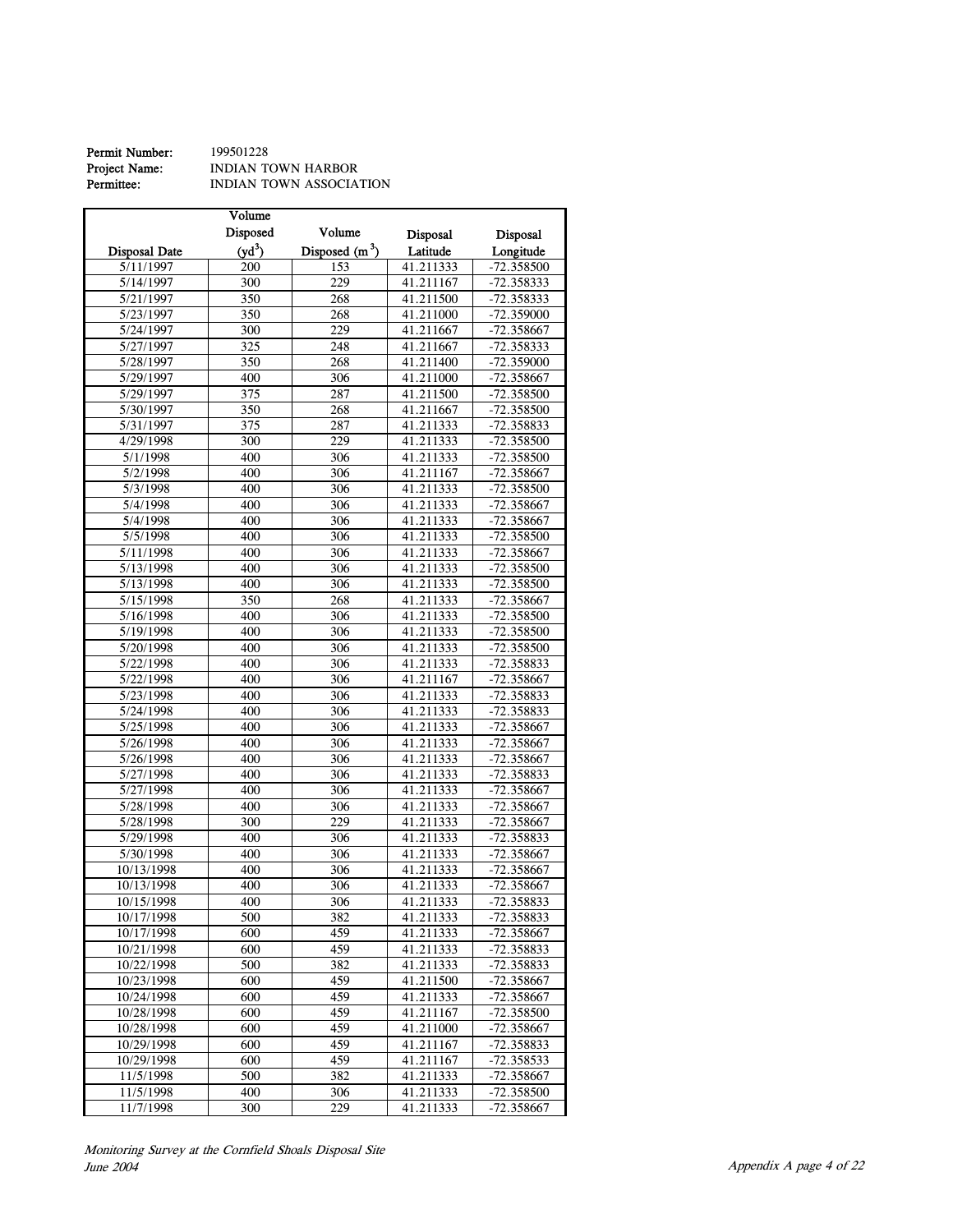| 11/7/1998               | 400              | 306    | 41.211333 | -72.358833   |
|-------------------------|------------------|--------|-----------|--------------|
| 11/9/1998               | 500              | 382    | 41.211500 | -72.358833   |
| 11/13/1998              | 500              | 382    | 41.211500 | -72.358667   |
| 11/15/1998              | 400              | 306    | 41.211317 | -72.358867   |
| 11/17/1998              | 400              | 306    | 41.211500 | $-72.358833$ |
| 11/18/1998              | 400              | 306    | 41.211167 | $-72.358833$ |
| 11/19/1998              | 500              | 382    | 41.211333 | -72.358833   |
| 11/20/1998              | 500              | 382    | 41.211333 | -72.358833   |
| 11/20/1998              | 500              | 382    | 41.211333 | -72.358833   |
| 11/24/1998              | 500              | 382    | 41.211500 | -72.358833   |
| 11/25/1998              | 450              | 344    | 41.211500 | -72.359000   |
| 12/1/1998               | 500              | 382    | 41.211500 | -72.358833   |
| 12/3/1998               | 500              | 382    | 41.211333 | -72.358833   |
| 12/5/1998               | 500              | 382    | 41.211333 | $-72.358833$ |
| 12/5/1998               | 500              | 382    | 41.211167 | -72.358833   |
| 12/6/1998               | 500              | 382    | 41.211500 | -72.358833   |
| 12/7/1998               | 500              | 382    | 41.211500 | -72.358667   |
| 12/8/1998               | 500              | 382    | 41.211333 | $-72.358333$ |
| 12/9/1998               | 500              | 382    | 41.211333 | -72.358667   |
| 12/10/1998              | 500              | 382    | 41.211667 | -72.358667   |
| 12/17/1998              | 500              | 382    | 41.211500 | -72.358833   |
| 12/17/1998              | 500              | 382    | 41.211333 | $-72.358500$ |
| 12/20/1998              | 500              | 382    | 41.211500 | -72.358667   |
| 1/23/1999               | 500              | 382    | 41.211333 | -72.358833   |
| 1/23/1999               | $\overline{450}$ | 344    | 41.210667 | -72.358833   |
| 1/28/1999               | 450              | 344    | 41.211000 | -72.358833   |
| 1/28/1999               | 450              | 344    | 41.211167 | -72.358500   |
| 4/23/1999               | 300              | 229    | 41.211167 | -72.358833   |
| 4/25/1999               | 300              | 229    | 41.211250 | -72.358767   |
| 4/27/1999               | 300              | 229    | 41.211333 | -72.358833   |
| 4/28/1999               | 300              | 229    | 41.211417 | $-72.358583$ |
| 4/28/1999               | 300              | 229    | 41.211383 | $-72.358617$ |
| 4/30/1999               | 300              | 229    | 41.211217 | -72.358833   |
| 5/1/1999                | 300              | 229    | 41.211383 | -72.358733   |
| 5/4/1999                | 300              | 229    | 41.211233 | -72.358767   |
| 5/5/1999                | 300              | 229    | 41.211200 | -72.358850   |
| 5/6/1999                | 300              | 229    | 41.211117 | -72.358867   |
| 5/7/1999                | 300              | 229    | 41.211417 | -72.358833   |
| 5/10/1999               | 300              | 229    | 41.211133 | -72.358733   |
| 5/13/1999               | 200              | 153    | 41.210800 | $-72.360200$ |
| <b>Total Dredged</b>    |                  |        |           |              |
| <b>Material Volume:</b> | 39,125           | 29,913 |           |              |

**Permit Number:** 199501419<br> **Project Name:** PATCHOG<br> **Permittee:** PILOTS PC

Project Name: PATCHOGUE RIVER WESTBROOK, CT. Permittee: PILOTS POINT MARINA INC

|                      | Volume<br>Disposed | Volume           | <b>Disposal</b> | <b>Disposal</b> |
|----------------------|--------------------|------------------|-----------------|-----------------|
| <b>Disposal Date</b> | $(\text{yd}^3)$    | Disposed $(m^3)$ | Latitude        | Longitude       |
| 4/3/1997             | 400                | 306              | 41.211333       | $-72.358667$    |
| 4/4/1997             | 450                | 344              | 41.211333       | $-72.358667$    |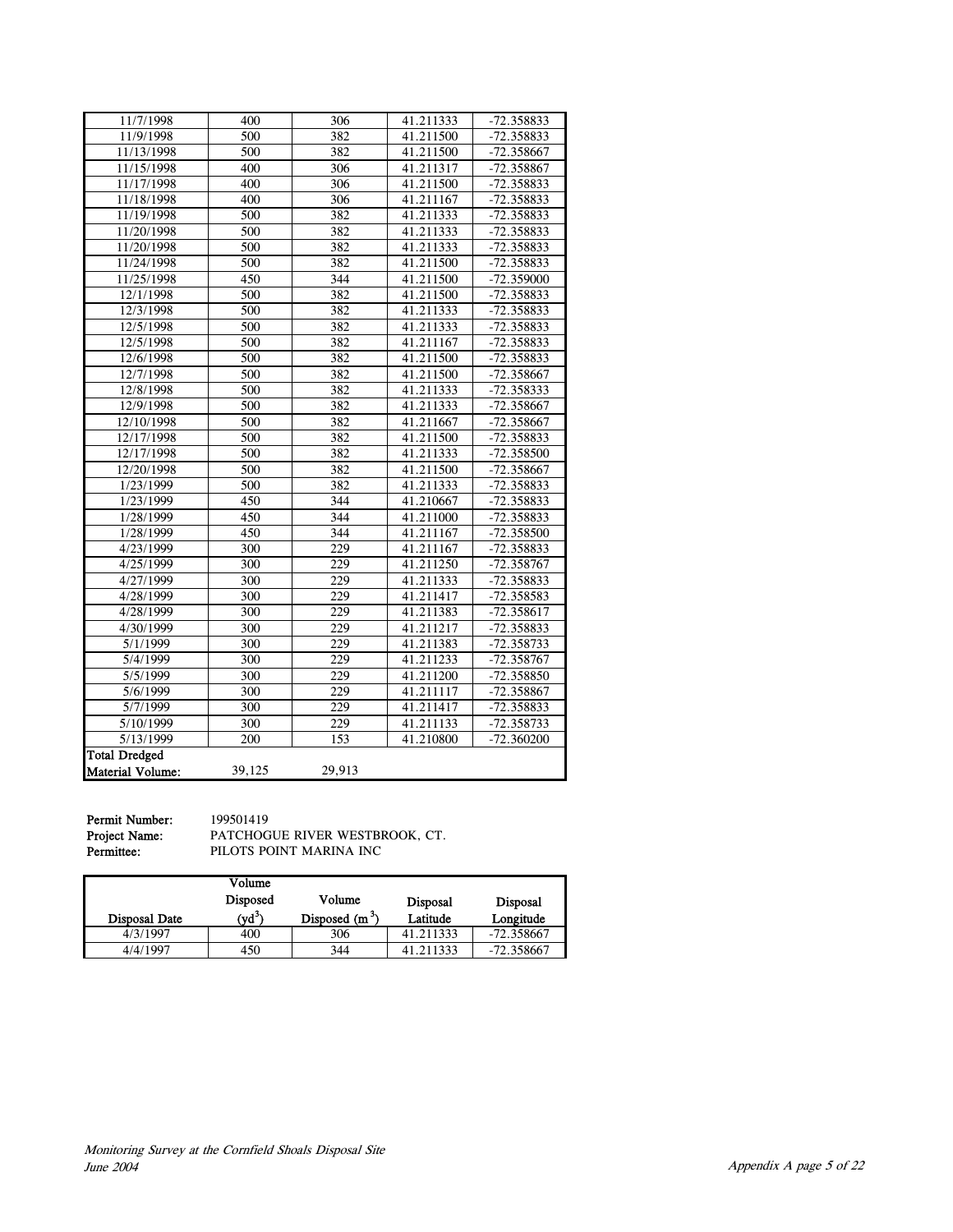| 4/5/1997                 | 450        | 344        | 41.211333              | $-72.358667$             |
|--------------------------|------------|------------|------------------------|--------------------------|
| 4/6/1997                 | 450        | 344        | 41.211333              | -72.358667               |
| 4/7/1997                 | 450        | 344        | 41.211333              | $-72.361333$             |
| 4/9/1997                 | 450        | 344        | 41.211333              | -72.358667               |
| 4/10/1997                | 450        | 344        | 41.211333              | -72.358667               |
| 4/11/1997                | 450        | 344        | 41.212167              | $-72.358667$             |
| 4/11/1997                | 450        | 344        | 41.211333              | -72.358667               |
| 4/12/1997                | 450        | 344        | 41.211333              | -72.358667               |
| 4/12/1997                | 300        | 229        | 41.211333              | -72.358667               |
| 4/13/1997                | 450        | 344        | 41.211333              | $-72.358667$             |
| 4/14/1997                | 450        | 344        | 41.211500              | -72.358667               |
| 4/14/1997                | 450        | 344        | 41.211333              | -72.358667               |
| 4/15/1997                | 350        | 268        | 41.211333              | $-72.358667$             |
| 1/10/1998                | 450        | 344        | 41.211333              | -72.358667               |
| 1/11/1998                | 450        | 344        | 41.211333              | -72.358667               |
| 1/12/1998                | 450        | 344        | 41.211333              | $-72.358667$             |
| 1/13/1998                | 450        | 344        | 41.211333              | -72.358667               |
| 1/15/1998                | 450        | 344        | 41.211333              | -72.359667               |
| 1/18/1998                | 450        | 344        | 41.211333              | -72.358667               |
| 1/19/1998                | 450        | 344        | 41.211333              | -72.358333               |
| 1/20/1998                | 450        | 344        | 41.211333              | -72.358667               |
| 1/21/1998                | 450        | 344        | 41.211333              | -72.358667               |
| 1/22/1998                | 450        | 344        | 41.211333              | $-72.358667$             |
| 1/22/1998                | 450        | 344        | 41.211333              | -72.358667               |
| 1/26/1998                | 450        | 344        | 41.211333              | $-72.359000$             |
| 1/26/1998                | 450        | 344        | 41.211333              | $-72.359667$             |
| 1/29/1998                | 450        | 344        | 41.211333              | -72.358667               |
| 1/30/1998                | 450        | 344        | 41.211333              | -72.358667               |
| 1/31/1998                | 450        | 344        | 41.211333              | -72.358667               |
| 2/1/1998                 | 450        | 344        | 41.211333              | -72.358667               |
| 2/9/1998                 | 450        | 344        | 41.211167              | -72.358667               |
| 2/10/1998                | 450        | 344        | 41.211333              | -72.358667               |
| 2/10/1998                | 450        | 344        | 41.211500              | $-72.358500$             |
| 2/11/1998                | 450        | 344        | 41.211333              | -72.358667               |
| 2/11/1998                | 450        | 344        | 41.211333              | -72.358500               |
| 2/13/1998                | 450        | 344        | 41.211333              | $-72.358667$             |
| 2/13/1998                | 400        | 306        | 41.211333              | -72.358667               |
| 2/14/1998                | 400        | 306        | 41.211333              | -72.358667               |
| 2/15/1998                | 400        | 306        | 41.211333              | -72.358667               |
| 2/16/1998                | 450        | 344        | 41.211333              | $-72.358667$             |
| 11/2/1998                | 450        | 344        | 41.211333              | -72.358667               |
| 11/3/1998                | 450        | 344        | 41.211333              | $-72.358667$             |
| 11/4/1998                | 450        | 344        | 41.211333              | $-72.358667$             |
| 11/5/1998                | 400        | 306        | 41.211333              | -72.358667               |
| 11/5/1998                | 400        | 306        | 41.211333              | -72.358667               |
| 11/6/1998                | 450        | 344        | 41.211333              | -72.358667               |
| 11/7/1998                | 450        | 344        | 41.211333              | -72.358667               |
| 11/9/1998                | 450        | 344        | 41.211333              | -72.358667               |
| 11/10/1998               | 450        | 344        | 41.211333              | -72.358667               |
| 11/12/1998               | 450        | 344        | 41.211333              | $-72.358667$             |
| 11/13/1998<br>11/14/1998 | 450<br>450 | 344<br>344 | 41.211333<br>41.211333 | -72.358667<br>-72.358667 |
| 11/17/1998               | 450        | 344        | 41.211333              | $-72.358667$             |
| 11/18/1998               | 450        | 344        | 41.211333              | -72.358667               |
| 11/18/1998               | 450        | 344        | 41.211333              | $-72.358667$             |
| 11/19/1998               | 450        | 344        | 41.211333              | -72.358667               |
| 11/23/1998               | 450        | 344        | 41.211333              | -72.358667               |
| 11/25/1998               | 450        | 344        | 41.211333              | -72.358667               |
| 11/25/1998               | 450        | 344        | 41.211333              | -72.358667               |
| 11/30/1998               | 450        | 344        | 41.211333              | -72.358667               |
| 12/1/1998                | 450        | 344        | 41.211333              | -72.358667               |
| <b>Total Dredged</b>     |            |            |                        |                          |
| <b>Material Volume:</b>  | 27,800     | 21,255     |                        |                          |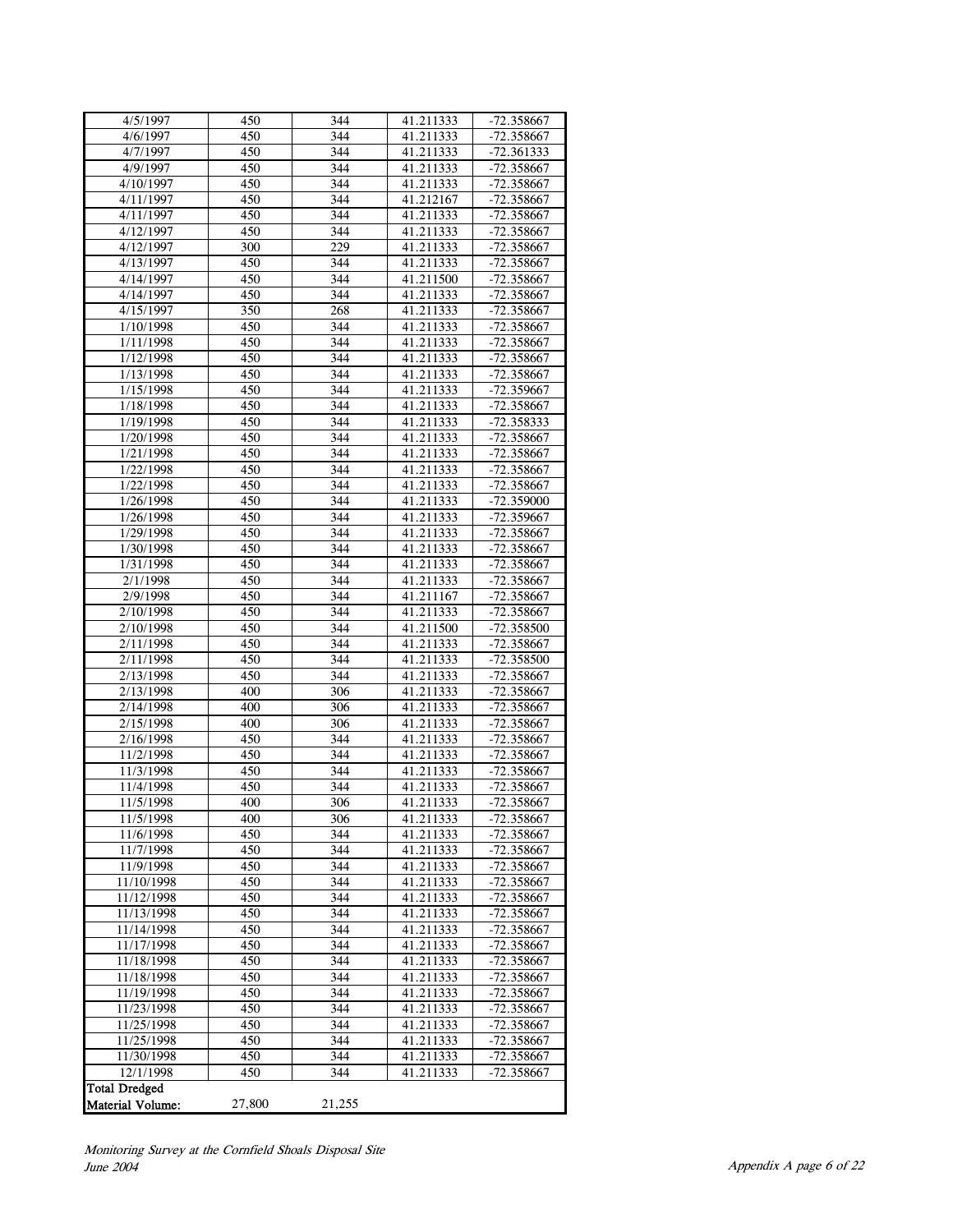# **Permit Number:** 199501784<br>**Project Name:** CONN RIV<br>**Permittee:** ISLAND C

Project Name: CONN RIVER AT OLD SAYBROOK CT. Permittee: ISLAND COVE MARINA

|                      | Volume             |                  |           |              |
|----------------------|--------------------|------------------|-----------|--------------|
|                      | Disposed           | Volume           | Disposal  | Disposal     |
| <b>Disposal Date</b> | (vd <sup>3</sup> ) | Disposed $(m^3)$ | Latitude  | Longitude    |
| 12/7/1995            | 200                | 153              | 41.211333 | -72.358667   |
| 12/7/1995            | 400                | 306              | 41.211333 | -72.358667   |
| 12/8/1995            | 600                | 459              | 41.211333 | $-72.358667$ |
| 12/8/1995            | 550                | 421              | 41.211333 | $-72.358667$ |
| 12/12/1995           | 550                | 421              | 41.211333 | $-72.358667$ |
| 12/13/1995           | 550                | 421              | 41.211333 | $-72.358667$ |
| 12/13/1995           | 550                | 421              | 41.211333 | -72.358667   |
| 12/14/1995           | 550                | 421              | 41.211333 | $-72.358667$ |
| 12/14/1995           | 550                | 421              | 41.211333 | $-72.358667$ |
| 12/15/1995           | 550                | 421              | 41.211333 | $-72.358667$ |
| 12/15/1995           | 400                | 306              | 41.211333 | -72.358667   |
| 12/16/1995           | 400                | 306              | 41.211333 | -72.358667   |
| 12/18/1995           | 450                | 344              | 41.211333 | $-72.358667$ |
| 12/18/1995           | 450                | 344              | 41.211333 | -72.358667   |
| 12/19/1995           | 400                | 306              | 41.211333 | -72.358667   |
| 12/21/1995           | 440                | 336              | 41.211333 | $-72.358667$ |
| 3/1/1996             | 450                | 344              | 41.211333 | $-72.358667$ |
| 3/2/1996             | 550                | 421              | 41.211333 | -72.358667   |
| 3/5/1996             | 450                | 344              | 41.211333 | -72.358667   |
| 3/6/1996             | 550                | 421              | 41.211333 | $-72.358667$ |
| 3/6/1996             | 600                | 459              | 41.211333 | $-72.358667$ |
| 3/7/1996             | 440                | 336              | 41.211333 | $-72.358667$ |
| 3/10/1996            | 550                | 421              | 41.211333 | $-72.358667$ |
| 3/11/1996            | 600                | 459              | 41.211333 | $-72.358667$ |
| 3/12/1996            | 600                | 459              | 41.211333 | $-72.359500$ |
| 3/12/1996            | 450                | 344              | 41.211333 | $-72.358667$ |
| 3/13/1996            | 550                | 421              | 41.211333 | $-72.358667$ |
| 3/13/1996            | 500                | 382              | 41.211333 | $-72.358667$ |
| 3/14/1996            | 450                | 344              | 41.211333 | $-72.358667$ |
| 3/14/1996            | 500                | 382              | 41.211333 | -72.359000   |
| 3/15/1996            | 400                | 306              | 41.211333 | $-72.358667$ |
| 3/15/1996            | 550                | 421              | 41.211333 | $-72.358667$ |
| 3/18/1996            | $\overline{550}$   | 421              | 41.211333 | $-72.358667$ |
| 3/19/1996            | 550                | 421              | 41.211333 | -72.358667   |
| 3/19/1996            | 550                | 421              | 41.211333 | -72.358667   |
| 3/20/1996            | 550                | 421              | 41.211333 | $-72.358667$ |
| 3/21/1996            | 550                | 421              | 41.211333 | $-72.358667$ |
| 3/21/1996            | 550                | 421              | 41.211333 | $-72.359000$ |
| 3/22/1996            | $\boldsymbol{0}$   | $\boldsymbol{0}$ | 41.211333 | $-72.358667$ |
| 3/25/1996            | 550                | 421              | 41.211333 | -72.358667   |
| 3/25/1996            | 550                | $\overline{421}$ | 41.211333 | -72.358667   |
| 3/26/1996            | 550                | 421              | 41.211667 | $-72.358333$ |
| 3/27/1996            | 550                | 421              | 42.211000 | $-72.358667$ |
| 3/27/1996            | $\overline{550}$   | 421              | 42.211667 | $-72.358667$ |
| 3/28/1996            | 550                | 421              | 41.211333 | $-72.358667$ |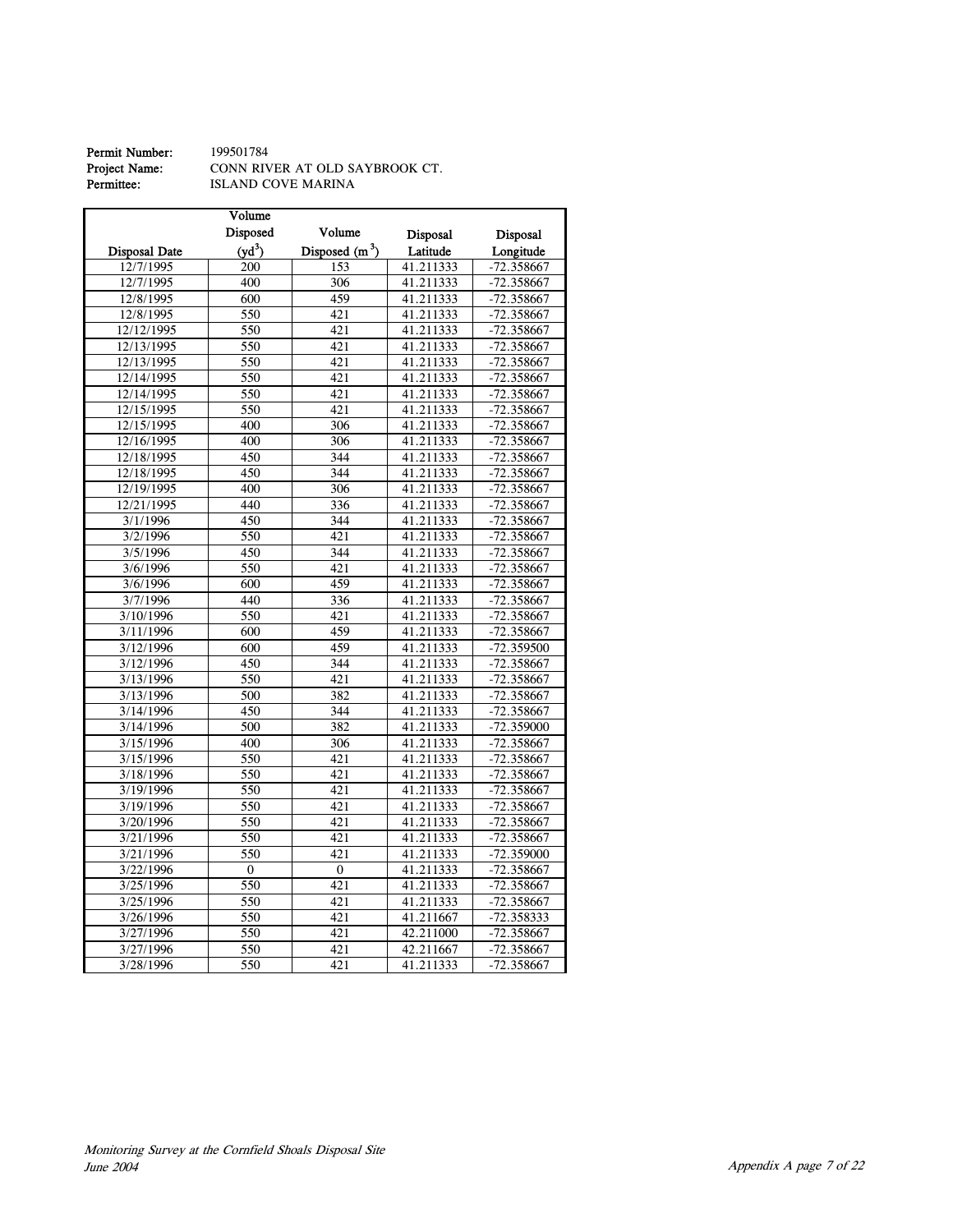| 3/28/1996               | 550    | 421    | 41.211333 | -72.358667   |
|-------------------------|--------|--------|-----------|--------------|
| 3/29/1996               | 550    | 421    | 42.211333 | -72.359000   |
| 3/29/1996               | 550    | 421    | 42.210833 | -72.359000   |
| 4/2/1996                | 400    | 306    | 41.211333 | $-72.359000$ |
| 4/2/1996                | 550    | 421    | 41.211333 | -72.358667   |
| 4/3/1996                | 550    | 421    | 41.211333 | -72.358667   |
| 4/4/1996                | 550    | 421    | 41.211333 | -72.358667   |
| 4/4/1996                | 550    | 421    | 41.211333 | -72.358667   |
| 4/8/1996                | 550    | 421    | 41.211333 | -72.359000   |
| 4/12/1996               | 550    | 421    | 41.211333 | -72.358667   |
| 4/12/1996               | 550    | 421    | 41.211333 | -72.358667   |
| 4/13/1996               | 550    | 421    | 41.211500 | -72.358333   |
| 4/14/1996               | 500    | 382    | 41.211000 | -72.359000   |
| 4/15/1996               | 550    | 421    | 41.211333 | $-72.358333$ |
| 4/15/1996               | 550    | 421    | 41.211333 | -72.359000   |
| 4/17/1996               | 550    | 421    | 41.211167 | -72.358500   |
| 4/18/1996               | 550    | 421    | 41.211333 | -72.358667   |
| 4/18/1996               | 550    | 421    | 41.211000 | -72.359000   |
| 4/19/1996               | 550    | 421    | 41.211333 | -72.358667   |
| 4/19/1996               | 550    | 421    | 41.211333 | -72.358667   |
| 4/22/1996               | 550    | 421    | 41.211333 | -72.358667   |
| 4/23/1996               | 550    | 421    | 41.211000 | -72.358667   |
| 4/24/1996               | 550    | 421    | 41.211000 | -72.358333   |
| 4/25/1996               | 500    | 382    | 41.211333 | $-72.359000$ |
| 4/25/1996               | 550    | 421    | 41.211333 | -72.358667   |
| 4/27/1996               | 575    | 440    | 41.211000 | -72.359000   |
| 4/29/1996               | 600    | 459    | 41.211333 | -72.358667   |
| 4/29/1996               | 550    | 421    | 41.211333 | -72.358667   |
| 3/1/1997                | 550    | 421    | 41.211333 | -72.358667   |
| 3/17/1997               | 425    | 325    | 41.211167 | -72.358333   |
| 3/18/1997               | 450    | 344    | 41.211000 | -72.358667   |
| 3/19/1997               | 425    | 325    | 41.211167 | -72.358667   |
| 3/20/1997               | 450    | 344    | 41.211333 | -72.358167   |
| 3/21/1997               | 425    | 325    | 41.211000 | $-72.358667$ |
| 3/21/1997               | 425    | 325    | 41.211167 | -72.358833   |
| 3/22/1997               | 425    | 325    | 41.211000 | -72.358500   |
| 3/25/1997               | 400    | 306    | 41.211500 | -72.358500   |
| 3/26/1997               | 400    | 306    | 41.211333 | -72.358500   |
| 3/27/1997               | 400    | 306    | 41.211333 | -72.358667   |
| 3/27/1997               | 400    | 306    | 41.211167 | -72.358667   |
| 3/28/1997               | 425    | 325    | 41.211667 | -72.358667   |
| 3/28/1997               | 400    | 306    | 41.211333 | -72.358667   |
| 3/29/1997               | 425    | 325    | 41.211333 | -72.358500   |
| 3/29/1997               | 425    | 325    | 41.211333 | -72.358833   |
| 3/30/1997               | 400    | 306    | 41.211333 | -72.359167   |
| 3/30/1997               | 425    | 325    | 41.211500 | -72.358500   |
| 4/8/1997                | 450    | 344    | 41.211000 | -72.358500   |
| 4/11/1997               | 450    | 344    | 41.211500 | -72.358833   |
| 4/12/1997               | 450    | 344    | 41.211500 | -72.358500   |
| 4/13/1997               | 450    | 344    | 41.211167 | $-72.358500$ |
| 4/14/1997               | 450    | 344    | 41.211167 | -72.358667   |
| 4/16/1997               | 400    | 306    | 41.211333 | -72.358667   |
| <b>Total Dredged</b>    |        |        |           |              |
| <b>Material Volume:</b> | 47,930 | 36,645 |           |              |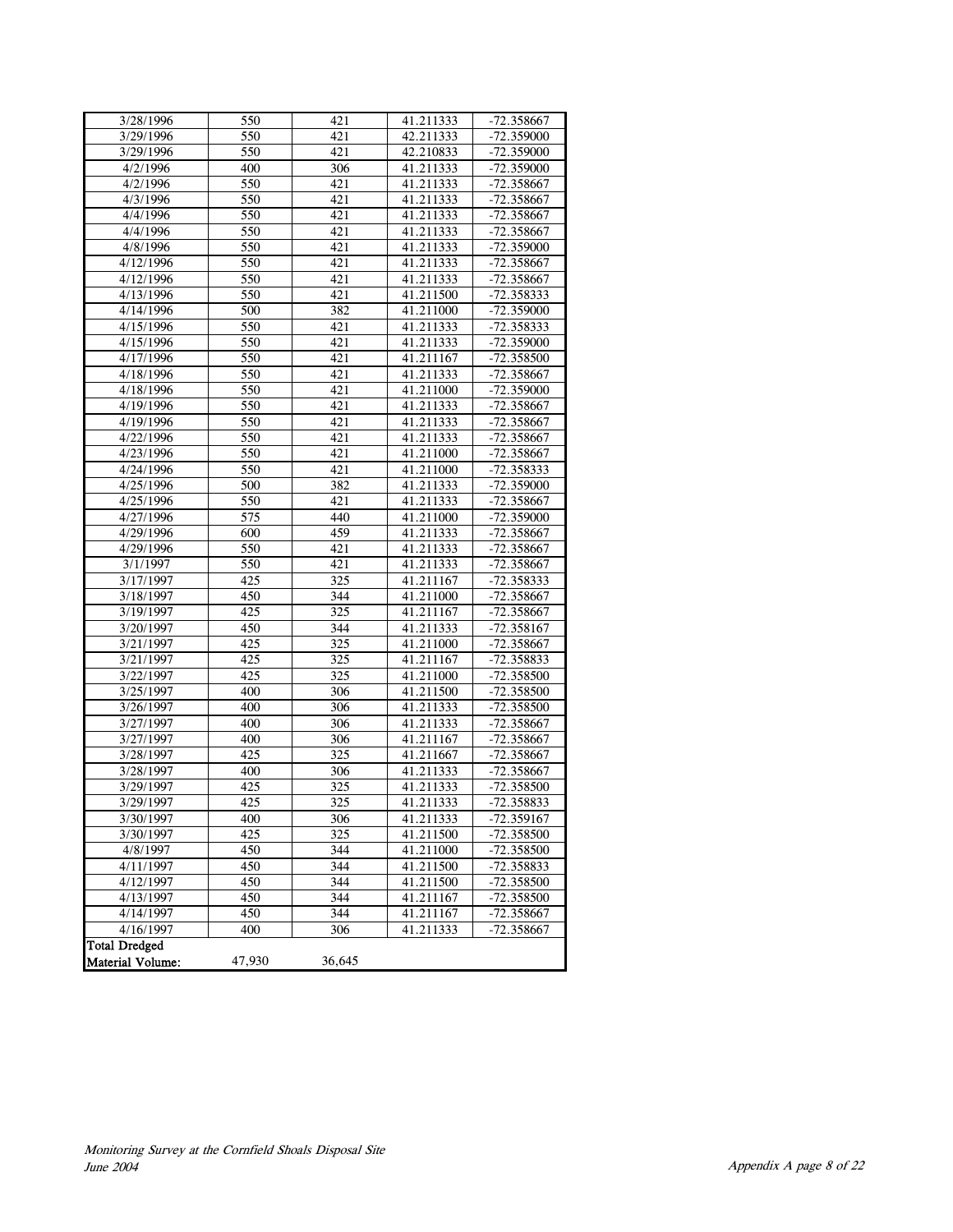| <b>Permit Number:</b> | 199600628                       |
|-----------------------|---------------------------------|
| Project Name:         | PATCHOOUE RIVER AT WESTBROOK CT |
| Permittee:            | TOWN OF WESTBROOK               |

| <b>Disposal Date</b> | Volume<br>Disposed<br>$(\mathrm{yd}^3)$ | Volume<br>Disposed $(m^3)$ | <b>Disposal</b><br>Latitude | <b>Disposal</b><br>Longitude |
|----------------------|-----------------------------------------|----------------------------|-----------------------------|------------------------------|
| 4/22/1996            | 700                                     | 535                        | 41.210667                   | $-72.358000$                 |
| 4/24/1996            | 850                                     | 650                        | 41.211333                   | $-72.359333$                 |
| <b>Total Dredged</b> |                                         |                            |                             |                              |
| Material Volume:     | 1.550                                   | 1.185                      |                             |                              |

Permit Number: 199600687<br>Project Name: CONNECT<br>Permittee: 0FFSHORI

Project Name: CONNECTICUT RIVER **Permittee:** OFFSHORE EAST MARINE

|                         | Volume   |                  |                 |                 |
|-------------------------|----------|------------------|-----------------|-----------------|
|                         | Disposed | Volume           | <b>Disposal</b> | <b>Disposal</b> |
| <b>Disposal Date</b>    | $(yd^3)$ | Disposed $(m^3)$ | Latitude        | Longitude       |
| 12/26/1996              | 500      | 382              | 41.211333       | $-72.358667$    |
| 12/27/1996              | 550      | 421              | 41.144917       | -72.884917      |
| 12/31/1996              | 600      | 459              | 41.144917       | -72.884917      |
| 1/2/1997                | 600      | 459              | 41.211333       | $-72.358667$    |
| 1/9/1997                | 600      | 459              | 41.211667       | $-72.358667$    |
| 1/14/1997               | 550      | 421              | 41.211767       | $-72.358667$    |
| 1/15/1997               | 550      | 421              | 41.211333       | $-72.358500$    |
| 1/29/1997               | 550      | 421              | 41.211333       | -72.358667      |
| 1/31/1997               | 550      | 421              | 41.211333       | $-72.358667$    |
| 2/2/1997                | 550      | 421              | 41.211450       | $-72.358667$    |
| <b>Total Dredged</b>    |          |                  |                 |                 |
| <b>Material Volume:</b> | 5,600    | 4,282            |                 |                 |

| <b>Permit Number:</b> |
|-----------------------|
| Project Name:         |
| Permittee:            |

199600992 ESSEX YACHT CLUB ESSEX YACHT CLUB

|                         | Volume   |                  |                 |              |
|-------------------------|----------|------------------|-----------------|--------------|
|                         | Disposed | Volume           | <b>Disposal</b> | Disposal     |
| <b>Disposal Date</b>    | $(yd^3)$ | Disposed $(m^3)$ | Latitude        | Longitude    |
| 2/1/1999                | 450      | 344              | 41.211333       | -72.358500   |
| 2/2/1999                | 550      | 421              | 41.211000       | -72.358333   |
| 2/3/1999                | 450      | 344              | 41.211000       | -72.359000   |
| 2/3/1999                | 500      | 382              | 41.210000       | -72.358500   |
| 2/4/1999                | 500      | 382              | 41.211000       | -72.358667   |
| 2/6/1999                | 550      | 421              | 41.211000       | -72.358333   |
| 2/7/1999                | 400      | 306              | 41.211000       | -72.358667   |
| 2/7/1999                | 400      | 306              | 41.211167       | -72.358833   |
| 2/9/1999                | 400      | 306              | 41.210000       | $-72.359167$ |
| 2/10/1999               | 400      | 306              | 41.210667       | $-72.358500$ |
| 2/10/1999               | 400      | 306              | 41.211000       | -72.358333   |
| 2/11/1999               | 450      | 344              | 41.210833       | -72.358667   |
| 2/11/1999               | 500      | 382              | 41.210667       | $-72.359000$ |
| 2/12/1999               | 550      | 421              | 41.210667       | -72.358333   |
| 2/13/1999               | 600      | 459              | 41.210667       | -72.358333   |
| 2/16/1999               | 300      | 229              | 41.211000       | -72.358500   |
| <b>Total Dredged</b>    |          |                  |                 |              |
| <b>Material Volume:</b> | 7,400    | 5,658            |                 |              |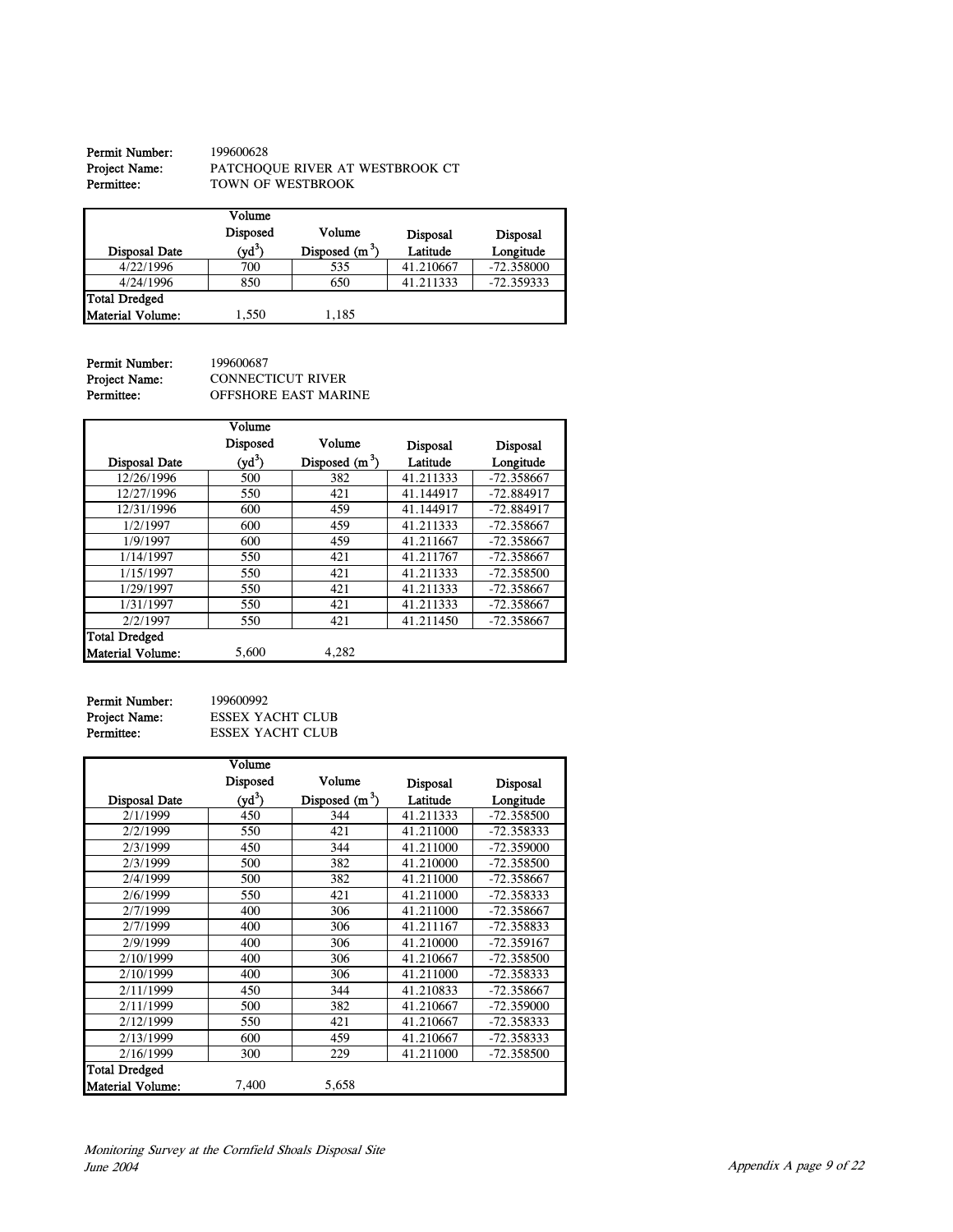| Permit Number: | 199601010                 |
|----------------|---------------------------|
| Project Name:  | <b>HAMMONASSETT RIVER</b> |
| Permittee:     | CLINTON YACHT HAVEN       |

|                       | Volume             |                  |           |                 |
|-----------------------|--------------------|------------------|-----------|-----------------|
|                       | Disposed           | Volume           | Disposal  | <b>Disposal</b> |
| <b>Disposal Date</b>  | (vd <sup>3</sup> ) | Disposed $(m^3)$ | Latitude  | Longitude       |
| 5/27/1999             | 600                | 459              | 41.211333 | $-72.358333$    |
| $\frac{1}{6}$ /2/1999 | 550                | 421              | 41.211167 | -72.358500      |
| 2/9/2000              | 420                | 321              | 41.211333 | -72.358333      |
|                       |                    |                  |           |                 |
| 2/10/2000             | 330                | 252              | 41.211333 | -72.358667      |
| 2/12/2000             | 450                | 344              | 41.211333 | -72.358667      |
| 2/13/2000             | 450                | 344              | 41.211333 | -72.358667      |
| 2/15/2000             | 525                | 401              | 41.211333 | -72.358667      |
| 2/17/2000             | 525                | 401              | 41.211333 | -72.358667      |
| 2/18/2000             | 550                | 421              | 41.211333 | -72.358667      |
| 2/18/2000             | 575                | 440              | 41.211333 | -72.358667      |
| 2/21/2000             | $\overline{575}$   | 440              | 41.211333 | -72.358667      |
| 2/22/2000             | 575                | 440              | 41.210000 | -72.358667      |
| 2/23/2000             | 575                | 440              | 41.211333 | -72.358667      |
| 2/24/2000             | $\overline{575}$   | 440              | 41.211333 | -72.358667      |
| 2/25/2000             | 575                | 440              | 41.211333 | $-72.358667$    |
| 2/25/2000             | 575                | 440              | 41.211333 | -72.358667      |
| 2/26/2000             | 575                | 440              | 41.211333 | -72.358667      |
| 2/28/2000             | 575                | 440              | 41.211333 | -72.358667      |
| 2/29/2000             | 575                | 440              | 41.211333 | $-72.358667$    |
| 3/1/2000              | 575                | 440              | 41.211333 | -72.358667      |
|                       | 575                | 440              |           | $-72.358667$    |
| 3/2/2000              | 575                |                  | 41.211333 |                 |
| 3/3/2000              |                    | 440              | 41.211333 | -72.358667      |
| 3/4/2000              | 575                | 440              | 41.211333 | -72.358667      |
| 3/5/2000              | 575                | 440              | 41.211333 | -72.358667      |
| 3/6/2000              | 550                | 421              | 41.211333 | -72.358667      |
| 3/7/2000              | 575                | 440              | 41.211333 | -72.358667      |
| 3/8/2000              | 575                | 440              | 41.211333 | -72.358667      |
| 3/9/2000              | 575                | 440              | 41.211333 | -72.358667      |
| 3/10/2000             | 575                | 440              | 41.211333 | -72.358667      |
| 3/11/2000             | 575                | 440              | 41.211333 | -72.358667      |
| 3/14/2000             | $\overline{575}$   | 440              | 41.211333 | -72.358667      |
| 3/14/2000             | 575                | 440              | 41.211333 | -72.358667      |
| 3/15/2000             | 575                | 440              | 41.211333 | -72.358667      |
| 3/16/2000             | $\overline{575}$   | 440              | 41.211333 | -72.358667      |
| 3/17/2000             | 575                | 440              | 41.211333 | -72.358667      |
| 3/19/2000             | 575                | 440              | 41.211330 | -72.392000      |
| 3/19/2000             | 575                | 440              | 41.211330 | -72.359000      |
| 3/20/2000             | $\frac{1}{575}$    | 440              | 41.211330 | -72.358800      |
| 3/21/2000             | 575                | 440              | 41.211330 | -72.358666      |
| 3/24/2000             | 575                | 440              | 41.211330 | $-72.358670$    |
| 3/25/2000             | 575                | 440              | 41.211330 | $-72.358670$    |
| 3/26/2000             | 575                | 440              | 41.211330 | -72.358670      |
| 3/26/2000             | 575                | 440              | 41.211330 | $-72.358670$    |
| 3/26/2000             | 575                | 440              | 41.211330 | -72.358670      |
| 3/30/2000             | 575                | 440              | 41.211330 | -72.358670      |
|                       | 575                | 440              |           | $-72.358670$    |
| 3/31/2000             |                    |                  | 41.211330 |                 |
| 4/1/2000              | 575                | 440              | 41.211330 | -72.358670      |
| 4/3/2000              | 575                | 440              | 41.211330 | $-72.358670$    |
| 4/5/2000              | 575                | 440              | 41.211330 | $-72.358670$    |
| 4/6/2000              | 575                | 440              | 41.211330 | -72.358670      |
| 4/7/2000              | 575                | 440              | 41.211330 | -72.358670      |
| 4/7/2000              | 575                | 440              | 41.211330 | -72.358670      |
| 4/11/2000             | 600                | 459              | 41.211330 | $-72.358670$    |
| 4/12/2000             | 575                | 440              | 41.211330 | -72.358670      |
| 4/13/2000             | 575                | 440              | 41.211330 | $-72.358670$    |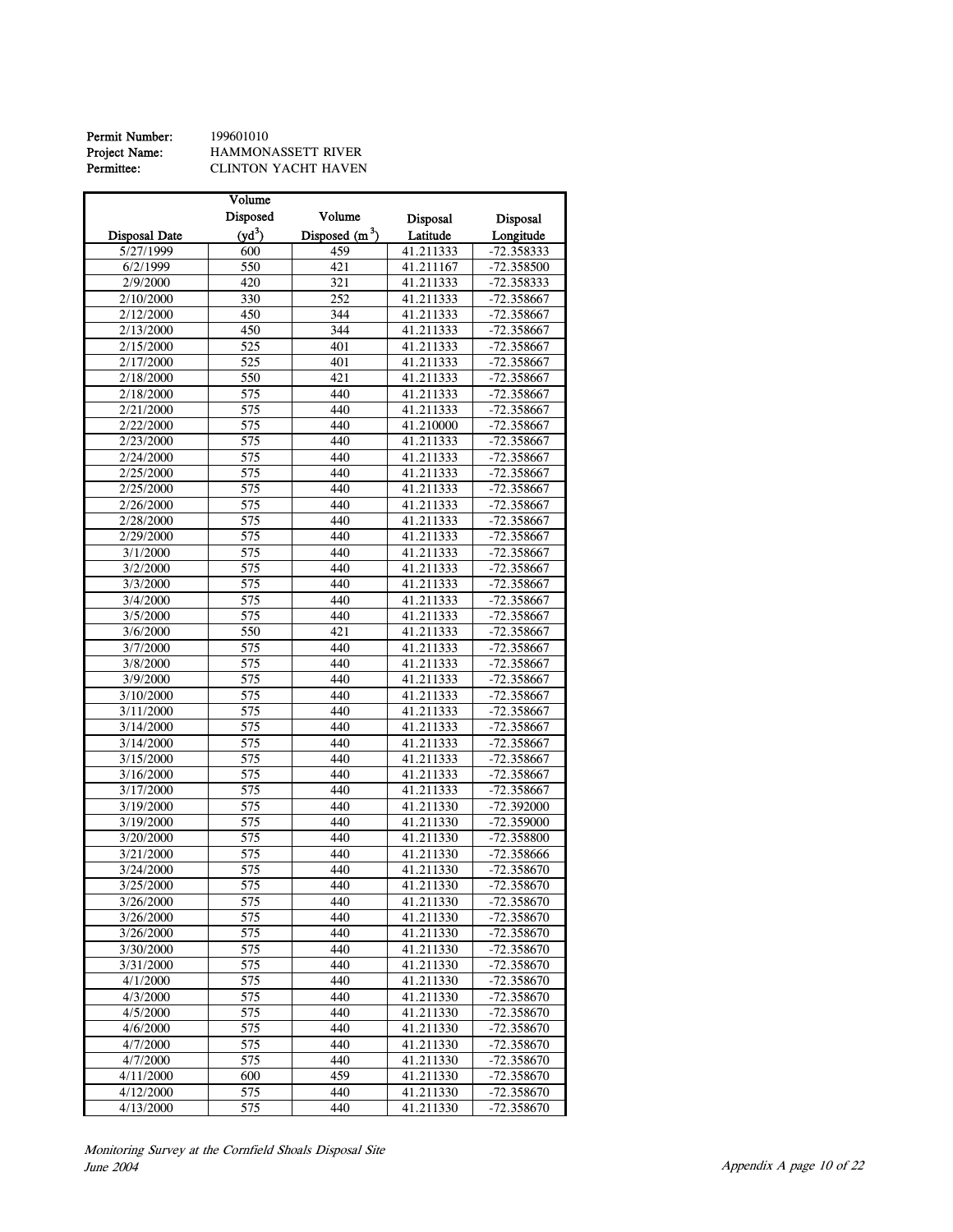| 4/14/2000               | 575    | 440    | 41.211330 | $-72.358670$ |
|-------------------------|--------|--------|-----------|--------------|
| 4/16/2000               | 575    | 440    | 41.211330 | $-72.358670$ |
| 4/17/2000               | 575    | 440    | 41.211330 | -72.358670   |
| 4/18/2000               | 575    | 440    | 41.211330 | -72.358670   |
| 4/19/2000               | 575    | 440    | 41.211330 | -72.358670   |
| 4/20/2000               | 575    | 440    | 41.211333 | -72.358667   |
| 4/24/2000               | 575    | 440    | 41.211330 | $-72.358670$ |
| 4/25/2000               | 575    | 440    | 41.211330 | -72.358670   |
| 4/26/2000               | 575    | 440    | 41.211330 | $-72.358670$ |
| 4/28/2000               | 575    | 440    | 41.211330 | $-72.358670$ |
| 4/29/2000               | 575    | 440    | 41.211330 | -72.358670   |
| 5/1/2000                | 575    | 440    | 41.211330 | -72.358500   |
| 5/2/2000                | 575    | 440    | 41.211330 | $-72.359660$ |
| 5/3/2000                | 575    | 440    | 41.211330 | $-72.358670$ |
| 5/5/2000                | 575    | 440    | 41.211330 | $-72.359660$ |
| 5/6/2000                | 575    | 440    | 41.211330 | -72.358670   |
| 5/8/2000                | 575    | 440    | 41.211330 | -72.358670   |
| 5/9/2000                | 575    | 440    | 41.211330 | -72.358670   |
| 5/12/2000               | 575    | 440    | 41.211330 | -72.358670   |
| 5/15/2000               | 575    | 440    | 41.211330 | $-72.358670$ |
| 5/22/2000               | 575    | 440    | 41.211330 | -72.358670   |
| 5/23/2000               | 575    | 440    | 41.211330 | -72.358670   |
| 5/24/2000               | 575    | 440    | 41.211333 | -72.358667   |
| 5/25/2000               | 575    | 440    | 41.211330 | -72.358670   |
| 6/5/2000                | 575    | 440    | 41.211330 | -72.358670   |
| <b>Total Dredged</b>    |        |        |           |              |
| <b>Material Volume:</b> | 45,225 | 34,577 |           |              |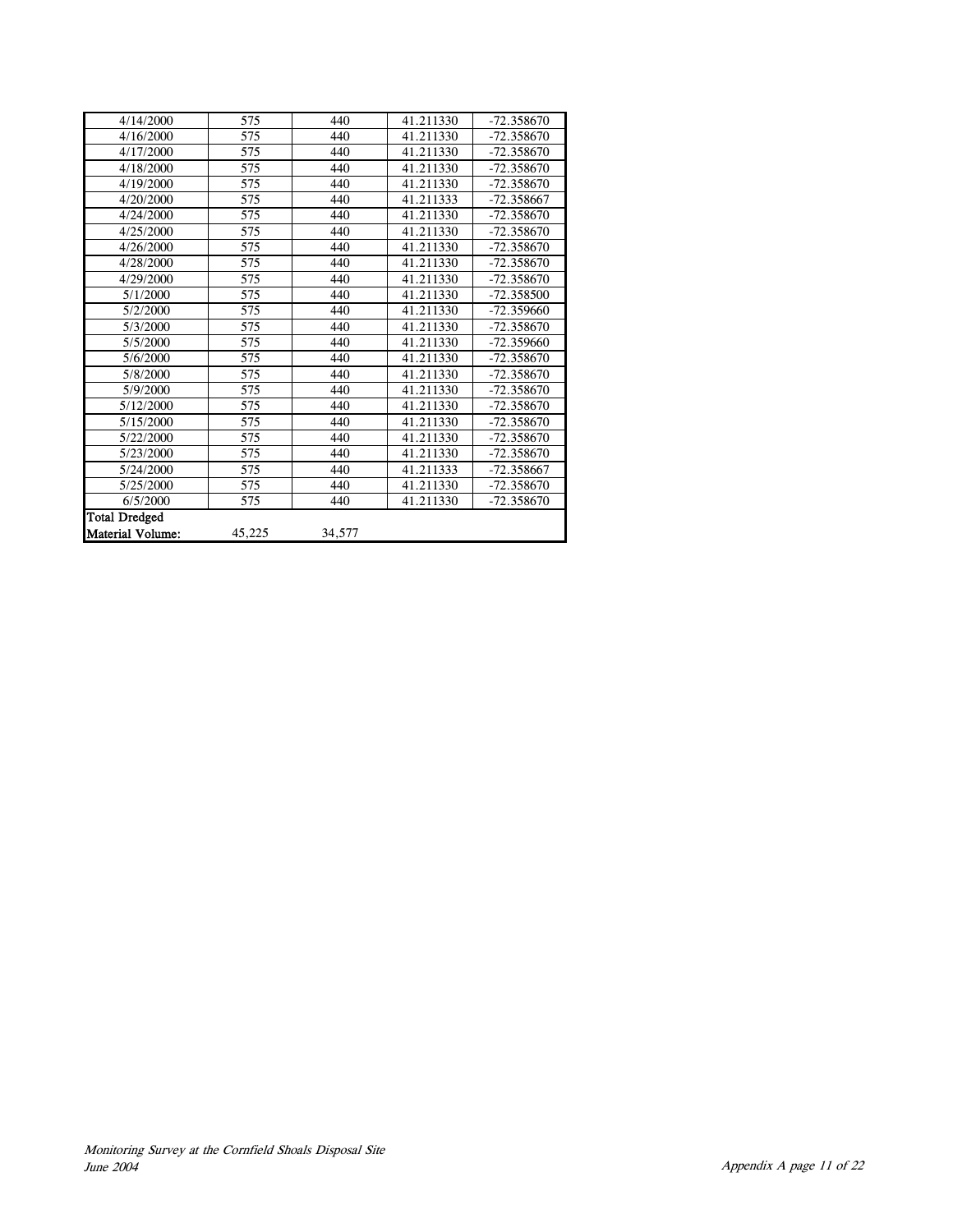| Permit Number: | 199602985                   |
|----------------|-----------------------------|
| Project Name:  | RIVER LANDING               |
| Permittee:     | RIVER LANDING CONDO. ASSOC. |

|                                          | Volume          |                  |                 |              |
|------------------------------------------|-----------------|------------------|-----------------|--------------|
|                                          | <b>Disposed</b> | Volume           | <b>Disposal</b> | Disposal     |
| <b>Disposal Date</b>                     | $(yd^3)$        | Disposed $(m^3)$ | Latitude        | Longitude    |
| 4/3/1997                                 | 700             | 535              | 41.211667       | -72.358500   |
| 4/3/1997                                 | 500             | 382              | 41.210667       | -72.358500   |
| 4/4/1997                                 | 600             | 459              | 41.211667       | -72.359333   |
| 4/4/1997                                 | 500             | 382              | 41.211000       | -72.358667   |
| 4/5/1997                                 | 500             | 382              | 41.210000       | -72.358333   |
| 4/6/1997                                 | 950             | 726              | 41.210667       | -72.358667   |
| 4/7/1997                                 | 900             | 688              | 41.210833       | -72.358667   |
| 4/7/1997                                 | 900             | 688              | 41.211000       | -72.358667   |
| 4/9/1997                                 | 750             | 573              | 41.210833       | -72.358667   |
| 2/7/1998                                 | 500             | 382              | 41.211333       | -72.358833   |
| 2/18/1998                                | 1000            | 765              | 41.211333       | -72.358333   |
| 2/19/1998                                | 1000            | 765              | 41.211333       | -72.358333   |
| 2/20/1998                                | 1000            | 765              | 41.211333       | -72.358333   |
| 2/21/1998                                | 1000            | 765              | 41.211333       | -72.358333   |
| 2/26/1998                                | 550             | 421              | 41.211333       | -72.359000   |
| 2/27/1998                                | 500             | 382              | 41.211500       | -72.358667   |
| 2/28/1998                                | 550             | 421              | 41.211333       | -72.359000   |
| 3/1/1998                                 | 500             | 382              | 41.211333       | -72.358667   |
| 3/5/1998                                 | 550             | 421              | 41.211333       | -72.359000   |
| $3/\overline{6/1998}$                    | 875             | 669              | 41.211333       | -72.358333   |
| 3/6/1998                                 | 450             | 344              | 41.211333       | -72.358333   |
| 3/6/1998                                 | 950             | 726              | 41.211333       | -72.358667   |
| 3/7/1998                                 | 350             | 268              | 41.211333       | -72.358333   |
| 3/7/1998                                 | 950             | 726              | 41.211333       | -72.358667   |
| 3/7/1998                                 | 350             | 268              | 41.211333       | -72.358333   |
| 3/7/1998                                 | 950             | 726              | 41.211333       | -72.358667   |
| 3/12/1998                                | 900             | 688              | 41.211333       | -72.358833   |
| 3/13/1998                                | 550             | 421              | 41.211333       | -72.358833   |
| 3/13/1998                                | 800             | 612              | 41.211333       | -72.358833   |
| 3/13/1998                                | 550             | 421              | 41.211333       | $-72.359000$ |
| 3/16/1998                                | 850             | 650              | 41.211333       | -72.359000   |
| 3/17/1998                                | 550             | 421              | 41.211333       | -72.358500   |
| 3/18/1998                                | 550             | 421              | 41.211167       | -72.358667   |
| 3/22/1998                                | 550             | 421              | 41.211500       | -72.358833   |
| 3/24/1998                                | 550             | $\overline{421}$ | 41.211333       | -72.358667   |
| 3/24/1998                                | 500             | 382              | 41.211333       | -72.358333   |
| 3/25/1998                                | 550             | 421              | 41.211167       | -72.358667   |
| 3/26/1998                                | 550             | 421              | 41.211333       | -72.358500   |
| 3/27/1998                                | 550             | 421              | 41.211333       | -72.358333   |
| 3/28/1998                                | 550             | $\overline{421}$ | 41.211167       | -72.358667   |
| 3/29/1998                                | 550             | 421              | 41.211333       | $-72.358833$ |
| 4/10/1998                                | 550             | 421              | 41.211333       | -72.358667   |
| 3/7/2000                                 | 500             | 382              | 41.211667       | -72.359167   |
| 3/8/2000                                 | 500             | 382              | 41.211833       | -72.358333   |
| 3/8/2000                                 | 550             | 421              | 41.211000       | -72.359000   |
| 3/8/2000                                 | 500             | 382              | 41.211500       | -72.358833   |
| 3/9/2000                                 | 500             | 382              | 41.212167       | -72.358000   |
| 3/10/2000                                | 400             | 306              | 41.211000       | -72.358333   |
| <b>Total Dredged</b><br>Material Volume: | 30,925          | 23,644           |                 |              |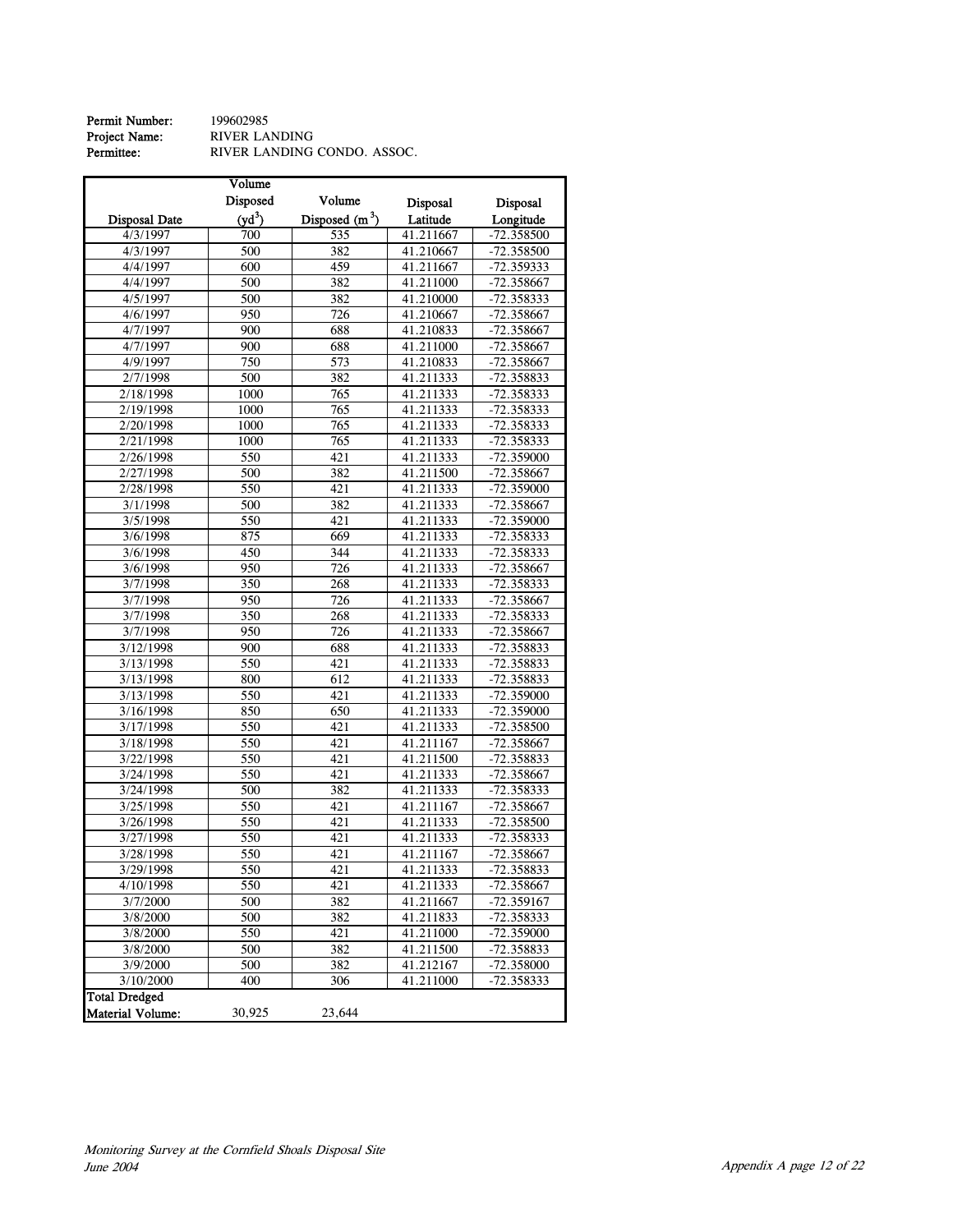| Permit Number: | 199700620         |
|----------------|-------------------|
| Project Name:  | PATCHOGUE RIVER   |
| Permittee:     | TOWN OF WESTBROOK |

|                         | Volume   |                  |                 |                 |
|-------------------------|----------|------------------|-----------------|-----------------|
|                         | Disposed | Volume           | <b>Disposal</b> | <b>Disposal</b> |
| <b>Disposal Date</b>    | $(yd^3)$ | Disposed $(m^3)$ | Latitude        | Longitude       |
| 4/30/1997               | 300      | 229              | 41.211333       | $-72.358667$    |
| 5/7/1997                | 300      | 229              | 41.211333       | $-72.358667$    |
| 5/8/1997                | 300      | 229              | 41.211333       | $-72.358667$    |
| 5/9/1997                | 300      | 229              | 41.211500       | -72.358667      |
| 5/10/1997               | 300      | 229              | 41.211333       | -72.358667      |
| 5/12/1997               | 300      | 229              | 41.211667       | -72.358667      |
| 5/13/1997               | 300      | 229              | 41.211500       | -72.358667      |
| 5/14/1997               | 300      | 229              | 41.211333       | -72.358667      |
| 5/19/1997               | 300      | 229              | 41.211500       | -72.359167      |
| 5/19/1997               | 300      | 229              | 41.213167       | -72.359833      |
| 5/19/1997               | 300      | 229              | 41.211333       | $-72.358667$    |
| 5/24/1997               | 300      | 229              | 41.211333       | -72.358667      |
| 5/24/1997               | 300      | 229              | 41.211333       | -72.358667      |
| 5/25/1997               | 300      | 229              | 41.211333       | -72.358667      |
| 5/26/1997               | 300      | 229              | 41.211333       | -72.358667      |
| 5/26/1997               | 300      | 229              | 41.211333       | -72.358667      |
| 5/27/1997               | 300      | 229              | 41.211333       | $-72.358667$    |
| <b>Total Dredged</b>    |          |                  |                 |                 |
| <b>Material Volume:</b> | 5,100    | 3,899            |                 |                 |

**Permit Number:** 199701534 Project Name: NORTH COVE

NORTH COVE<br>MICHAEL FOISIE

|                         | Volume   |                  |                 |                 |
|-------------------------|----------|------------------|-----------------|-----------------|
|                         | Disposed | Volume           | <b>Disposal</b> | <b>Disposal</b> |
| Disposal Date           | $(yd^3)$ | Disposed $(m^3)$ | Latitude        | Longitude       |
| 5/4/1998                | 500      | 382              | 41.210833       | $-72.358333$    |
| 5/6/1998                | 500      | 382              | 41.210667       | $-72.358667$    |
| 5/7/1998                | 500      | 382              | 41.211667       | $-72.358333$    |
| 5/8/1998                | 500      | 382              | 41.211000       | $-72.358833$    |
| 5/13/1998               | 200      | 153              | 41.211000       | -72.358667      |
| 5/14/1998               | 200      | 153              | 41.211333       | $-72.359000$    |
| 5/14/1998               | 200      | 153              | 41.211000       | $-72.358667$    |
| 5/15/1998               | 200      | 153              | 41.211000       | $-72.358667$    |
| 5/15/1998               | 200      | 153              | 41.211000       | $-72.358500$    |
| 5/16/1998               | 200      | 153              | 41.211500       | $-72.358167$    |
| 5/17/1998               | 200      | 153              | 41.211167       | $-72.358500$    |
| Total Dredged           |          |                  |                 |                 |
| <b>Material Volume:</b> | 3.400    | 2.599            |                 |                 |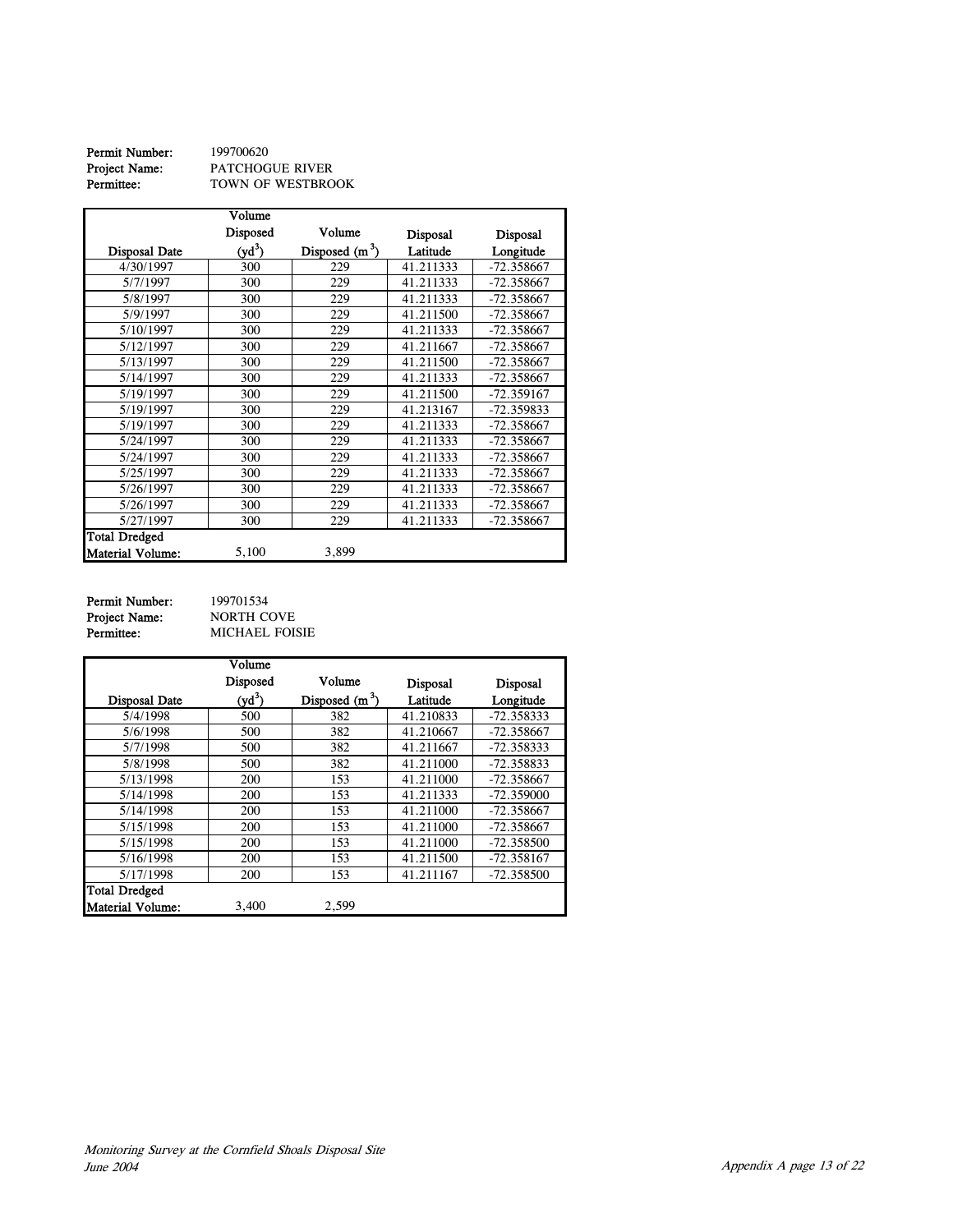Permit Number: 199901750<br>Project Name: CONNECT<br>Permittee: SAYBROO Project Name: CONNECTICUT RIVER Permittee: SAYBROOK POINT MARINA

|                        | Volume   |                  |                 |              |
|------------------------|----------|------------------|-----------------|--------------|
|                        | Disposed | Volume           | <b>Disposal</b> | Disposal     |
| <b>Disposal Date</b>   | $(yd^3)$ | Disposed $(m^3)$ | Latitude        | Longitude    |
| 1/29/2001              | 400      | 306              | 41.211330       | $-72.358670$ |
| 2/1/2001               | 400      | 306              | 41.211330       | $-72.358670$ |
| 2/2/2001               | 400      | 306              | 41.211330       | -72.358670   |
| 2/7/2001               | 400      | 306              | 41.211330       | -72.358670   |
| 2/8/2001               | 400      | 306              | 41.211330       | -72.358670   |
|                        |          |                  |                 |              |
| 2/12/2001              | 400      | 306              | 41.210830       | -72.358670   |
| 2/13/2001              | 400      | 306              | 41.210830       | -72.358670   |
| 2/14/2001              | 400      | 306              | 41.211330       | -72.358670   |
| 2/15/2001              | 400      | 306              | 41.211330       | -72.358670   |
| 2/16/2001              | 400      | 306              | 41.211333       | -72.358667   |
| 2/19/2001              | 400      | $\overline{306}$ | 41.211330       | -72.358670   |
| 2/20/2001              | 400      | 306              | 41.211330       | -72.358670   |
| 2/22/2001              | 400      | 306              | 41.211330       | -72.358670   |
| 2/24/2001              | 400      | 306              | 41.211330       | -72.358670   |
| 2/27/2001              | 400      | 306              | 41.210830       | -72.358670   |
| 2/28/2001              | 400      | 306              | 41.211330       | -72.358670   |
| 3/1/2001               | 400      | 306              | 41.211330       | -72.358670   |
| 3/2/2001               | 300      | 229              | 41.211330       | $-72.358670$ |
| 3/7/2001               | 400      | 306              | 41.211330       | $-72.358670$ |
| 3/8/2001               | 400      | 306              | 41.211330       | $-72.358670$ |
| 3/9/2001               | 300      | 229              | 41.211330       | $-72.358670$ |
| 3/12/2001              | 400      | 306              | 41.211330       | -72.358670   |
| 3/13/2001              | 400      | 306              | 41.211330       | -72.358670   |
| 3/15/2001              | 400      | 306              | 41.211330       | -72.358670   |
| 3/15/2001              | 400      | 306              | 41.211330       | -72.358670   |
| 3/16/2001              | 400      | 306              | 41.211330       | $-72.358670$ |
| 3/17/2001              | 400      | 306              | 41.211330       | -72.358670   |
| 3/19/2001              | 400      | 306              | 41.211330       | -72.358670   |
| 3/20/2001              | 400      | 306              | 41.211330       | $-72.358670$ |
| 3/26/2001              | 400      | 306              | 41.211330       | -72.358670   |
| 3/27/2001              | 400      | $\overline{306}$ | 41.211330       | -72.358670   |
| 3/28/2001              | 400      | 306              | 41.211330       | -72.358670   |
| 3/29/2001              | 400      | 306              | 41.211330       | -72.358670   |
| 3/31/2001              | 400      | 306              | 41.211330       | -72.358670   |
| 4/2/2001               | 400      | 306              | 41.211330       | -72.358670   |
| 4/3/2001               | 400      | 306              | 41.211330       | -72.358670   |
| 4/4/2001               | 400      | 306              | 41.211330       | -72.358670   |
| 4/5/2001               | 400      | 306              | 41.211330       | -72.358670   |
| 4/7/2001               | 300      | 229              | 41.211330       | $-72.358670$ |
| 2/12/2004              | 400      | 306              | 41.211300       | -72.358833   |
| 2/13/2004              | 400      | 306              | 41.211433       | -72.358733   |
| 2/20/2004              | 400      | 306              | 41.211333       | -72.358667   |
| 2/20/2004              | 400      | 306              | 41.211333       | -72.358667   |
| 2/23/2004              | 400      | 306              | 41.211333       | -72.358667   |
| 2/24/2004              | 400      | 306              | 41.211333       | -72.358667   |
| 2/25/2004              | 400      | 306              | 41.211333       | -72.358667   |
| 2/26/2004              | 400      | 306              | 41.211333       | -72.358667   |
| $\overline{2}/27/2004$ | 400      | 306              | 41.211333       | -72.358667   |
| 3/1/2004               | 400      | 306              | 41.211333       | -72.358667   |
| 3/2/2004               | 400      | 306              | 41.211333       | -72.358667   |
|                        |          |                  |                 |              |
| 3/3/2004               | 400      | 306              | 41.211333       | -72.358667   |
| 3/4/2004               | 400      | 306              | 41.211333       | -72.358667   |
| 3/5/2004               | 400      | 306              | 41.211333       | -72.358667   |
| 3/9/2004               | 400      | 306              | 41.211333       | -72.358667   |
| 3/10/2004              | 400      | 306              | 41.210833       | $-72.358667$ |
| 3/10/2004              | 400      | 306              | 41.210833       | $-72.358667$ |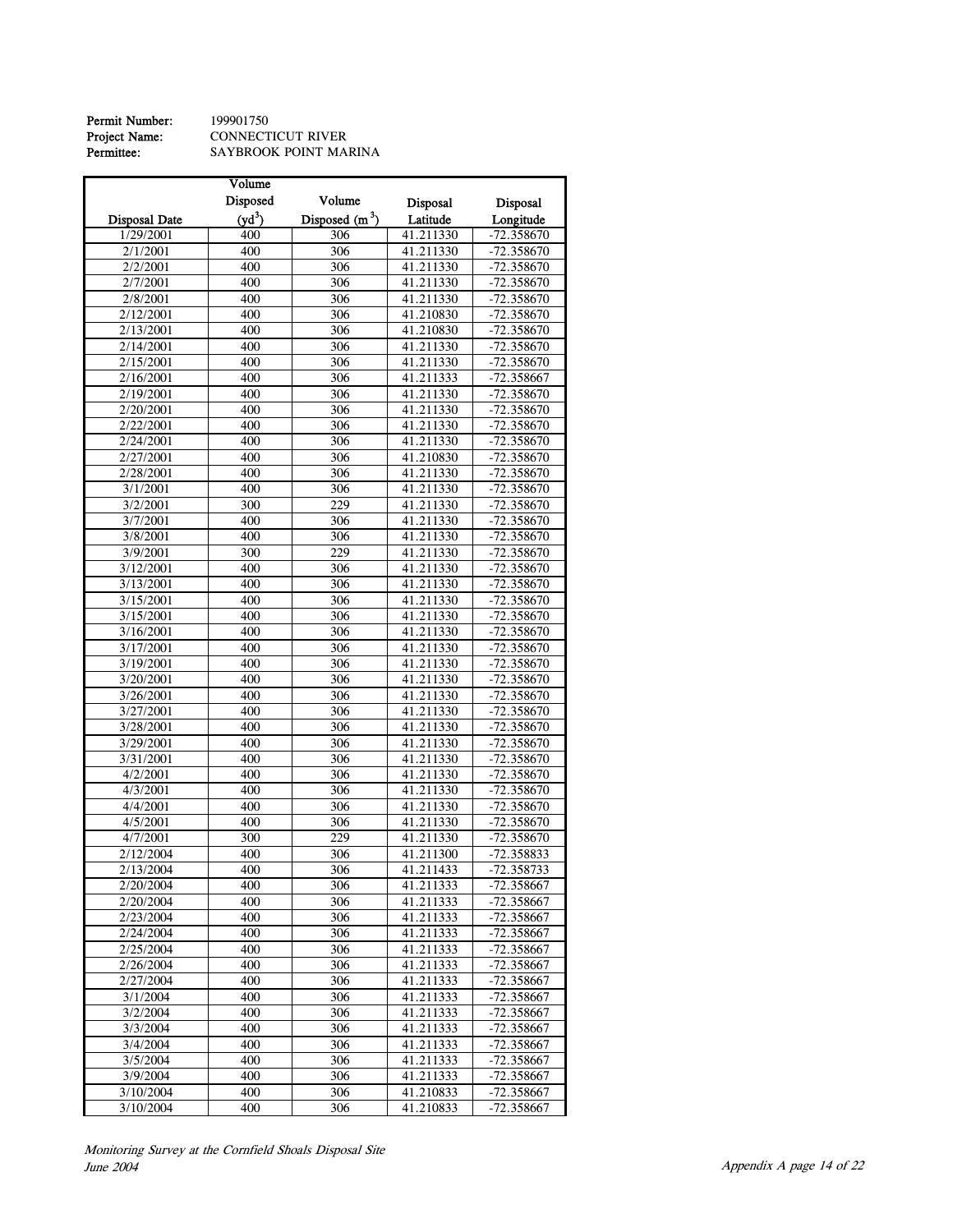| 3/12/2004               | 400    | 306    | 41.210833 | $-72.358667$ |
|-------------------------|--------|--------|-----------|--------------|
| 3/15/2004               | 400    | 306    | 41.210833 | $-72.358667$ |
| 3/16/2004               | 400    | 306    | 41.210833 | $-72.358667$ |
| 3/18/2004               | 400    | 306    | 41.210833 | $-72.358667$ |
| 3/23/2004               | 400    | 306    | 41.210833 | $-72.358667$ |
| 3/23/2004               | 400    | 306    | 41.210833 | $-72.358667$ |
| 3/24/2004               | 400    | 306    | 41.210833 | $-72.358667$ |
| 3/25/2004               | 400    | 306    | 41.210833 | $-72.358667$ |
| 3/26/2004               | 400    | 306    | 41.210667 | $-72.359000$ |
| 3/29/2004               | 400    | 306    | 41.210833 | $-72.358667$ |
| 3/30/2004               | 400    | 306    | 41.210833 | $-72.358667$ |
| <b>Total Dredged</b>    |        |        |           |              |
| <b>Material Volume:</b> | 26,500 | 20.261 |           |              |

Permit Number: 200000209<br>Project Name: CONNECT<br>Permittee: HULL HAI

CONNECTICUT RIVER  ${\tt HULL}$  HARBOR ONE

|                         | Volume   |                  |           |              |
|-------------------------|----------|------------------|-----------|--------------|
|                         | Disposed | Volume           | Disposal  | Disposal     |
| <b>Disposal Date</b>    | $(yd^3)$ | Disposed $(m^3)$ | Latitude  | Longitude    |
| 3/27/2000               | 450      | 344              | 41.211330 | $-72.358670$ |
| 3/28/2000               | 500      | 382              | 41.211670 | $-72.358000$ |
| 3/29/2000               | 500      | 382              | 41.210330 | -72.357830   |
| 3/30/2000               | 550      | 421              | 41.210670 | $-72.358500$ |
| 3/30/2000               | 500      | 382              | 41.211170 | -72.358830   |
| 3/31/2000               | 550      | 421              | 41.211670 | -72.358830   |
| 3/31/2000               | 450      | 344              | 41.211330 | $-72.358670$ |
| 4/1/2000                | 500      | 382              | 41.211000 | -72.359340   |
| 4/1/2000                | 450      | 344              | 41.211670 | $-72.358330$ |
| 4/2/2000                | 550      | 421              | 41.211330 | $-72.358330$ |
| 4/2/2000                | 500      | 382              | 41.211670 | -72.358500   |
| 4/3/2000                | 450      | 344              | 41.211330 | $-72.358330$ |
| 3/12/2001               | 600      | 459              | 41.211670 | -72.358670   |
| 3/15/2001               | 300      | 229              | 41.211500 | -72.358830   |
| 3/16/2001               | 350      | 268              | 41.211330 | -72.358330   |
| 3/17/2001               | 400      | 306              | 41.210670 | -72.359660   |
| 3/19/2001               | 300      | 229              | 41.211500 | -72.358670   |
| 3/20/2001               | 400      | 306              | 41.211500 | -72.358830   |
| 3/24/2001               | 350      | 268              | 41.209670 | -72.358830   |
| 3/26/2001               | 400      | 306              | 41.211330 | -72.358500   |
| 3/29/2001               | 400      | 306              | 41.211500 | -72.358670   |
| 3/29/2001               | 400      | 306              | 41.211670 | -72.358670   |
| <b>Total Dredged</b>    |          |                  |           |              |
| <b>Material Volume:</b> | 9,850    | 7,531            |           |              |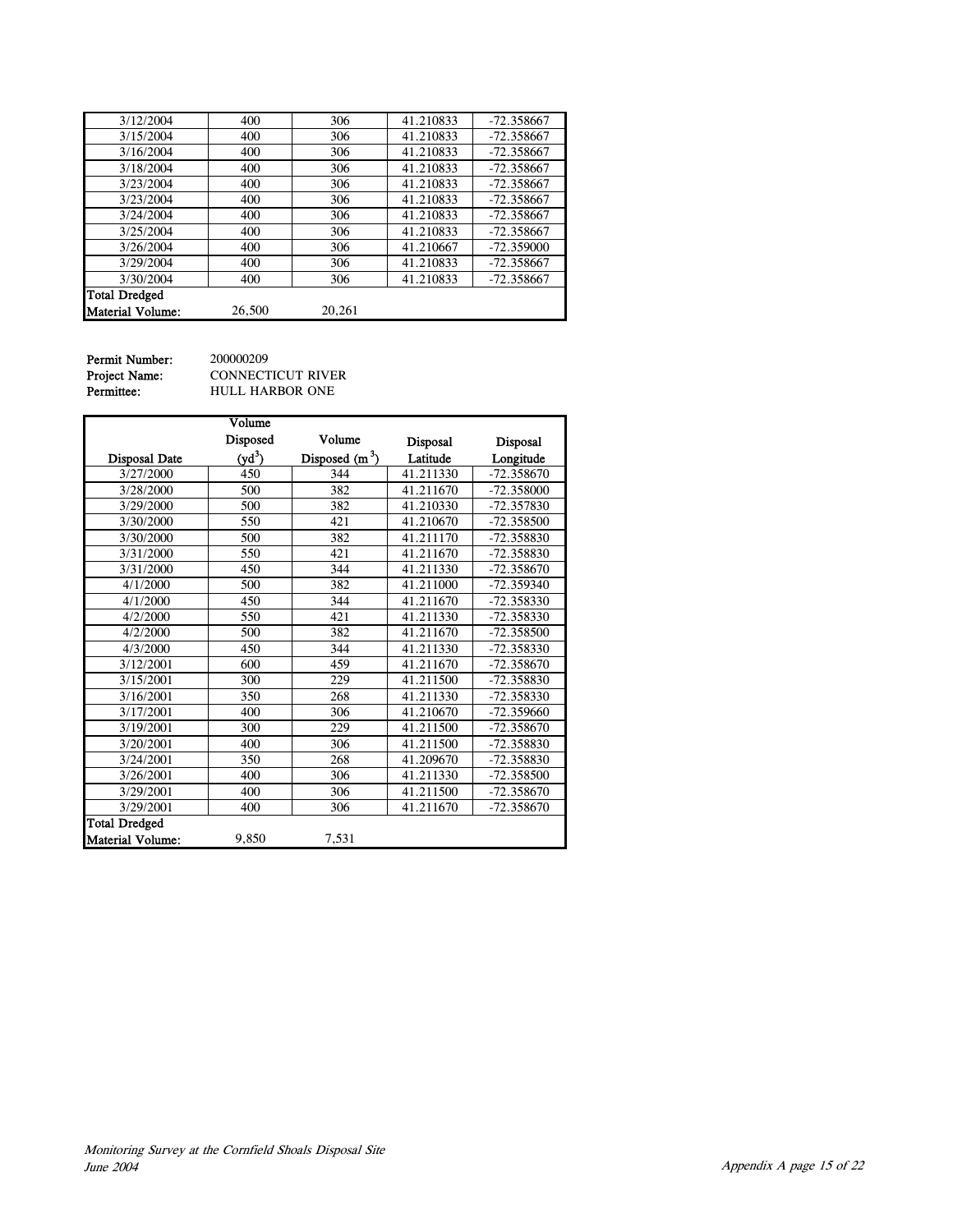**Permit Number:** 200000248<br>**Project Name:** HAMMON<br>**Permittee:** RIVERSID Project Name: HAMMONASSETT RIVER Permittee: RIVERSIDE BASIN MARINA

|                         | Volume   |                  |                 |                 |
|-------------------------|----------|------------------|-----------------|-----------------|
|                         | Disposed | Volume           | <b>Disposal</b> | <b>Disposal</b> |
| Disposal Date           | $(yd^3)$ | Disposed $(m^3)$ | Latitude        | Longitude       |
| 4/26/2001               | 200      | 153              | 41.211330       | $-72.358670$    |
| 4/27/2001               | 200      | 153              | 41.211330       | $-72.358670$    |
| 5/1/2001                | 200      | 153              | 41.211330       | $-72.358670$    |
| 5/2/2001                | 200      | 153              | 41.211330       | $-72.358670$    |
| 5/3/2001                | 200      | 153              | 41.211330       | $-72.358670$    |
| 5/4/2001                | 200      | 153              | 41.211330       | $-72.358670$    |
| <b>Total Dredged</b>    |          |                  |                 |                 |
| <b>Material Volume:</b> | 1,200    | 917              |                 |                 |

| Permit Number: | 200001092                 |
|----------------|---------------------------|
| Project Name:  | PRATT COVE                |
| Permittee:     | BREWERS DEEP RIVER MARINA |

|                         | Volume   |                  |                 |                 |
|-------------------------|----------|------------------|-----------------|-----------------|
|                         | Disposed | Volume           | <b>Disposal</b> | <b>Disposal</b> |
| <b>Disposal Date</b>    | $(yd^3)$ | Disposed $(m^3)$ | Latitude        | Longitude       |
| 11/5/2002               | 430      | 329              | 41.211000       | $-72.359000$    |
| 11/9/2002               | 500      | 382              | 41.211700       | $-72.357750$    |
| 11/13/2002              | 600      | 459              | 41.203000       | $-72.358670$    |
| 11/15/2002              | 600      | 459              | 41.211330       | $-72.358670$    |
| 11/18/2002              | 600      | 459              | 41.211330       | $-72.358670$    |
| <b>Total Dredged</b>    |          |                  |                 |                 |
| <b>Material Volume:</b> | 2,730    | 2,087            |                 |                 |

**Permit Number:** 200002514<br>**Project Name:** MENUNKI<br>**Permittee:** BREWERS

MENUNKETESUCKET AND PATCHOGUE RIVERS BREWERS PILOTS POINT MARINA

|                      | Volume   |                  |                 |                 |
|----------------------|----------|------------------|-----------------|-----------------|
|                      | Disposed | Volume           | <b>Disposal</b> | <b>Disposal</b> |
| <b>Disposal Date</b> | $(yd^3)$ | Disposed $(m^3)$ | Latitude        | Longitude       |
| 12/7/2001            | 450      | 344              | 41.210930       | $-72.358150$    |
| 12/10/2001           | 450      | 344              | 41.211170       | -72.358330      |
| 12/11/2001           | 450      | 344              | 41.211200       | -72.358583      |
| 12/12/2001           | 450      | 344              | 41.211420       | -72.358750      |
| 12/13/2001           | 450      | 344              | 41.211250       | -72.358720      |
| 12/17/2001           | 450      | 344              | 41.211240       | -72.358720      |
| 12/19/2001           | 450      | 344              | 41.211420       | -72.358630      |
| 12/23/2001           | 300      | 229              | 41.211170       | -72.358670      |
| 1/4/2002             | 450      | 344              | 41.211420       | -72.358750      |
| 1/8/2002             | 450      | 344              | 41.211330       | -72.358630      |
| 1/11/2002            | 400      | 306              | 41.211300       | $-72.358670$    |
| 1/14/2002            | 350      | 268              | 41.211330       | -72.358630      |
| 1/17/2002            | 350      | 268              | 41.211500       | -72.358580      |
| 1/18/2002            | 450      | 344              | 41.211250       | -72.358580      |
| 1/19/2002            | 450      | 344              | 41.211330       | -72.358700      |
| 1/21/2002            | 400      | 306              | 41.211300       | $-72.358670$    |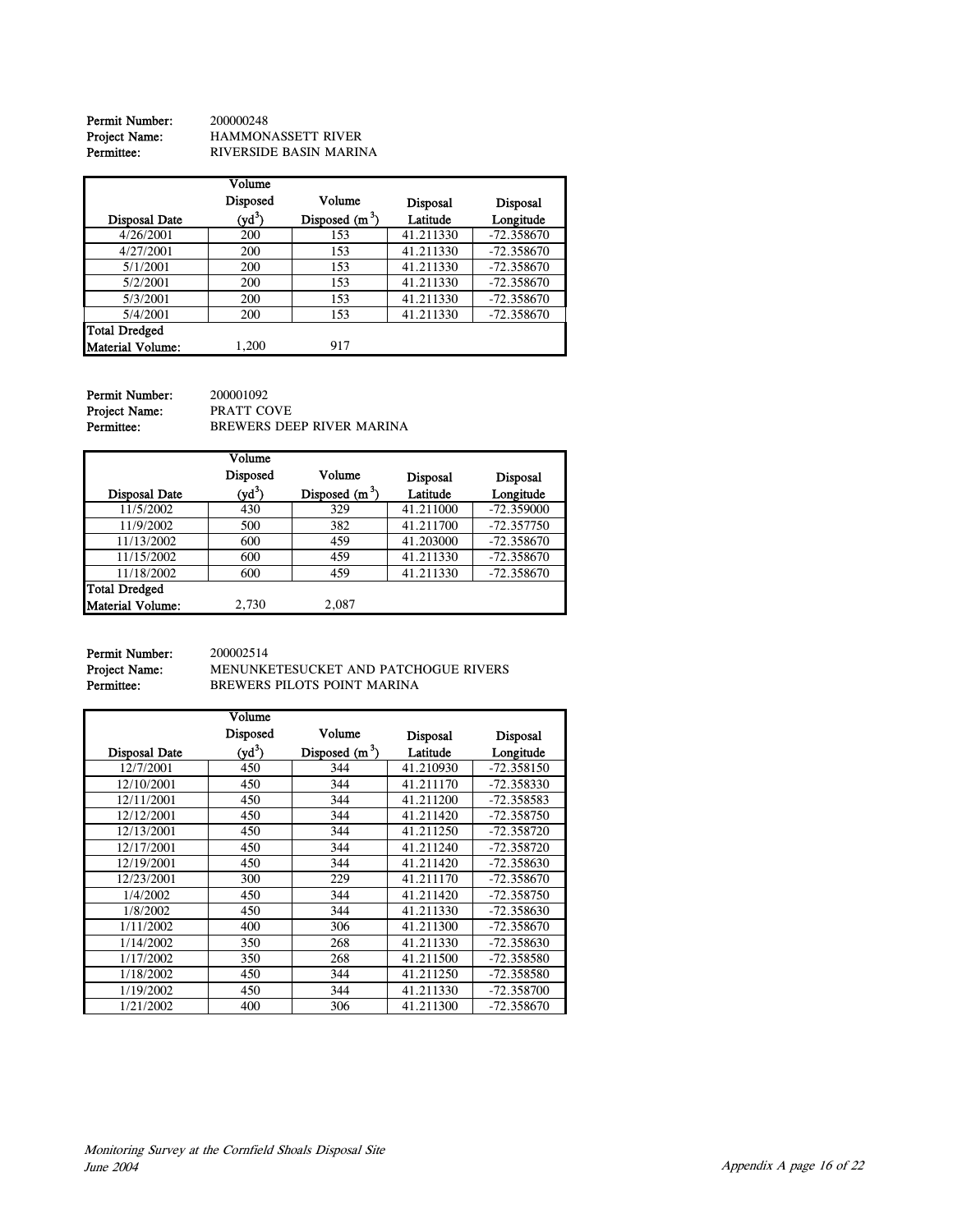| 450    | 344    | 41.211250 | $-72.358670$ |
|--------|--------|-----------|--------------|
| 450    | 344    | 41.211420 | $-72.358700$ |
| 400    | 306    | 41.211330 | -72.358630   |
| 450    | 344    | 41.211300 | $-72.358700$ |
| 450    | 344    | 41.211370 | $-72.358670$ |
| 450    | 344    | 41.214000 | $-72.358670$ |
| 400    | 306    | 41.211250 | -72.358630   |
| 450    | 344    | 41.211330 | -72.358670   |
| 450    | 344    | 41.211330 | $-72.358670$ |
| 400    | 306    | 41.211330 | -72.358670   |
| 400    | 306    | 41.211330 | -72.358670   |
| 400    | 306    | 41.210830 | $-72.358670$ |
| 400    | 306    | 41.211330 | $-72.358670$ |
| 400    | 306    | 41.211330 | -72.358670   |
| 450    | 344    | 41.210000 | -72.358670   |
| 450    | 344    | 41.211330 | $-72.358670$ |
| 450    | 344    | 41.211330 | -72.358670   |
| 400    | 306    | 41.211330 | -72.358670   |
| 450    | 344    | 41.211330 | $-72.358670$ |
| 450    | 344    | 41.211330 | $-72.358670$ |
| 450    | 344    | 41.211330 | -72.358670   |
| 450    | 344    | 41.211330 | -72.358670   |
| 450    | 344    | 41.211330 | $-72.358670$ |
| 400    | 306    | 41.211333 | -72.358667   |
| 600    | 459    | 41.211333 | -72.358667   |
|        |        |           |              |
| 17,700 | 13,533 |           |              |
|        |        |           |              |

**Permit Number:** 200100119 Project Name: MARINA

**ISLAND COVE MARINA** 

|                      | $\overline{\text{Volume}}$ |                  |                 |                 |
|----------------------|----------------------------|------------------|-----------------|-----------------|
|                      | Disposed                   | Volume           | <b>Disposal</b> | <b>Disposal</b> |
| <b>Disposal Date</b> | $(yd^3)$                   | Disposed $(m^3)$ | Latitude        | Longitude       |
| 2/4/2002             | 200                        | 153              | 41.211170       | $-72.358500$    |
| 2/7/2002             | 200                        | 153              | 41.211250       | $-72.358580$    |
| 2/8/2002             | 200                        | 153              | 41.211300       | $-72.358670$    |
| <b>Total Dredged</b> |                            |                  |                 |                 |
| Material Volume:     | 600                        | 459              |                 |                 |

**Permit Number:** 200101045<br>**Project Name:** MARINA Project Name:<br>Permittee: ISLAND COVE MARINA

|                      | Volume   |                  |                 |                 |
|----------------------|----------|------------------|-----------------|-----------------|
|                      | Disposed | Volume           | <b>Disposal</b> | <b>Disposal</b> |
| <b>Disposal Date</b> | $(yd^3)$ | Disposed $(m^3)$ | Latitude        | Longitude       |
| 2/9/2002             | 400      | 306              | 41.211330       | $-72.357800$    |
| 2/11/2002            | 250      | 191              | 41.211330       | -72.358580      |
| 2/14/2002            | 200      | 153              | 41.211300       | $-72.358670$    |
| 2/14/2002            | 300      | 229              | 41.211250       | $-72.358670$    |
| 2/15/2002            | 300      | 229              | 41.211330       | $-72.358670$    |
| 2/17/2002            | 400      | 306              | 41.211250       | $-72.358670$    |
| <b>Total Dredged</b> |          |                  |                 |                 |
| Material Volume:     | 1.850    | 1.414            |                 |                 |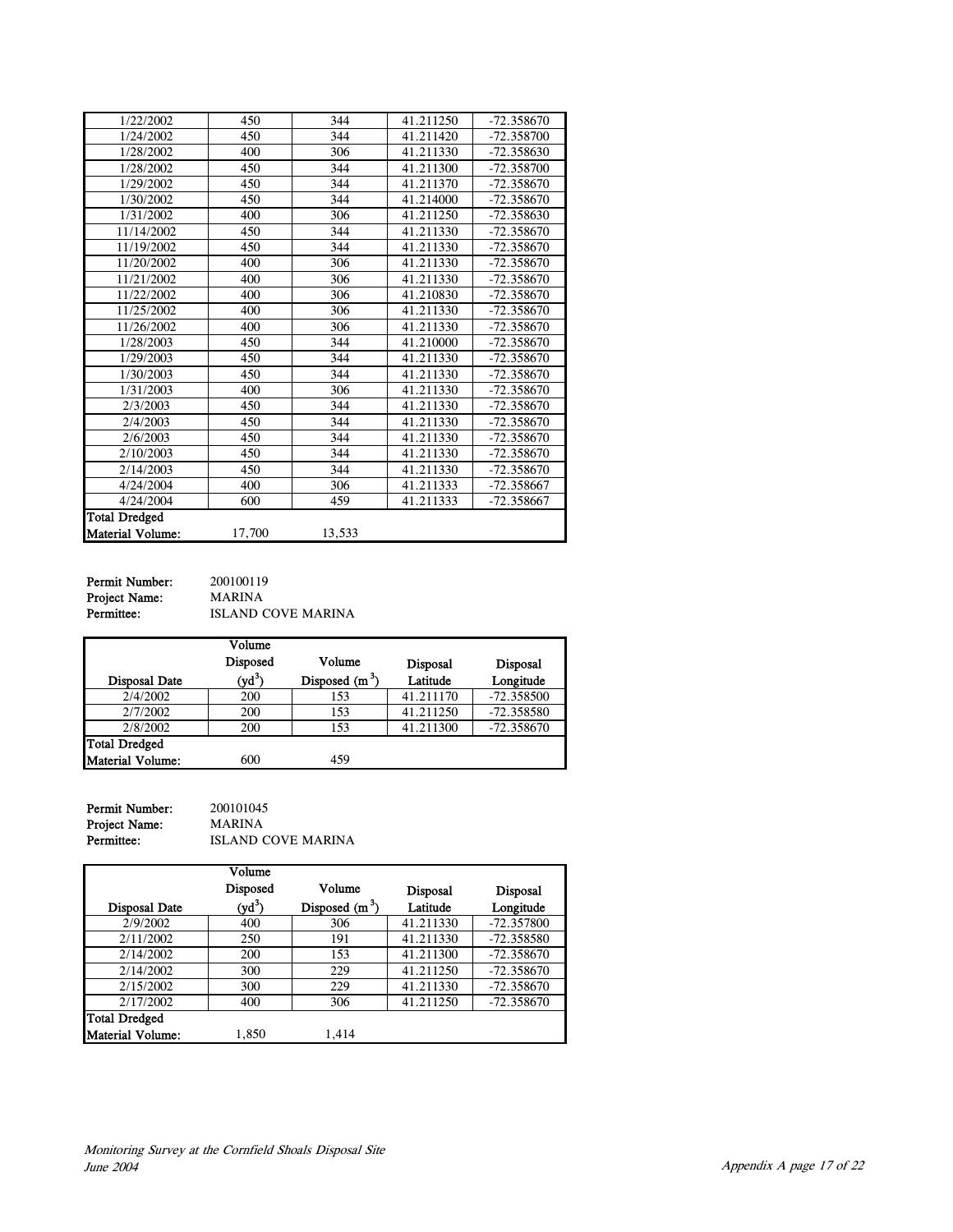#### **Permit Number:** 200201581<br>**Project Name:** INDIAN-H.<br>**Permittee:** NEW HAR Project Name: **INDIAN-HAMMOCK RIVERS** Permittee: NEW HARBOR MARINA

|                      | Volume   |                  |           |                 |
|----------------------|----------|------------------|-----------|-----------------|
|                      | Disposed | Volume           | Disposal  | <b>Disposal</b> |
| <b>Disposal Date</b> | $(yd^3)$ | Disposed $(m^3)$ | Latitude  | Longitude       |
| 1/13/2003            | 500      | 382              | 41.208500 | $-72.360000$    |
| 1/14/2003            | 550      | 421              | 41.211330 | $-72.358500$    |
| 1/15/2003            | 550      | 421              | 41.210500 | -72.358000      |
| 1/15/2003            | 400      | 306              | 41.210830 | -72.358670      |
| 1/16/2003            | 450      | 344              | 41.210670 | -72.358330      |
| 1/16/2003            | 400      | 306              | 41.211500 | -72.358330      |
| 1/18/2003            | 450      | 344              | 41.211330 | -72.359000      |
| 1/21/2003            | 500      | 382              | 41.211500 | -72.358170      |
| 1/22/2003            | 400      | 306              | 41.211170 | -72.358000      |
| 1/25/2003            | 500      | 382              | 41.211000 | $-72.359000$    |
| 1/28/2003            | 450      | 344              | 41.211330 | -72.358830      |
| 1/28/2003            | 400      | 306              | 41.212000 | -72.359170      |
| 1/30/2003            | 500      | 382              | 41.211500 | -72.359000      |
| 1/31/2003            | 400      | 306              | 41.211330 | -72.359340      |
| 1/31/2003            | 450      | 344              | 41.211500 | -72.359000      |
| 2/1/2003             | 500      | 382              | 41.211500 | -72.358830      |
| 2/2/2003             | 400      | 306              | 41.211170 | -72.358330      |
| 2/3/2003             | 450      | 344              | 41.211330 | $-72.359000$    |
| 2/6/2003             | 400      | 306              | 41.211330 | -72.358330      |
| 2/8/2003             | 350      | 268              | 41.211330 | -72.358670      |
| 2/10/2003            | 450      | 344              | 41.211000 | -72.358330      |
| 2/14/2003            | 400      | 306              | 41.211500 | -72.359000      |
| 2/15/2003            | 400      | 306              | 41.211500 | -72.359170      |
| 4/16/2003            | 400      | 306              | 41.211500 | -72.358667      |
| 4/17/2003            | 500      | 382              | 41.211500 | -72.358500      |
| 4/18/2003            | 400      | 306              | 41.211333 | -72.358500      |
| 4/21/2003            | 400      | 306              | 41.211500 | -72.358833      |
| 4/22/2003            | 500      | 382              | 41.211667 | -72.358833      |
| 4/23/2003            | 400      | 306              | 41.211333 | -72.358333      |
| 4/24/2003            | 400      | 306              | 41.211333 | -72.358333      |
| 4/25/2003            | 400      | 306              | 41.211333 | -72.358167      |
| 4/27/2003            | 400      | 306              | 41.211500 | $-72.358167$    |
| 4/29/2003            | 500      | 382              | 41.211500 | $-72.359167$    |
| 4/30/2003            | 400      | 306              | 41.211500 | -72.358667      |
| 5/1/2003             | 400      | 306              | 41.211500 | -72.359167      |
| 5/2/2003             | 500      | 382              | 41.211500 | -72.358333      |
| 5/3/2003             | 500      | 382              | 41.211500 | -72.358833      |
| 5/4/2003             | 500      | 382              | 41.211500 | -72.357667      |
| 5/4/2003             | 500      | 382              | 41.211500 | -72.357833      |
| 5/5/2003             | 400      | 306              | 41.211500 | -72.358500      |
| 5/6/2003             | 500      | 382              | 41.211667 | -72.358833      |
| 5/6/2003             | 400      | 306              | 41.211500 | -72.358333      |
| 5/7/2003             | 500      | 382              | 41.211500 | -72.358833      |
| 5/8/2003             | 400      | 306              | 41.211667 | $-72.358500$    |
| 5/9/2003             | 400      | 306              | 41.211500 | -72.358333      |
| 5/9/2003             | 500      | 382              | 41.211500 | -72.358000      |
| 5/10/2003            | 400      | 306              | 41.211333 | -72.358333      |
| 5/11/2003            | 400      | 306              | 41.211500 | -72.358333      |
| 5/11/2003            | 400      | 306              | 41.211500 | $-72.359000$    |
| 5/12/2003            | 400      | 306              | 41.211500 | -72.358833      |
| 5/13/2003            | 500      | 382              | 41.211500 | -72.358000      |
| 5/13/2003            | 400      | 306              | 41.211667 | -72.358833      |
| 5/14/2003            | 500      | 382              | 41.211500 | $-72.358333$    |
| 5/15/2003            | 400      | 306              | 41.211500 | -72.359167      |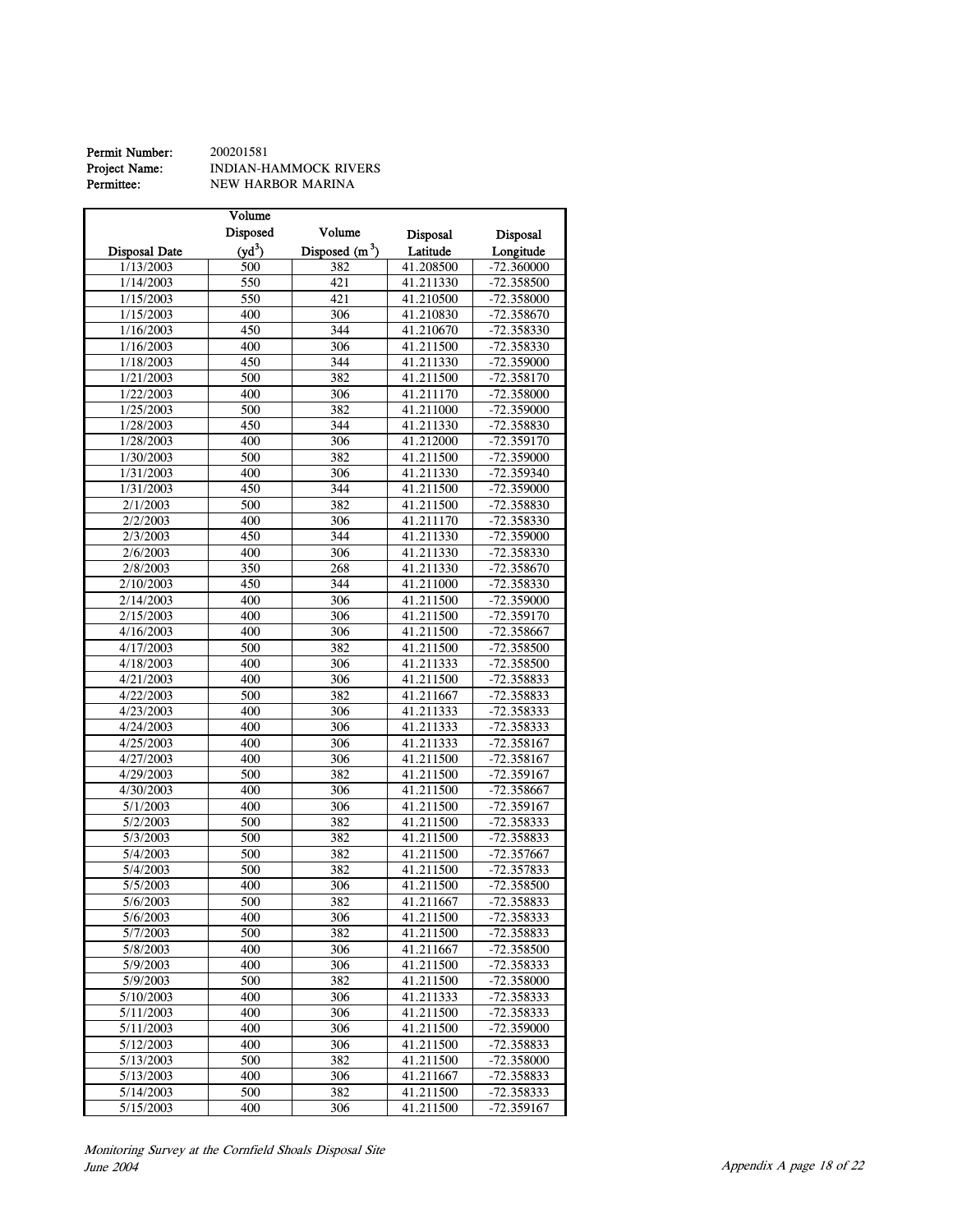| 3/3/2004                | 400    | 306    | 41.211333 | $-72.358167$ |
|-------------------------|--------|--------|-----------|--------------|
| 3/4/2004                | 400    | 306    | 41.211000 | -72.358667   |
| Total Dredged           |        |        |           |              |
| <b>Material Volume:</b> | 24,650 | 18.846 |           |              |

| Permit Number: | 200202683                  |
|----------------|----------------------------|
| Project Name:  | <b>CONNECTICUT RIVER</b>   |
| Permittee:     | <b>BETWEEN THE BRIDGES</b> |

Disposal Date Volume Disposed  $(yd^3)$ Volume Disposed  $(m^3)$ Disposal Latitude Disposal Longitude 1000 765 41.210867 -72.358250<br>3/27/2003 1000 765 41.211467 -72.358550 3/27/2003 1000 765 41.211467 -72.358550<br>3/30/2003 1000 765 41.209667 -72.358167 3/30/2003 1000 765 41.209667 -72.358167<br>4/1/2003 1000 765 41.210417 -72.359033 4/1/2003 1000 765 41.210417 -72.359033<br>4/2/2003 700 535 41.211617 -72.359200 -72.359200 4/4/2003 1000 765 41.211433 -72.358867<br>4/7/2003 1000 765 41.211333 -72.358683 -72.358683 4/9/2003 1000 765 41.211167 -72.358667<br>4/9/2003 1000 765 41.211083 -72.358617 11/9/2003 1000 765 41.211083 -72.358617<br>4/10/2003 1000 765 41.211450 -72.358617 41.211450 -72.358617<br>41.211200 -72.358733 4/13/2003 1000 765 41.211200<br>4/14/2003 1000 765 41.211217 -72.358417 4/14/2003 1000 765 41.211167 -72.358617 3/8/2004 1000 765 41.211333 -72.358667 3/9/2004 700 535 41.211333 -72.358750 13/10/2004 800 612 41.211333 -72.358750<br>3/16/2004 800 612 41.211333 -72.358750 3/16/2004 800 612 41.211333 -72.358750<br>3/18/2004 700 535 41.211333 -72.358633 3/18/2004 700 535 41.211333 -72.358633<br>3/20/2004 800 612 41.211333 -72.358667 3/20/2004 800 612 41.211333 -72.358667<br>3/26/2004 800 612 41.211333 -72.358667 41.211333 4/1/2004 800 612 41.211333 -72.358667 4/7/2004 700 535 41.211333 -72.358500<br>4/8/2004 800 612 41.211367 -72.358750 41.211367 20,600 15,750 Total Dredged Material Volume:

Permit Number: 200202707

Project Name: CONNECTICUT RIVER Permittee: HULL HARBOR ONE MARINA

|                      | Volume   |                  |                 |                 |
|----------------------|----------|------------------|-----------------|-----------------|
|                      | Disposed | Volume           | <b>Disposal</b> | <b>Disposal</b> |
| <b>Disposal Date</b> | $(yd^3)$ | Disposed $(m^3)$ | Latitude        | Longitude       |
| 2/26/2003            | 300      | 229              | 41.211330       | $-72.358330$    |
| 2/27/2003            | 300      | 229              | 41.211670       | -72.358330      |
| 3/4/2003             | 400      | 306              | 41.211330       | -72.358330      |
| 3/5/2003             | 700      | 535              | 41.211670       | $-72.358000$    |
| 3/6/2003             | 900      | 688              | 41.211670       | $-72.358000$    |
| 3/7/2003             | 900      | 688              | 41.211000       | $-72.358330$    |
| 3/8/2003             | 850      | 650              | 41.211500       | $-72.358330$    |
| 3/10/2003            | 850      | 650              | 41.211670       | $-72.358170$    |
| 2/12/2004            | 400      | 306              | 41.211333       | $-72.358500$    |
| 2/13/2004            | 400      | 306              | 41.211333       | $-72.358500$    |
| 2/16/2004            | 350      | 268              | 41.211667       | $-72.358667$    |
| 2/17/2004            | 400      | 306              | 41.211667       | -72.358333      |
| 2/19/2004            | 350      | 268              | 41.211333       | -72.358667      |
| 2/20/2004            | 400      | 306              | 41.211667       | -72.358333      |
| 2/23/2004            | 350      | 268              | 41.211833       | -72.358500      |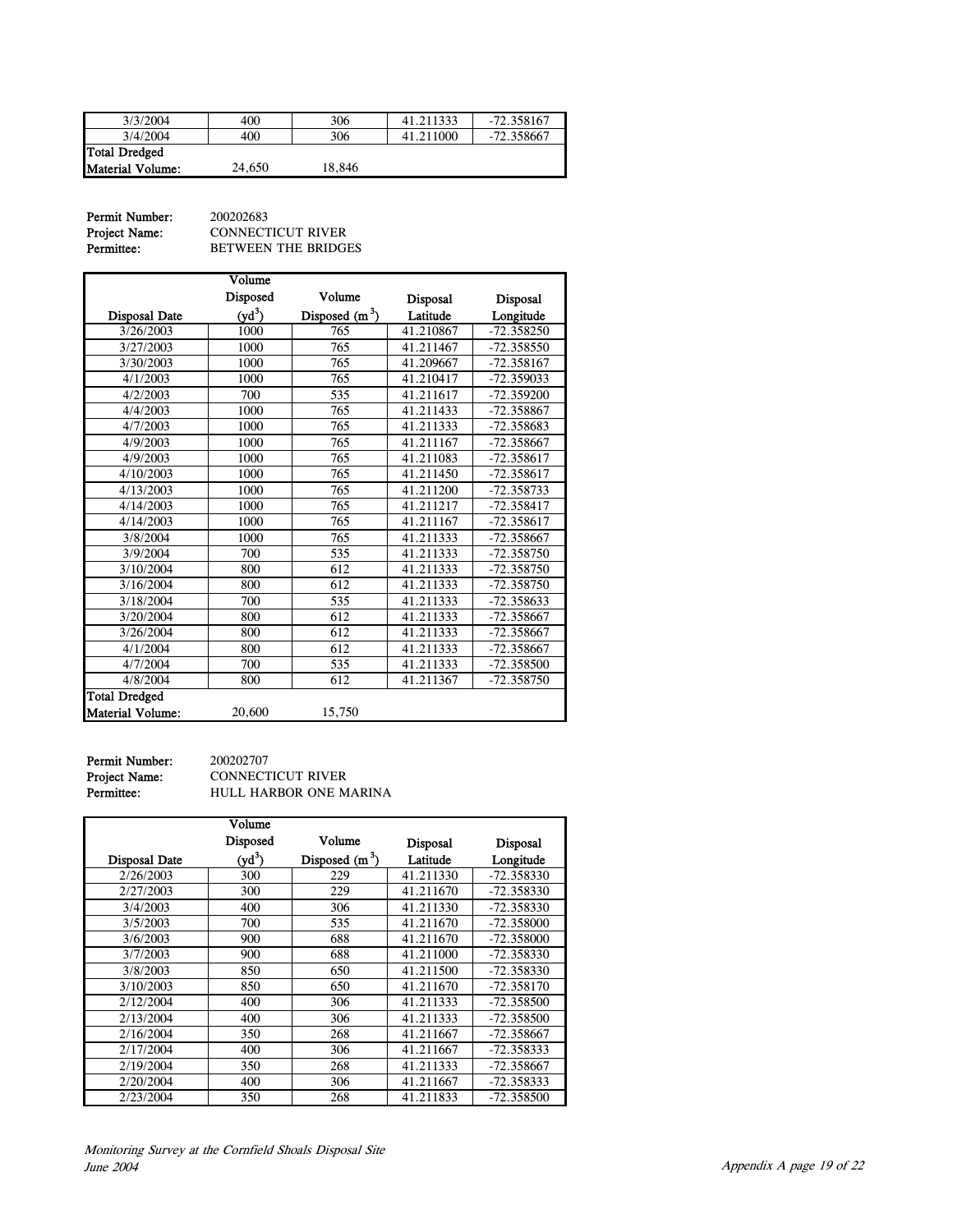| 2/24/2004               | 450   | 344   | 41.211333 | -72.358500   |
|-------------------------|-------|-------|-----------|--------------|
| 2/25/2004               | 400   | 306   | 41.211667 | $-72.358500$ |
| 2/26/2004               | 350   | 268   | 41.211167 | -72.358500   |
| Total Dredged           |       |       |           |              |
| <b>Material Volume:</b> | 9.050 | 6.919 |           |              |

Permit Number: 200202839<br>Project Name: INDIAN TO **Project Name:** INDIAN TOWN HARBOR<br>**Permittee:** INDIAN TOWN ASSOCIAT INDIAN TOWN ASSOCIATION

|                         | Volume   |                  |                 |                 |
|-------------------------|----------|------------------|-----------------|-----------------|
|                         | Disposed | Volume           | <b>Disposal</b> | <b>Disposal</b> |
| <b>Disposal Date</b>    | $(yd^3)$ | Disposed $(m^3)$ | Latitude        | Longitude       |
| 5/22/2003               | 500      | 382              | 41.211200       | $-72.358517$    |
| 5/23/2003               | 500      | 382              | 41.211433       | $-72.358333$    |
| 5/24/2003               | 400      | 306              | 41.210983       | $-72.358417$    |
| 5/25/2003               | 400      | 306              | 41.210833       | $-72.358667$    |
| 5/27/2003               | 400      | 306              | 41.211167       | $-72.358583$    |
| 5/28/2003               | 500      | 382              | 41.211200       | $-72.358583$    |
| 5/29/2003               | 400      | 306              | 41.211167       | $-72.358617$    |
| 5/30/2003               | 400      | 306              | 41.211167       | $-72.358617$    |
| 5/31/2003               | 300      | 229              | 41.211200       | $-72.358533$    |
| <b>Total Dredged</b>    |          |                  |                 |                 |
| <b>Material Volume:</b> | 3,800    | 2,905            |                 |                 |

Permit Number: 200400050<br>Project Name: PATCHAG<br>Permittee: TOWN OF

PATCHAGUE HARBOR TOWN OF WESTBROOK

|                         | Volume   |                  |                 |                 |
|-------------------------|----------|------------------|-----------------|-----------------|
|                         | Disposed | Volume           | <b>Disposal</b> | <b>Disposal</b> |
| <b>Disposal Date</b>    | $(yd^3)$ | Disposed $(m^3)$ | Latitude        | Longitude       |
| 5/7/2004                | 700      | 535              | 41.211667       | $-72.358667$    |
| 5/8/2004                | 600      | 459              | 41.211500       | $-72.359000$    |
| 5/10/2004               | 500      | 382              | 41.211500       | $-72.358333$    |
| 5/11/2004               | 500      | 382              | 41.211500       | $-72.358667$    |
| 5/12/2004               | 550      | 421              | 41.211500       | $-72.358833$    |
| 5/13/2004               | 500      | 382              | 41.211500       | $-72.358667$    |
| 5/14/2004               | 550      | 421              | 41.211500       | $-72.358500$    |
| <b>Total Dredged</b>    |          |                  |                 |                 |
| <b>Material Volume:</b> | 3,900    | 2,982            |                 |                 |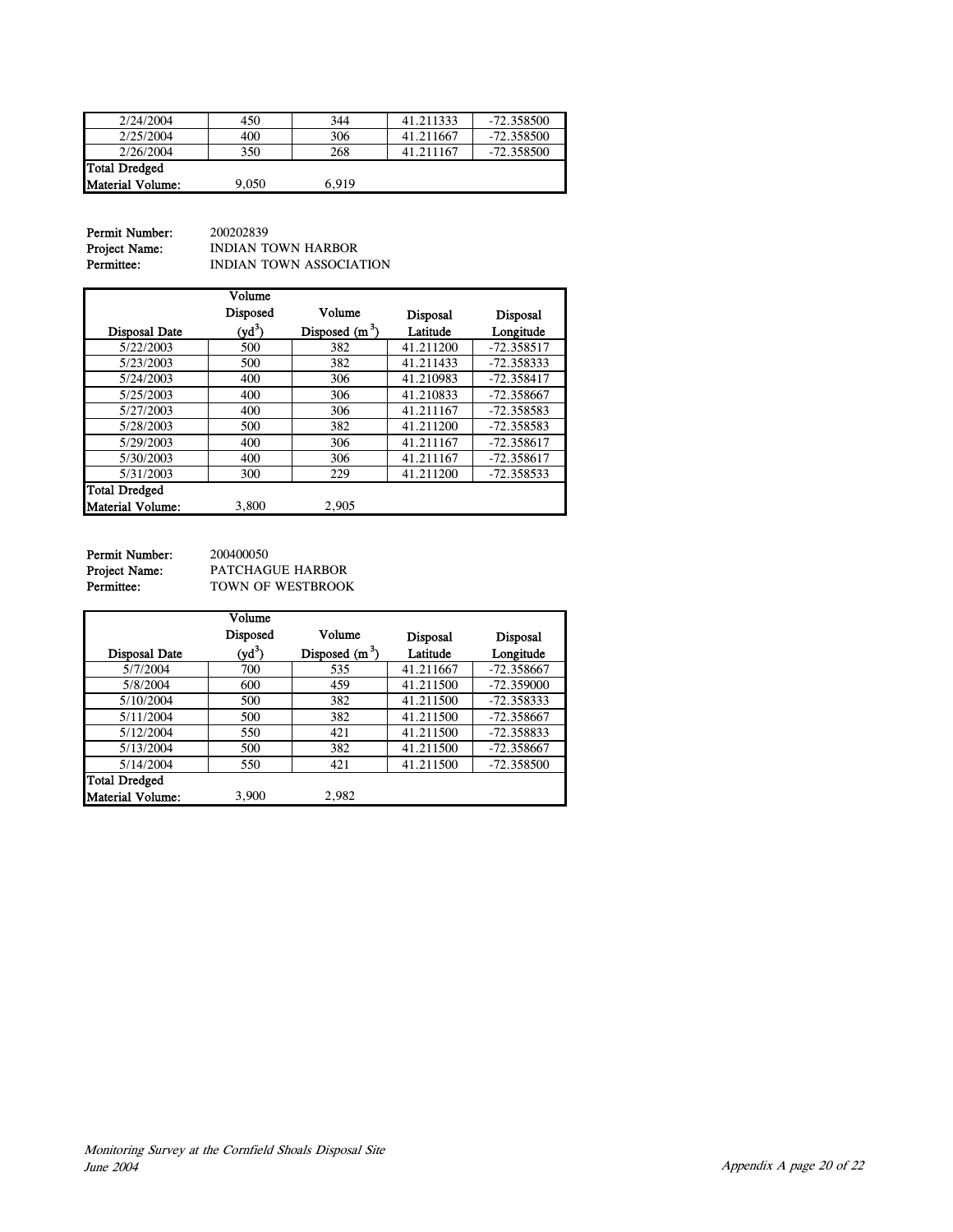**Permit Number:** 1997C0017<br> **Project Name:** PATCHOGI<br> **Permittee:** COE-PATC Project Name: PATCHOGUE RIVER Permittee: COE-PATCHOGUE RIVER

|                      | Volume   |                  |                         |              |
|----------------------|----------|------------------|-------------------------|--------------|
|                      | Disposed | Volume           | Disposal                | Disposal     |
| <b>Disposal Date</b> | $(yd^3)$ | Disposed $(m^3)$ | Latitude                | Longitude    |
| 10/23/1997           | 500      | 382              | 41.211565               | $-72.358261$ |
| 10/24/1997           | 500      | 382              | 41.211332               | -72.358328   |
| 10/24/1997           | 600      | 459              | 41.211115               | -72.358378   |
|                      |          |                  |                         |              |
| 10/25/1997           | 600      | 459              | 41.211299               | -72.358528   |
| 10/25/1997           | 700      | 535              | 41.211382               | $-72.358128$ |
| 10/26/1997           | 600      | 459              | 41.211565               | $-72.358261$ |
| 10/28/1997           | 650      | 497              | 41.211332               | -72.358328   |
| 10/29/1997           | 500      | 382              | 41.211565               | $-72.358261$ |
| 10/29/1997           | 500      | 382              | 41.211115               | -72.358378   |
| 10/30/1997           | 600      | 459              | 41.211599               | -72.358061   |
| 10/30/1997           | 500      | 382              | 41.211115               | -72.358378   |
| 10/31/1997           | 600      | 459              | 41.211332               | -72.358328   |
| 11/3/1997            | 500      | 382              | 41.211565               | $-72.358261$ |
| 11/4/1997            | 400      | 306              | 41.211332               | -72.358328   |
| 11/4/1997            | 450      | 344              | 41.211115               | -72.358378   |
| 11/5/1997            | 450      | 344              | $\overline{41}$ .211565 | $-72.358261$ |
| 11/6/1997            | 450      | 344              | 41.211299               | -72.358528   |
| 11/6/1997            | 400      | 306              | 41.211332               | -72.358328   |
| 11/10/1997           | 500      | 382              | 41.211332               | -72.358328   |
| 11/11/1997           | 500      | 382              | 41.211115               | -72.358378   |
| 11/11/1997           | 750      | 573              | 41.211565               | $-72.358261$ |
| 11/12/1997           | 750      | 573              | 41.211299               | -72.358528   |
| 11/12/1997           | 700      | 535              | 41.211065               | -72.358578   |
| 11/13/1997           | 700      | 535              | 41.211565               | $-72.358261$ |
| 11/13/1997           | 700      | 535              | 41.211065               | -72.358578   |
| 11/15/1997           | 700      | 535              | 41.211299               | $-72.358528$ |
| 11/16/1997           | 700      | 535              | 41.211599               | $-72.358061$ |
| 11/17/1997           | 600      | 459              | 41.211382               | -72.358128   |
| 11/18/1997           | 600      | 459              | 41.211115               | -72.358378   |
| 11/19/1997           | 750      | 573              | 41.211115               | -72.358378   |
| 11/20/1997           | 800      | 612              | 41.211565               | $-72.358261$ |
| 11/20/1997           | 600      | 459              | 41.211115               | -72.358378   |
| 11/21/1997           | 500      | 382              | 41.211332               | -72.358328   |
| 11/21/1997           | 500      | 382              | 41.211299               | -72.358528   |
| 11/23/1997           | 600      | 459              | 41.211565               | $-72.358261$ |
| 11/23/1997           | 500      | 382              | 41.211332               | -72.358328   |
| 11/26/1997           | 750      | 573              | 41.211565               | -72.358261   |
| 11/28/1997           | 750      | 573              | 41.211065               | -72.358578   |
| 11/29/1997           | 650      | 497              | 41.211332               | $-72.358328$ |
| 11/29/1997           | 500      | 382              | 41.211115               | -72.358378   |
| 12/3/1997            | 400      | 306              | 41.211599               | $-72.358061$ |
| 12/4/1997            | 500      | 382              | 41.211565               | -72.358261   |
| 12/5/1997            | 750      | 573              | 41.211115               | -72.358378   |
| 12/5/1997            | 600      | 459              | 41.211332               | -72.358328   |
| 12/6/1997            | 400      | 306              | 41.211565               | -72.358261   |
| 12/10/1997           | 750      | 573              | 41.211565               | $-72.358261$ |
| 12/10/1997           | 800      | 612              | 41.211332               | -72.358328   |
| 12/11/1997           | 850      | 650              | 41.211382               | $-72.358128$ |
| 12/12/1997           | 750      | 573              | 41.211382               | -72.358128   |
| 12/13/1997           | 500      | 382              | 41.211332               | -72.358328   |
| 12/13/1997           | 750      | 573              | 41.211299               | -72.358528   |
| 12/16/1997           | 800      | 612              | 41.211299               | -72.358528   |
| 12/17/1997           | 800      | 612              | 41.211299               | $-72.358528$ |
| 12/18/1997           | 900      | 688              | 41.211332               | -72.358328   |
| 12/18/1997           | 900      | 688              | 41.211065               | -72.358578   |
| 12/19/1997           | 800      | 612              | 41.211565               | $-72.358261$ |
|                      |          |                  |                         |              |